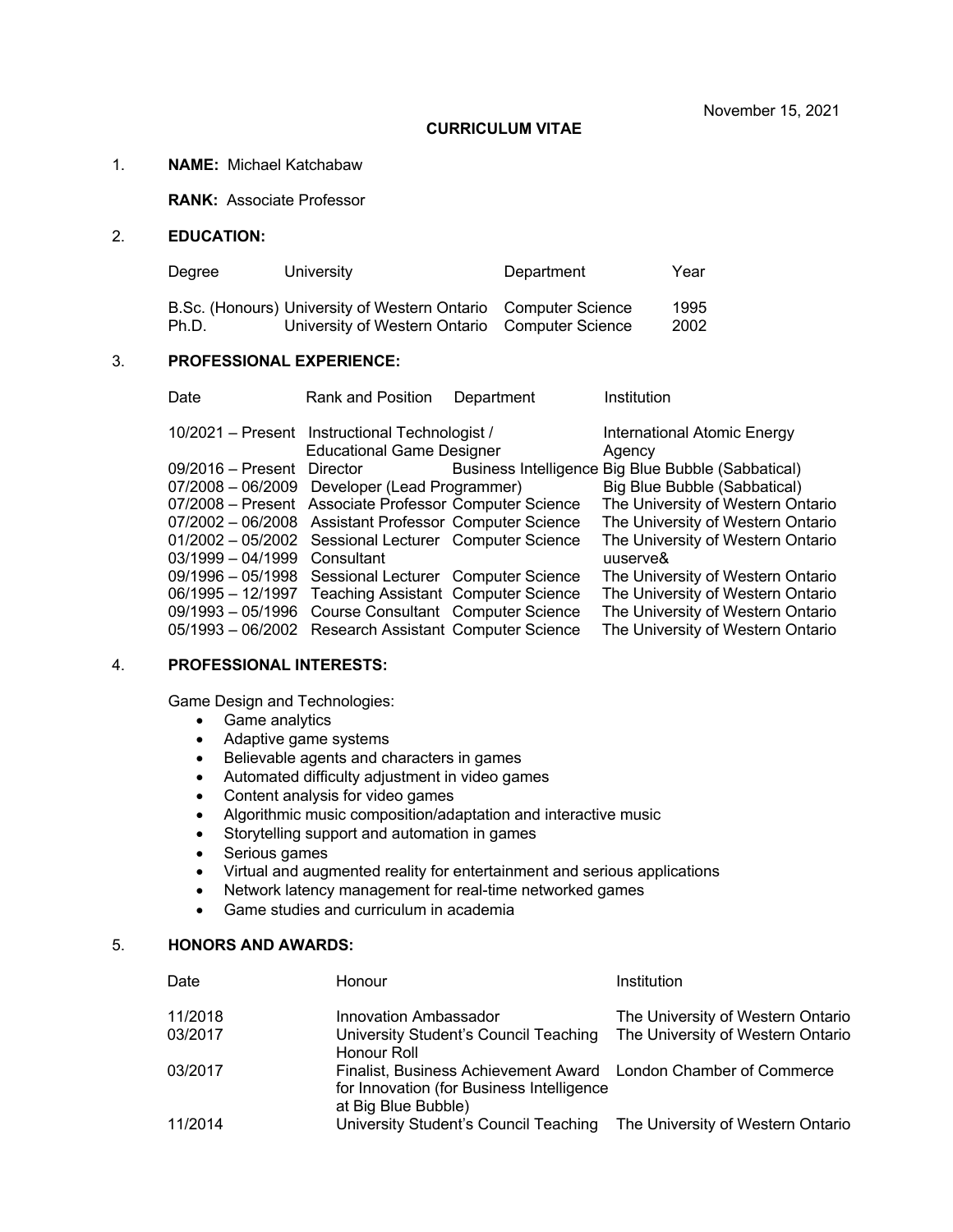|                                            | Honour Roll                                                                                         |                                                                                |
|--------------------------------------------|-----------------------------------------------------------------------------------------------------|--------------------------------------------------------------------------------|
| 11/2012                                    | University Student's Council Teaching<br>Honour Roll                                                | The University of Western Ontario                                              |
| 02/2012                                    | University Student's Council Teaching<br>Honour Roll                                                | The University of Western Ontario                                              |
| 08/2011                                    | <b>Best Paper Award</b>                                                                             | The 2011 GameOn Conference                                                     |
| 08/2008                                    | <b>Best Paper Award (Nomination)</b>                                                                | The 2008 GameOn North America<br>Conference                                    |
| 08/2008                                    | University Student's Council Teaching<br>Honour Roll                                                | The University of Western Ontario                                              |
| 09/2006                                    | Forum Nokia Champion                                                                                | Nokia                                                                          |
| 09/2006                                    | <b>Best Paper Award (Nomination)</b>                                                                | The 2006 GameOn North America<br>Conference                                    |
| 01/2006                                    | Marilyn Robinson Award for Excellence The University of Western Ontario<br>In Teaching (Nomination) |                                                                                |
| 09/2004                                    | Award of Excellence in Undergraduate<br>Teaching (Nomination)                                       | The University of Western Ontario                                              |
| 06/2004                                    | Faculty of Science Award for Outreach<br>and Recruitment                                            | The University of Western Ontario                                              |
| 04/2000                                    | Computer Science Graduate Award<br>of Excellence                                                    | The University of Western Ontario                                              |
| 11/1999                                    | <b>Best Presentation Award</b>                                                                      | 1999 University of Western Ontario<br>Research in Computer Science<br>Workshop |
| 08/1999                                    | University Student's Council Teaching<br>Honour Roll                                                | The University of Western Ontario                                              |
| $01/1999 - 12/1999$                        | IBM Research Fellowship                                                                             | Centre for Advanced Studies, IBM                                               |
| 09/1998                                    | <b>Graduate Tuition Scholarship</b>                                                                 | The University of Western Ontario                                              |
| 09/1998                                    | Special University Scholarship                                                                      | The University of Western Ontario                                              |
| 06/1998                                    | Faculty of Science Graduate Teaching<br>Award                                                       | The University of Western Ontario                                              |
| $01/1998 - 12/1998$                        | IBM Research Fellowship                                                                             | Centre for Advanced Studies, IBM                                               |
| 09/1997 - 08/1999                          | <b>NSERC Post Graduate Scholarship</b>                                                              | The University of Western Ontario                                              |
| 09/1997                                    | <b>Graduate Tuition Scholarship</b>                                                                 | The University of Western Ontario                                              |
| 09/1997                                    | <b>Special University Scholarship</b>                                                               | The University of Western Ontario                                              |
| $01/1997 - 12/1997$                        | <b>IBM Research Fellowship</b>                                                                      | Centre for Advanced Studies, IBM                                               |
| 11/1996                                    | <b>Best Paper Award</b>                                                                             | The 1996 IBM Centre for Advanced                                               |
|                                            |                                                                                                     | <b>Studies Conference</b>                                                      |
| 09/1996                                    | <b>Graduate Tuition Scholarship</b>                                                                 | The University of Western Ontario                                              |
| 09/1996                                    | Special University Scholarship                                                                      | The University of Western Ontario                                              |
| $09/1995 - 08/1997$                        | <b>NSERC Post Graduate Scholarship</b>                                                              | The University of Western Ontario                                              |
| 09/1995                                    | <b>Graduate Tuition Scholarship</b>                                                                 | The University of Western Ontario                                              |
| 09/1995                                    | Special University Scholarship                                                                      | The University of Western Ontario                                              |
| 06/1995                                    | Governor General Academic Medal                                                                     | The University of Western Ontario                                              |
| 06/1995                                    | The J. B. Bancroft Science Prize                                                                    | The University of Western Ontario                                              |
| 06/1995                                    | The UWO Gold Medal in Honours                                                                       | The University of Western Ontario                                              |
|                                            | <b>Computer Science</b>                                                                             |                                                                                |
| 09/1994 - 05/1995                          | <b>Computing Research Association</b><br><b>Honourable Mention</b>                                  | The University of Western Ontario                                              |
| 05/1994 - 09/1994                          | <b>NSERC Summer Undergraduate</b><br><b>Research Award</b>                                          | The University of Western Ontario                                              |
|                                            | Fall 1993 - Spring 1994 Computer Science Edna Jeffery<br>Scholarship                                | The University of Western Ontario                                              |
|                                            | Fall 1993 - Spring 1994 The UWO Faculty Association<br>Scholarship                                  | The University of Western Ontario                                              |
| Fall 1991 - Spring 1995 Canada Scholarship |                                                                                                     | The University of Western Ontario                                              |
|                                            | Fall 1991 - Spring 1995 Faculty of Science Ivan C. Rand<br>Scholarship                              | The University of Western Ontario                                              |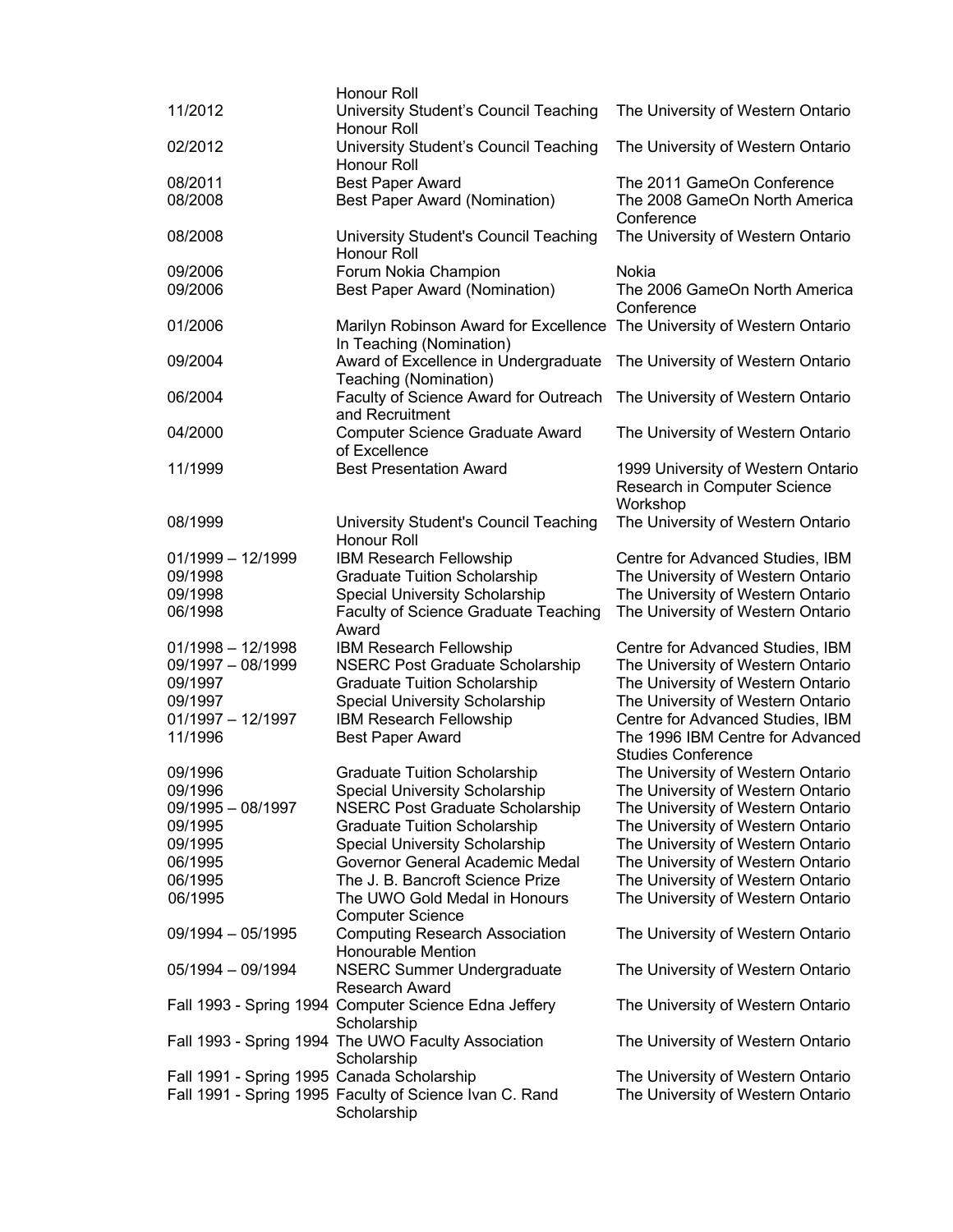#### 6. **RESEARCH FUNDING:**

| Year | Principle Investigators                                      | Grantor                                            | Title                                                                                                                                                                             | Amount      |
|------|--------------------------------------------------------------|----------------------------------------------------|-----------------------------------------------------------------------------------------------------------------------------------------------------------------------------------|-------------|
| 2021 | Amanda Grzyb<br>Michael Katchabaw<br>(Co-Applicant)          | <b>SSHRC</b><br>(Partnership<br>Grants)            | Surviving Memory in Postwar<br>El Salvador: An International Research<br>Partnership                                                                                              | \$2,500,000 |
| 2021 | Michael Katchabaw                                            | <b>MITACS</b><br>(Accelerate)                      | Dynamic Scheduling of NPC<br>Behaviours in Modern Video Games                                                                                                                     | \$30,000    |
| 2020 | Jody Culham<br>Michael Katchabaw<br>(Co-Applicant)           | <b>New Frontiers</b><br>in Research<br>Fund        | Naturalistic Cognitive Neuroscience<br>Through Immersive Virtual Games                                                                                                            | \$250,000   |
| 2020 | Leora Swartzman<br>Michael Katchabaw<br>(Co-Investigator)    | Western<br>(Research<br>Catalyst<br>Grant)         | A Needs Assessment for a Trial to Use<br>Synchronous Video Technology (SVT)<br>to Easily Connect Lonely Older Adults<br>with Their Pre-Existing Social Support<br><b>Networks</b> | \$41,125    |
| 2019 | Gabrielle Lee<br>Michael Katchabaw<br>(Collaborator)         | <b>SSHRC</b><br>(Insight<br>Development<br>Grants) | Evaluating a Virtual Reality-based<br>Instructional System for Children<br>with Autism                                                                                            | \$53,875    |
| 2018 | <b>Big Blue Bubble</b><br>Michael Katchabaw<br>(Supervisor)  | <b>OCE</b>                                         | <b>Transparent Machine Learning for</b><br><b>Game Analytics</b>                                                                                                                  | \$20,000    |
| 2017 | Michael Katchabaw                                            | <b>Big Blue</b><br><b>Bubble</b>                   | Transparent Machine Learning for<br><b>Game Analytics</b>                                                                                                                         | \$7,450     |
| 2016 | Erin Heery et al.<br>Michael Katchabaw<br>(Co-Applicant)     | <b>SSHRC</b><br>(Insight<br>Development<br>Grants) | Four-Minute First Impressions:<br>Predicting Liking from Four-Minutes<br>of Social Behaviour                                                                                      | \$74,906    |
| 2016 | Charles Ling et al.<br>Michael Katchabaw<br>(Collaborator)   | NSERC (I2I)                                        | GlucoGuide+                                                                                                                                                                       | \$125,000   |
| 2015 | Michael Katchabaw                                            | <b>MITACS</b><br>(Accelerate)                      | <b>Integrating Computational Linguistics</b><br>into Game Analytics                                                                                                               | \$30,000    |
| 2015 | Michael Katchabaw                                            | <b>NSERC</b><br>(Engage)                           | Interactables for Virtual and<br><b>Augmented Realities</b>                                                                                                                       | \$25,000    |
| 2015 | Michael Katchabaw                                            | <b>NSERC</b><br>(Engage)                           | <b>Workflow Authoring for Equipment</b><br>Instruction, Maintenance,<br>Troubleshooting and Management                                                                            | \$25,000    |
| 2013 | Eldon Loh at al.<br>Michael Katchabaw<br>(Co-Investigator)   | Western                                            | Establishing the Western Collaboration<br>for Integration of Consumer Technology<br>and Healthcare (CICTH) Research Group                                                         | \$38,300    |
| 2013 | Michael Katchabaw                                            | Western                                            | Adaptive Narrative Structures in<br>Modern Video Games                                                                                                                            | \$20,000    |
| 2012 | Pauline Barmby et al.<br>Michael Katchabaw<br>(Co-Applicant) | Western                                            | Probing Star Formations in Nearby<br><b>Galaxies with Astroinformatics</b>                                                                                                        | \$83,937    |
| 2011 | Mandar Jog and<br>Michael Katchabaw<br>$(Co-PI)$             | Parkinson<br>Society<br>Canada                     | Novel Virtual Reality Based Training<br>Program in Parkinson's Disease                                                                                                            | \$43,425    |
| 2011 | Andrew Hogue et al.<br>Michael Katchabaw<br>$(Co-PI)$        | Ontario Media<br>Development<br>Corporation        | Interactive Games Ontario 3D (IGO3D)                                                                                                                                              | \$635,9101  |
| 2010 | Michael Katchabaw                                            | Western                                            | Algorithmic Music Evolution Engine:<br>Prototyping and Development                                                                                                                | \$24,000    |

<sup>&</sup>lt;sup>1</sup> The cash request from the Ontario Media Development Corporation for the entire project is \$249,967, with the remaining project budget coming from cash and in-kind contributions from the academic and industrial partners in the project.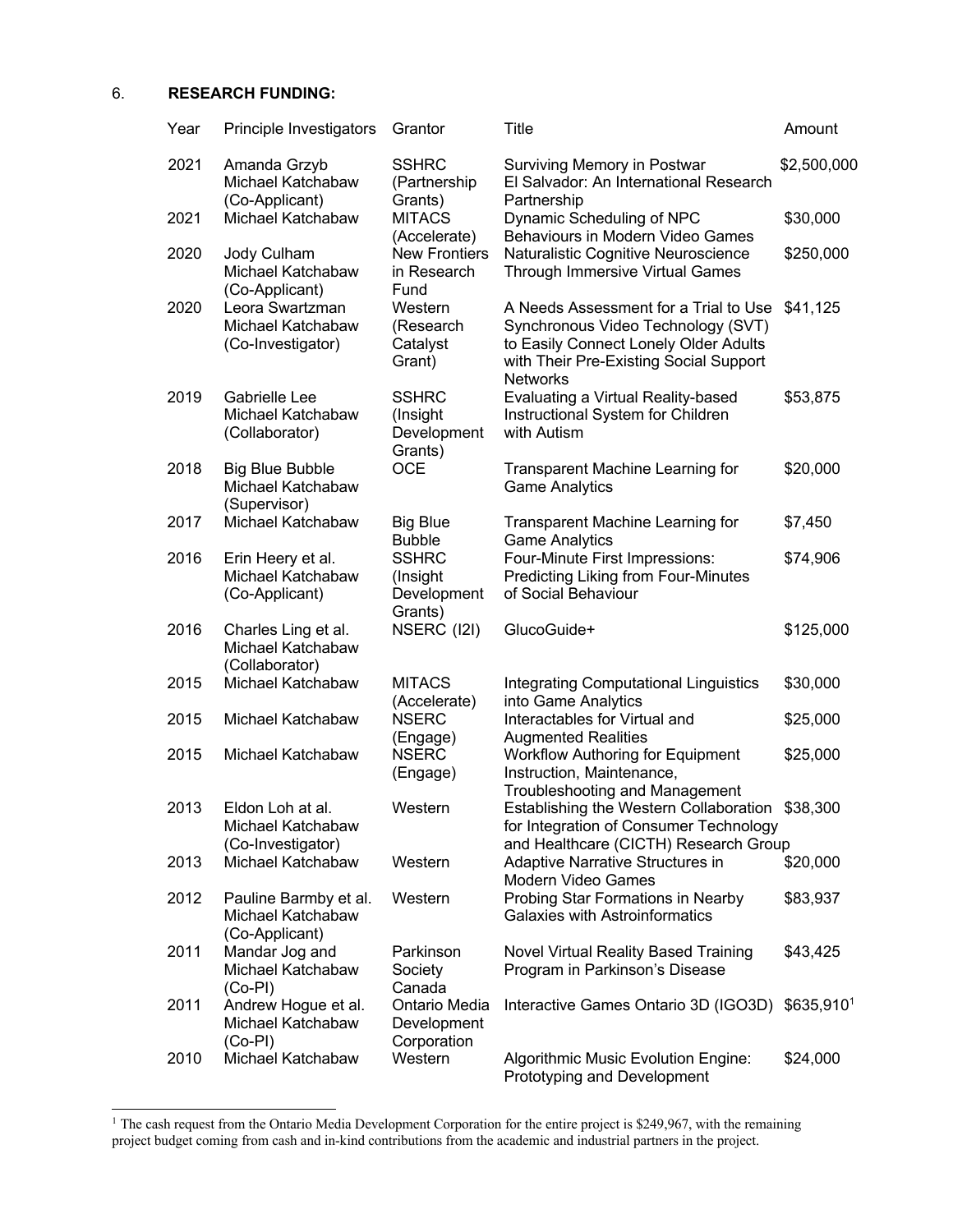| 2010<br>2009<br>2008 | Michael Katchabaw<br>Michael Katchabaw<br>Kathryn Hibbert<br>Michael Katchabaw<br>(as collaborator) | C <sub>4</sub><br><b>OCE</b><br><b>SSHRC</b> | Pop Tones<br><b>Algorithmic Music Evolution Engine</b><br>Money Matters: Advancing Adolescent<br><b>Financial Literacy on Their Terms</b> | \$11,000<br>\$30,000<br>\$24,845                           |
|----------------------|-----------------------------------------------------------------------------------------------------|----------------------------------------------|-------------------------------------------------------------------------------------------------------------------------------------------|------------------------------------------------------------|
| 2008                 | Michael Katchabaw                                                                                   | <b>NSERC</b>                                 | <b>Supporting Massively-Scaled</b><br><b>Participatory Simulations</b>                                                                    | \$15,200<br>(per year<br>for 5 years)                      |
| 2007<br>2007         | Michael Katchabaw<br>Laura Jo Gunter et al.<br>Michael Katchabaw<br>$(Co-PI)$                       | NSERC (I2I)<br>Heritage<br>Canada            | <b>Algorithmic Music Evolution Engine</b><br><b>CATGames: Creativity Assistive Tools</b><br>for Games                                     | \$125,000<br>$$1,557,738^2$<br>(\$352, 119<br>for Western) |
| 2007                 | Interactive Ontario<br>Michael Katchabaw<br>(as partner)                                            | Ministry of<br>Research and<br>Innovation    | C3 Network (Connect, Construct and<br>Commercialize)                                                                                      | \$300,000<br>(for the<br>$network3$ )                      |
| 2006                 | Condition30, Inc.<br>Michael Katchabaw<br>(as collaborator)                                         | Telefilm                                     | SuperGroup                                                                                                                                | \$415,000<br>(\$250,000<br>for $R&D4$ )                    |
| 2006                 | Jennifer Jenson et al.<br>Michael Katchabaw<br>(as collaborator)                                    | <b>SSHRC</b><br>(ITST Network<br>Grants)     | Turn It On: An Invitational Workshop<br>On New Tools And Methods In<br>Canadian Digital Games Research                                    | \$50,000<br>(for the<br>network <sup>3</sup> )             |
| 2005                 | Michael Katchabaw (PI) CITO<br><b>Mark Daley</b>                                                    |                                              | <b>Algorithmic Music Evolution Engine</b>                                                                                                 | \$35,000                                                   |
| 2005                 | Jim Parker et al.<br>Michael Katchabaw<br>(as collaborator)                                         | <b>SSHRC</b><br>(ITST Network<br>Grants)     | The IMAGINE Network: Interactive<br>Media, Applied Games, and Implicit<br><b>Networked Applications</b>                                   | \$42,000<br>(for the<br>$network3$ )                       |
| 2004                 | Hanan Lutfiyya et al.<br>Michael Katchabaw<br>$(Co-PI)$                                             | <b>NSERC</b>                                 | Updating an Experimental Laboratory<br>to Support Clusters in the<br><b>Management of Distributed Applications</b>                        | \$34,817                                                   |
| 2003                 | Michael Katchabaw                                                                                   | <b>NSERC</b>                                 | Autonomous Management of<br><b>Modern Computing Environments</b>                                                                          | \$17,000<br>(per year<br>for 5 years)                      |
| 2002                 | Michael Katchabaw                                                                                   | Western                                      | Start Up Funding                                                                                                                          | \$34,000                                                   |

# 7. **PUBLICATIONS:**

a) Summary: Chapters in Books: 8 Articles in Peer-Reviewed Journals: 9 Articles in Peer-Reviewed Conference Proceedings: 61 Articles in Non-Peer-Reviewed Conference Proceedings: 2 Abstracts, Presentations at Professional Meetings: 32 Technical Writings: 11 Theses/Dissertations: 1 Game Credits: 24

b) Details:

Chapters in Books and Symposia

<sup>&</sup>lt;sup>2</sup> The cash request from Heritage Canada for the entire project is \$1,084,780, with the remaining project budget coming from other cash and in-kind contributions. Western's portion of cash funding from Heritage Canada is \$264,283.

<sup>&</sup>lt;sup>3</sup> Funding for these network grants was primarily directed towards supporting the networks themselves, including items such as workshops or conferences, network websites, collaboration and communication, support personnel, and so on. Programs of research (joint or individual) were not directly supported by these funds.

<sup>4</sup> Funding for this grant was primarily directed towards supporting research and development at Condition30, Inc. with whom interactions and collaborations have occurred as part of this project.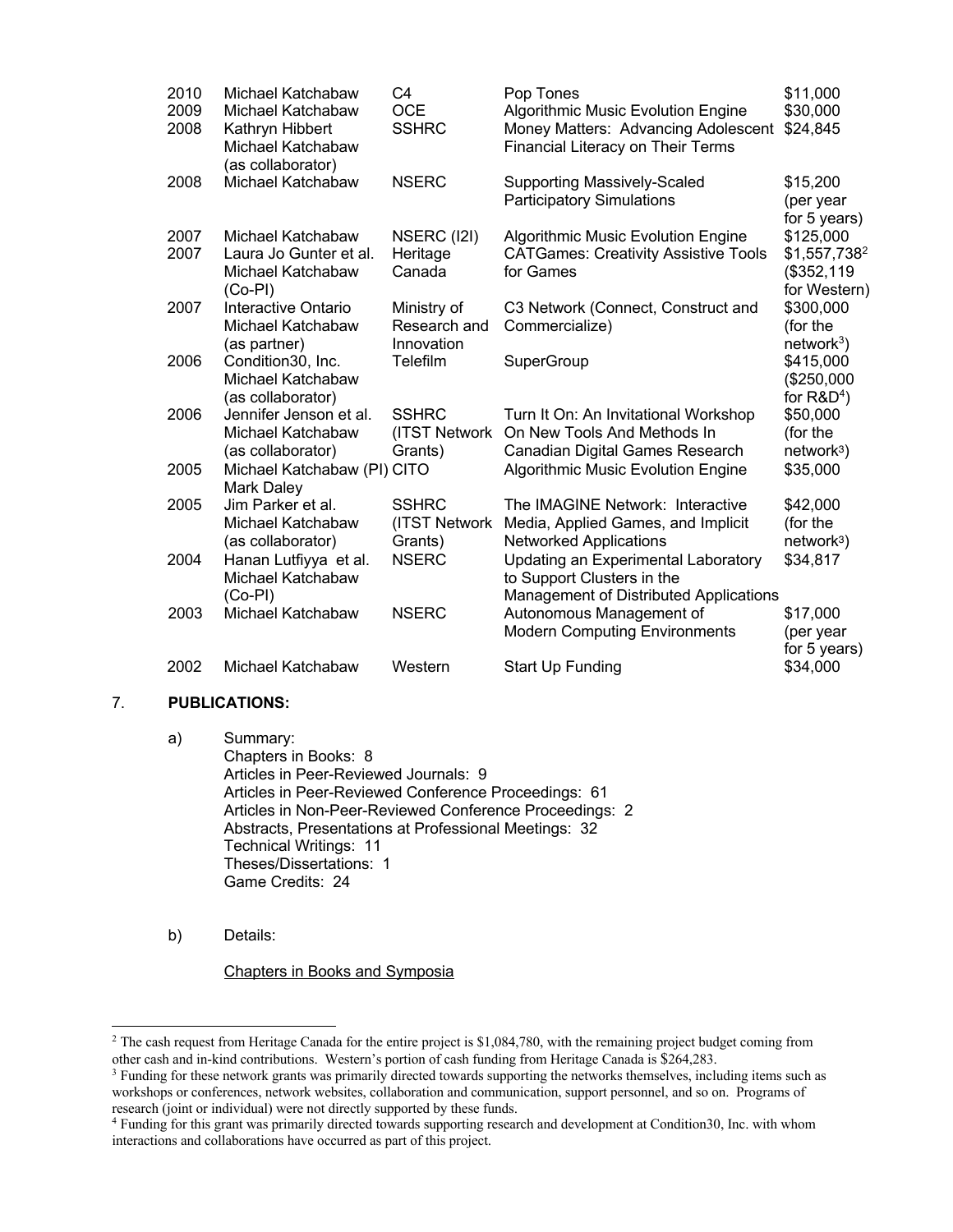- 1. J. Tan, M. Katchabaw, and D. Slogar. Understanding Players and Play Through Game Analytics. *To Appear in Applied Data Science: Data Translators Across the Disciplines*. Edited by D. Woolford, D. Kotsopoulos, and B. Samuels. To Be Published by Springer, Interdisciplinary Applied Sciences, 2022.
- 2. L. Milambiling, M. Katchabaw, and D. Slogar. Integrating Social and Textual Analytics into Game Analytics. Appeared in *Data Analytics Applications in Gaming and Entertainment*, Edited by G. Wallner. Published by CRC Press, June 2019.
- 3. J. Forgette and M. Katchabaw. Learned Behavior: Enabling Believable Virtual Characters Through Reinforcement. Appeared in *Integrating Cognitive Architectures into Virtual Character Design*, Edited by J. Turner, M. Nixon, U. Bernardet, and S. DiPaola. Published by IGI Global, June 2016.
- 4. A. García, N. Andre, D. Bell Boucher, A. Roberts-South, M. Jog, and M. Katchabaw. Immersive Augmented Reality for Parkinson Disease Rehabilitation. Appeared in *Virtual and Augmented Reality in Healthcare*, Edited by M. Ma, L. Jain, A. Whitehead, and P. Anderson. Published by Springer, May 2014.
- 5. M. Hoeberechts, J. Shantz, and M. Katchabaw. Delivering Interactive Experiences Through the Emotional Adaptation of Automatically Composed Music. Appeared in *The Oxford Handbook of Interactive Audio*, Edited by Karen Collins, Bill Kapralos, and Holly Tessler. Published by Oxford University Press, May 2014.
- 6. C. Bailey, J. You, G. Acton, A. Rankin, and M. Katchabaw. Believability Through Psychosocial Behaviour: Creating Bots That Are More Engaging and Entertaining. Appeared in *Believable Bots: Can Computers Play Like People?* Edited by Philip Hingston. Springer, December 2012.
- 7. L. Gruenwoldt, S. Danton, and M. J. Katchabaw. Achieving Realistic Reactions in Modern Video Games. Appeared in *Worlds in Play*, Edited by Suzanne de Castell and Jennifer Jenson, Peter Lang Press, 2007, pp. 229-240.
- 8. M. J. Katchabaw, H. L. Lutfiyya, M. A. Bauer. A Model for Resource Management to Support Quality of Service in Electronic Commerce Applications. Appeared in *Electronic Commerce Technology Trends: Challenges and Opportunities,* Midrange Computing/IIR, 1999, pp. 239-254.

# Papers in Peer-Reviewed Journals

- 9. J. Frasier, R. Mercer, and M. Katchabaw. A Methodological Approach to Identifying and Quantifying Video Game Difficulty Factors. *Entertainment Computing*. Volume 5, Issue 4, December 2014.
- 10. C. Bailey and M. J. Katchabaw. An Emergent Framework for Realistic Psychosocial Behaviour in Non Player Characters. *Loading … The Journal of the Canadian Game Studies Association*, Volume 3, Number 5, December 2009, 18 pages *(electronic jounal with no page numbering)*.
- 11. T. Bullen, M. J. Katchabaw, and N. Dyer-Witheford. Automating Content Analysis of Video Games. *Loading … The Journal of the Canadian Game Studies Association*, Volume 1, Number 1, May 2007, 16 pages *(electronic journal with no page numbering)*.
- 12. M. McLaughlin and M. J. Katchabaw. A Reusable Scripting Engine for Automating Cinematics and Cut-Scenes in Video Games. *Loading … The Journal of the Canadian Game Studies Association*, Volume 1, Number 1, May 2007, 12 pages *(electronic journal with no page numbering)*.
- 13. D. Reid and M. Katchabaw. Achieving Quality of Service through SCalable Aggregate Reservations. *INFOCOMP Journal of Computer Science*, Volume 5, Number 4, December 2006, pp. 9-18.
- 14. D. L. Martens and M. J. Katchabaw. Optimizing System Performance Through Dynamic Disk Scheduling Algorithm Selection. *WSEAS Transactions On Information Science And Applications*, Issue 7, Volume 3, July 2006, pp. 1361-1368.
- 15. M. J. Katchabaw, H. L. Lutfiyya, and M. A. Bauer. Usage Based Service Differentiation for End-to-End Quality of Service Management. *Journal of Computer Communications*. Volume 28, Issue 18, November 2005, pp. 2146-2159.
- 16. M. J. Katchabaw, H. L. Lutfiyya, M. A. Bauer. Driving Resource Management With Application-Level Quality of Service Specifications. *Decision Support Systems*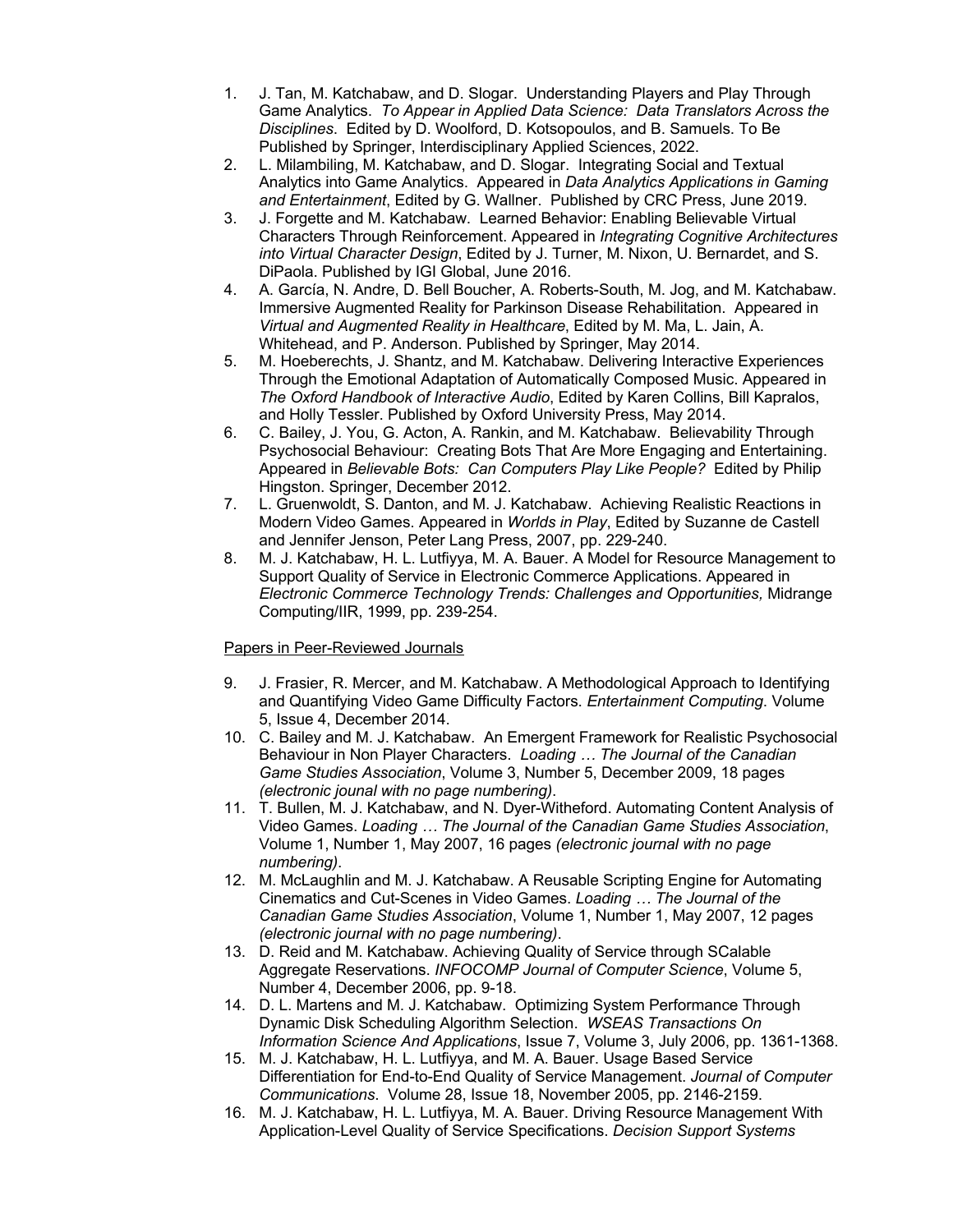*Journal*, Volume 28, Issue 1-2, 2000, pp. 71-87.

17. M. J. Katchabaw, S. L. Howard, H. L. Lutfiyya, A. D. Marshall, M. A. Bauer. Making Distributed Applications Manageable Through Instrumentation. *Journal of Systems and Software,* Volume 45, Number 2, 1999, pp. 81-97.

Papers in Peer-Reviewed Conference Proceedings

- 18. M. Babin and M. Katchabaw. Leveraging Reinforcement Learning and WaveFunctionCollapse for Improved Procedural Level Generation. Proceedings of The 16<sup>th</sup> Conference on the Foundations of Digital Games. Online Conference. August, 2021.
- 19. N. Hoyte, C. Gittens, and M. Katchabaw. Simulating Visual Acuity for Autonomous Agents - A Data-Driven Approach. Proceedings of the 2019 ACM International Conference on Intelligent Virtual Agents. Paris, France. July 2019.
- 20. X. Caddle, C. Gittens, and M. Katchabaw. A Psychometric Detection System to Create Dynamic Psychosocial Relationships Between Non-Player Characters. Proceedings of the 2018 IEEE Games, Entertainment, and Media Conference. Galway, Ireland. August 2018.
- 21. A. Patrick, C. GIttens and M. Katchabaw. The Virtual Little Albert Experiment: Creating Conditioned Emotion Response in Virtual Agents. Proceedings of 2015 IEEE Games, Entertainment, and Media Conference, Toronto, Canada, October 2015.
- 22. B. Sarlo and M. Katchabaw. Artificial Society Generation for Modern Video Games. Proceedings of 2015 IEEE Games, Entertainment, and Media Conference, Toronto, Canada, October 2015.
- 23. M. Chowdhury and M. Katchabaw. An Emerging Automation Framework for Adaptive Video Games. Proceedings of The Seventh International Conference on Adaptive and Self-Adaptive Systems and Apps, Nice, France, March 2015.
- 24. J. Forgette and M. Katchabaw. Enabling Motivated Believable Agents with Reinforcement Learning. Proceedings of 2014 IEEE Games, Entertainment, and Media Conference. Toronto, Canada, October 2014.
- 25. D. Bell Boucher, A. Roberts-South, A. Ayala García, M. Katchabaw, and M. Jog. Immersive Augmented Reality: Investigating a New Tool for Parkinson Disease Rehabilitation. Proceedings of the 6th International IEEE EMBS Conference on Neural Engineering. San Diego, California, November 2013.
- 26. J. Frasier, R. Mercer, and M. Katchabaw. An Experimental Approach to Identifying Prominent Factors in Video Game Difficulty. Proceedings of the 10th International Conference on Advances in Computer Entertainment Technology. Enschede, Netherlands, November 2013.
- 27. A. Kope, C. Rose, and M. Katchabaw. Modeling Autobiographical Memory for Believable Agents. Proceedings of the 9th AAAI Conference on Artificial Intelligence and Interactive Digital Entertainment (AIIDE'13). Boston, Massachusetts. October 2013.
- 28. M. Chowdhury and M. Katchabaw. Bringing Auto Dynamic Difficulty to Commercial Games: A Reusable Design Pattern Based Approach. Proceedings of the 18th International Conference on Computer Games: AI, Animation, Mobile, Interactive Multimedia, Educational and Serious Games. Louisville, Kentucky. July, 2013.
- 29. M. Chowdhury and M. Katchabaw. A Software Design Pattern Based Approach to Adaptive Games. Proceedings of The Fifth International Conference on Adaptive and Self-Adaptive Systems and Applications. Valencia, Spain. May 2013.
- 30. M. Chowdhury and M. Katchabaw. Improving Software Quality Through Design Patterns: A Case Study of Adaptive Games and Auto Dynamic Difficulty. Proceedings of GameOn 2012. Magala, Spain. November, 2012.
- 31. M. Chowdhury and M. Katchabaw. Software Design Patterns for Enabling Auto Dynamic Difficulty in Video Games. Proceedings of the 17<sup>th</sup> International Conference on Computer Games: AI, Animation, Mobile, Interactive Multimedia, Educational and Serious Games. Louisville, Kentucky. July, 2012.
- 32. B. Srivastava, M. Katchabaw, and G. Geczy. Historical Accuracy In Grand Strategy Games: A Case Study Of Supreme Ruler: Cold War. Proceedings of GameOn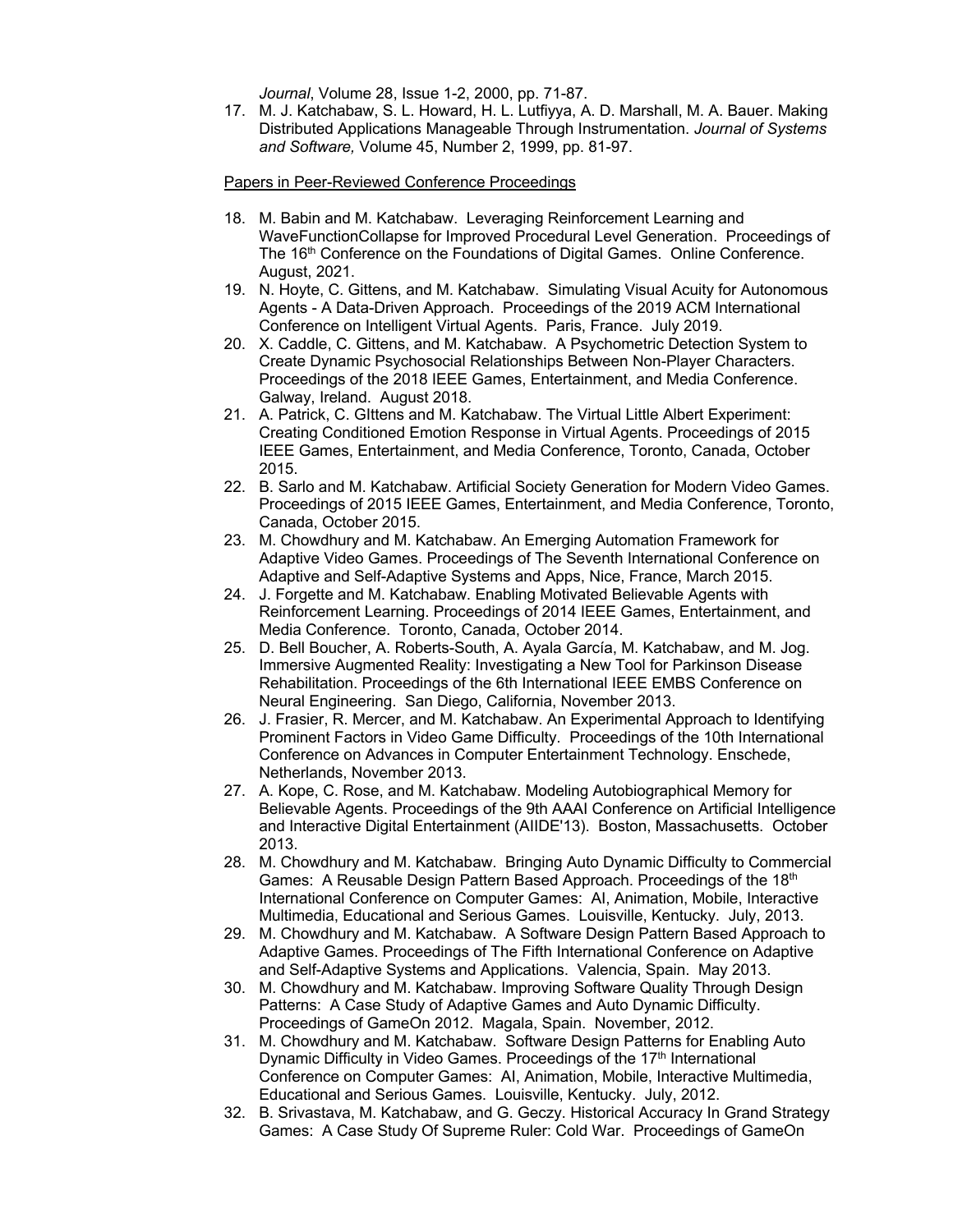2011. Galway, Ireland, August 2011. (This paper received the Best Paper award at this conference.)

- 33. C. Bailey, J. You, G. Acton, A. Rankin, and M. Katchabaw. Immersion Through Believability: Using Realistic Character Behaviours to Enhance Gameplay Experiences. Proceedings of the 2011 International Conference on Interacting with Immersive Worlds. St. Catharines, Canada, June 2011.
- 34. A. Rankin, G. Acton, and M. Katchabaw. A Scalable Approach To Believable Non Player Characters in Modern Video Games. Proceedings of GameOn 2010. Leicester, United Kingdom. November 2010.
- 35. J. You and M. J. Katchabaw. A Flexible Multi-Model Approach To Psychosocial Integration In Non Player Characters In Modern Video Games. Proceedings of FuturePlay 2010. Vancouver, Canada. May 2010. 8 pages. *(CD-ROM proceedings with no page numbering).*
- 36. C. Bailey and M. J. Katchabaw. An Emergent Framework for Realistic Psychosocial Behaviour in Non Player Characters. Proceedings of FuturePlay 2008. Toronto, Canada, November 2008, 8 pages. *(CD-ROM proceedings with no page numbering)*.
- 37. T. Bullen and M. J. Katchabaw. Using Genetic Algorithms to Evolve Character Behaviours in Modern Video Games. Proceedings of the 2008 GameOn North America Conference, Montreal, Canada, August 2008.
- 38. V. Bonduro and M. J. Katchabaw. Automating Cinematics and Cut Scenes in Video Games through Scripting with Active Performance Objects. Proceedings of the 2008 GameOn North America Conference, Montreal, Canada, August 2008.
- 39. W. Zhang, M. McLaughlin, and M. J. Katchabaw. Story Scripting for Automating Cinematics and Cut-Scenes in Video Games. *Proceedings of FuturePlay 2007.* Toronto, Canada, November 2007, 8 pages. *(CD-ROM proceedings with no page numbering)*.
- 40. S. Phillips, H. L. Lutfiyya, and M. J. Katchabaw. WLocator: An Indoor Positioning System. *Proceedings of the Third International Conference on Wireless and Mobile Computing, Networking, and Communications.* New York, New York, October 2007, 9 pages. *(CD-ROM proceedings with no page numbering)*.
- 41. R. Demopoulos and M. J. Katchabaw. MUSIDO: A Framework for Musical Data Organization to Support Automatic Music Composition. *Proceedings of Audio Mostly 2007: The Second Conference on Interaction with Sound.* Ilmenau, Germany, September 2007, pp. 66-71.
- 42. M. Hoeberechts, R. Demopoulos, and M. J. Katchabaw. A Flexible Music Composition Engine. *Proceedings of Audio Mostly 2007: The Second Conference on Interaction with Sound.* Ilmenau, Germany, September 2007, pp. 52-57.
- 43. A. Raja and M. J. Katchabaw. Using Synthetic Players to Generate Workloads for Networked Multiplayer Games. *Proceedings of the 2007 GameOn North America Conference*, Gainesville, Florida, September 2007, pp. 70-74.
- 44. D. Santoni and M. J. Katchabaw. Resource Matching in a Peer-to-Peer Computational Framework. *Proceedings of the 2007 International Conference on Internet Computing*. Las Vegas, Nevada, June 2007, pp. 89-95.
- 45. T. Bullen, M. J. Katchabaw, and N. Dyer-Witheford. Instrumentation of Video Game Software to Support Automated Content Analyses. *Proceedings of the 2006 GameOn North America Conference*, Monterey, California, September 2006, pp. 34-38.
- 46. S. Burgess and M. J. Katchabaw. Design and Implementation of Optimism Constructs for Latency Masking in Online Video Games. *Proceedings of the 2006 GameOn North America Conference*, Monterey, California, September 2006, pp. 39-46. (This paper was nominated for the Best Paper award at this conference.)
- 47. D. L. Martens and M. J. Katchabaw. Disk Access Analysis for System Performance Optimization. *Proceedings of the 5th WSEAS International Conference on Applied Computer Science*. Hangzhou, China, April, 2006, pp. 217-222.
- 48. G. Shelley and M. J. Katchabaw. Patterns of Optimism for Reducing the Effects of Latency in Networked Multiplayer Games. *Proceedings of FuturePlay 2005*, East Lansing, Michigan, October 2005, 12 pages *(CD-ROM proceedings with no page numbering)*.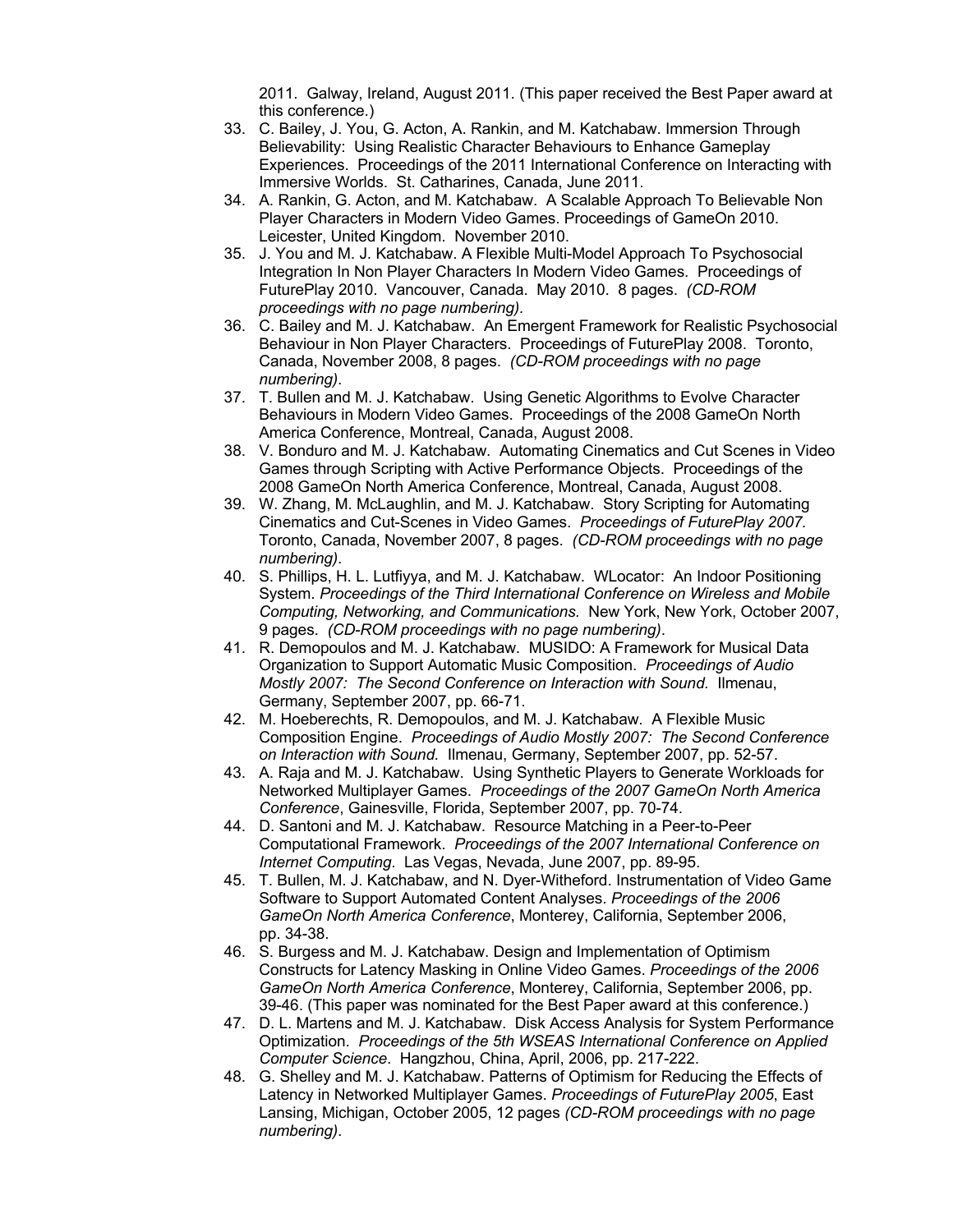- 49. C. Bailey and M. J. Katchabaw. An Experimental Testbed to Enable Auto-Dynamic Difficulty in Modern Video Games. *Proceedings of the 2005 GameOn North America Conference*, Montreal, Canada, August 2005, pp. 18-22.
- 50. L. Gruenwoldt, S. Danton, and M. J. Katchabaw. Creating Reactive Non Player Character Artificial Intelligence in Modern Video Games. *Proceedings of the 2005 GameOn North America Conference*, Montreal, Canada, August 2005, pp. 10-17.
- 51. S. Cuddy, M. Katchabaw, and H. Lutfiyya. Context-Aware Service Selection Based on Dynamic and Static Service Attributes. *Proceedings of the IEEE International Conference on Wireless and Mobile Computing, Networking and Communications*, Montreal, Canada, August 2005, Volume 4, pp. 13-20.
- 52. S. Norman, M. Katchabaw, and H. Lutfiyya. Taking Dependencies into Account in Grid Resource Allocation. *Proceedings of the 12th HP OpenView University Association Workshop*, Porto, Portugal, July 2005, pp.225-236.
- 53. D. Reid and M. Katchabaw. SCAR: A Stateless Approach to Achieving Scalable Quality of Service. *Proceedings of the 2005 International Conference on Internet Computing*. Las Vegas, Nevada, June 2005, pp.339-347.
- 54. B. Huang, M. Bauer, and M. Katchabaw. Network Performance in Distributed HPC Clusters. *Proceedings of the 2005 International Conference on Parallel and Distributed Processing Techniques and Applications*, Las Vegas, Nevada, June 2005, pp.546-549.
- 55. B. Huang, M. Bauer, and M. Katchabaw. Network Performance in High Performance Linux Clusters. *Proceedings of the 2005 International Conference on Parallel and Distributed Processing Techniques and Applications*, Las Vegas, Nevada, June 2005, pp. 550-556.
- 56. M. J. Katchabaw and D. Elliott. Neomancer: An Exercise in Interdisciplinary Academic Game Development. *Proceedings of the Digital Games Research Association Conference*, Vancouver, Canada, June 2005, 9 pages *(CD-ROM proceedings with no page numbering)*.
- 57. R. Hanna and M. J. Katchabaw. Bringing New HOPE to Networked Games: Using Optimistic Execution to Improve Quality of Service. *Proceedings of the Digital Games Research Association Conference*, Vancouver, Canada, June 2005, 8 pages *(CD-ROM proceedings with no page numbering)*.
- 58. L. Gruenwoldt, S. Danton, and M. J. Katchabaw. A Realistic Reaction System for Modern Video Games. *Proceedings of the Digital Games Research Association Conference*, Vancouver, Canada, June 2005, 9 pages *(CD-ROM proceedings with no page numbering)*.
- 59. B. Huang, M. Bauer, and M. Katchabaw. Hpcbench A Linux-Based Network Benchmark for High Performance Networks. *Proceedings of the 19th International Symposium on High Performance Computing Systems and Applications*, Guelph, Canada, May 2005, pp.65-71.
- 60. M. J. Katchabaw, H. L. Lutfiyya, and M. A. Bauer. Administrative Policies to Regulate Quality of Service Management in Distributed Multimedia Applications. *Proceedings of the 6th IFIP/IEEE International Conference on Management of Multimedia Networks and Services*, Belfast, Northern Ireland, September 2003, pp.341-354.
- 61. M. J. Katchabaw, H. L. Lutfiyya, and M. A. Bauer. Usage Based Service Differentiation for End-to-End Quality of Service Management. *Proceedings of the 2003 Workshop on End-to-End Service Differentiation (in conjunction with the 21st IEEE International Performance, Computing, and Communications Conference)*, Phoenix, Arizona, April 2003, pp. 512-520.
- 62. G. P. Molenkamp, H. L. Lutfiyya, M. J. Katchabaw, and M. A. Bauer. Diagnosing Quality of Service Faults in Distributed Applications. *Proceedings of the 20th IEEE International Performance, Computing, and Communications Conference*, Phoenix, Arizona, April 2002, pp. 375-382.
- 63. G. P. Molenkamp, M. J. Katchabaw, H. L. Lutfiyya, and M. A. Bauer. Distributed Resource Management to Support Distributed Application-Specific Quality of Service. *Proceedings of the Fourth IFIP/IEEE International Conference on Management of Multimedia Networks and Services*, Chicago, Illinois, October 2001, pp. 142-159.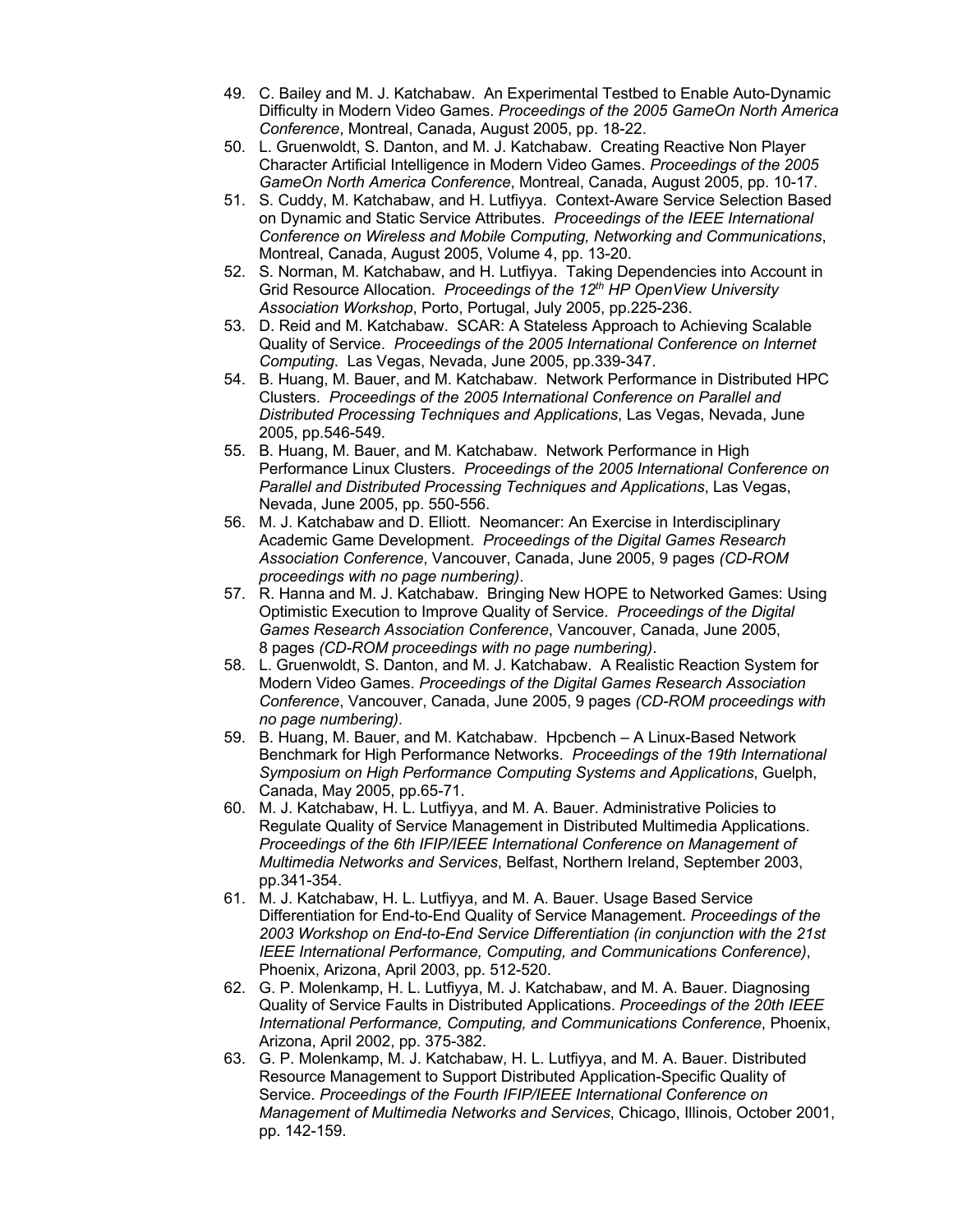- 64. H. L. Lutfiyya, G. P. Molenkamp, M. J. Katchabaw, and M. A. Bauer. Issues in Managing Soft QoS Requirements in Distributed Systems Using a Policy-Based Framework. *Proceedings of the International Workshop on Policies*, Bristol, England, January 2001, pp. 185-201.
- 65. G. P. Molenkamp, M. J. Katchabaw, H. L. Lutfiyya, and M. A. Bauer. Managing Soft QoS Requirements in Distributed Systems. *Proceedings of Multimedia Systems Workshop (ICPP)*, Toronto, Canada, August 2000, pp. 461-468.
- 66. M. J. Katchabaw, H. L. Lutfiyya, M. A. Bauer. Using User Hints to Guide Resource Management for Quality of Service. *Proceedings of the International Conference on Parallel and Distributed Processing Techniques and Applications,* Las Vegas, Nevada, June 1999, pp. 1069-1075.
- 67. M. J. Katchabaw, H. L. Lutfiyya, M. A. Bauer. Driving Resource Management With Application-Level Quality of Service Specifications. *Proceedings of the First International Conference on Information and Computation Economies,* Charleston, South Carolina, October 1998, pp. 83-91.
- 68. M. J. Katchabaw, H. L. Lutfiyya, M. A. Bauer. A Model for Resource Management to Support End-to-End Application-Driven Quality of Service. *Proceedings of the 10th International Conference on Parallel and Distributed Computing and Systems,* Las Vegas, Nevada, October 1998, pp. 121-130.
- 69. M. J. Katchabaw, H. L. Lutfiyya, M. A. Bauer. A Quality of Service Management Testbed. *Proceedings of the Third International Workshop on Systems Management,* Newport, Rhode Island, April 1998, pp. 57-67.
- 70. M. J. Katchabaw, S. L. Howard, H. L. Lutfiyya, A. D. Marshall, M. A. Bauer. Making Distributed Applications Manageable Through Instrumentation. *Proceedings of the 1997 Workshop on Parallel and Distributed Software Engineering* , Boston, Massachusetts, May 1997, pp. 84-94.
- 71. S. L. Howard, H. L. Lutfiyya, M. J. Katchabaw, M. A. Bauer. Supporting Dynamic Policy Change Using CORBA System Management Facilities. *IEEE International Symposium on Integrated Network Management,* San Diego, California, May 1997, pp. 527-538.
- 72. M. J. Katchabaw, S. L. Howard, A. D. Marshall, M. A. Bauer. Evaluating the Costs of Management: A Distributed Applications Management Testbed. *Proceedings of the 1996 IBM Centre for Advanced Studies Conference,* Toronto, Canada, November 1996, pp. 29-41. (This paper received the Best Paper award at this conference.)
- 73. M. J. Katchabaw, H. L. Lutfiyya, A. D. Marshall, M. A. Bauer. Policy-Driven Fault Management in Distributed Systems. *Proceedings of the International Symposium on Software Reliability Engineering,* White Plains, New York, November 1996, pp. 236-245.
- 74. M. J. Katchabaw, S. L. Howard, H. L. Lutfiyya, M. A. Bauer. Efficient Management Data Acquisition and Run-time Control of DCE Applications Using the OSI Management Framework. *Proceedings of the Second International Workshop on Systems Management,* Toronto, Canada, June 1996, pp. 104-111.
- 75. A. D. Marshall, M. J. Katchabaw, M. A. Bauer. Using Software Metrics Tools for Maintenance Decisions: A Classroom Exercise. *Proceedings of the International Symposium on the Assessment of Software Tools,* Toronto, Canada, May 1996, pp. 47-58.
- 76. M. J. Katchabaw, M. M. Khurana, J. W. Hong, M. A. Bauer. Interworking of Traders in a Distributed Computing Environment. *Proceedings of the 1995 IBM Centre for Advanced Studies Conference,* Toronto, Canada, November 1995, pp. 1-12.
- 77. M. J. Katchabaw, J. W. Hong, M. A. Bauer. Behavioural Specification and Notification Enhancements to GDMO. *Proceedings of the 1995 International Workshop on Distributed Systems Operations and Management,* Ottawa, Canada, October 1995, Section 6.3, 10 pages *(printed proceedings with no page numbering)*.
- 78. J. W. Hong, M. J. Katchabaw, M. A. Bauer, H. Lutfiyya. Modeling and Management of Distributed Applications and Services Using the OSI Management Framework. *Proceedings of the International Conference on Computer Communication,* Seoul, Korea, August 1995, pp. 215-220.

Papers in Non-Peer-Reviewed Conference Proceedings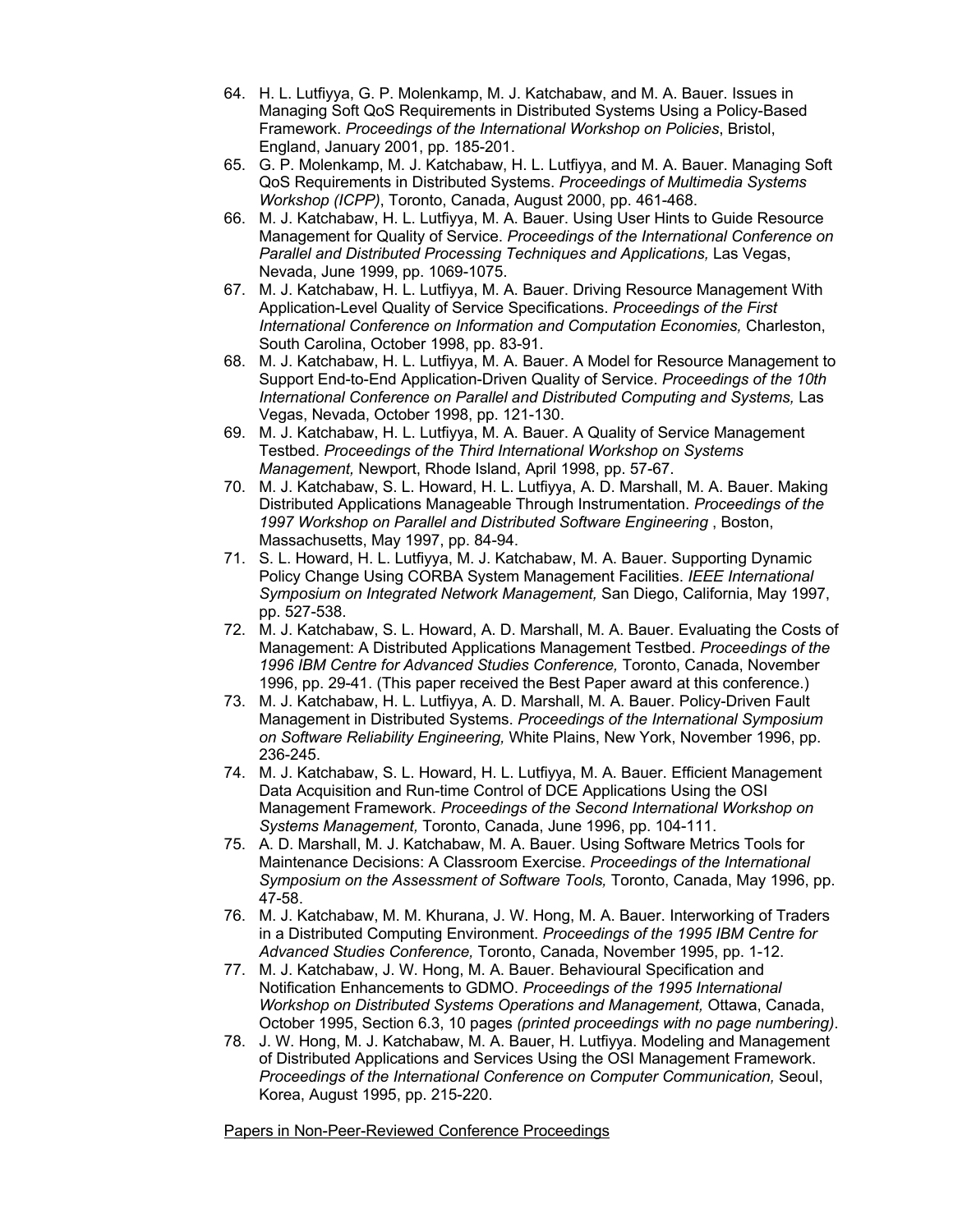- 79. M. Jog, A. South, H. Kumar, M. J. Katchabaw, G. Kapp, and V. Vujcic. Navigation in a Virtual Environment in Parkinson's Disease. Proceedings of the 2010 World Parkinson Congress. Glasgow, Scotland, September 2010.
- 80. M. Jog, A. South, H. Kumar, M. J. Katchabaw, G. Kapp, and V. Vujcic. Navigation in a Virtual Environment in Parkinson's Disease. Proceedings of the Society for Neuroscience 2010 Annual Meeting. San Diego California, November 2010.

Invited Abstracts, Presentations to Professional Meetings

- 81. M. Katchabaw. Innovation in Software. Presented at the Innovation Ambassadors Monthly Speaker Series. London, Canada, October 2021.
- 82. M. Katchabaw. Modeling LTV for Mobile Game Development. Presented at the 2017 Industry Problem Solving Week. London, Canada, February 2017.
- 83. M. Katchabaw. Monetization Design for Gaming. Presented as a TechAlliance Fireside Chat. London, Canada, February 2017.
- 84. M. Katchabaw. From Data to Knowledge to Innovation. Presented at Fusion 2017. Waterloo, Canada, February 2017.
- 85. M. Katchabaw. Games for Learning. Presented at Teaching with Technology 2015. London, Canada, May 2015.
- 86. D. Bell Boucher, A. Roberts-South, A. Garcia, M. Katchabaw, and M. Jog. Investigating Augmented Immersion Virtual Reality as a Rehabilitation Tool for Parkinson Disease. Presented at London Health Research Day. London, Canada, March 2013.
- 87. M. J. Katchabaw. When Games Save Lives. Presented at Discovery Café for Science. London, Canada, November 2012.
- 88. M. J. Katchabaw. Tools of the Trade for Programming Video Games. Presented at DIG London 2012. London, Canada, November 2012.
- 89. A. Ayala Garcia, N. Andre, M. Katchabaw, A. Roberts-South, and M. Jog. Bringing Real Context with a Virtual World: New Rehabilitation Strategies for Parkinson Disease. Presented at the 2012 Western Research Showcase, London, Canada, March 2012.
- 90. M. J. Katchabaw. Tools of the Trade for Programming Video Games. Presented at DIG London 2011. London, Canada, November 2011.
- 91. M. J. Katchabaw and M. Daley. Abort, Retry, Fail? Why Computer Science is an Essential Part of Every Science Education. Presented at the 2011 Western Conference on Science Education. London, Canada. June 2011.
- 92. M. J. Katchabaw. Fun and Games and Science. Presented at Science Exposed. London, Canada. March 2011.
- 93. C. Bailey, J. You, G. Acton, A. Rankin, and M. J. Katchabaw. Achieving Believable Psychosocial Behaviour in Non-Player Characters in Modern Video Games. Presented at the Canadian Game Studies Association 2010 Conference. Montreal, Canada, May 2010.
- 94. T. Bullen, M. J. Katchabaw, and N. Dyer-Witheford. Software Instrumentation of Computer and Video Games. Presented at the Systems Software Engineering Workshop at the 2008 CSER Researchers Meeting. London, Canada, June 2008.
- 95. M. J. Katchabaw. Playing for Keeps: Virtual Worlds in a Digital Age. Presented at the Scientific Journey: The Digital Age. London, Canada, May 2008.
- 96. M. J. Katchabaw. Serious Games: From Serious Fun to Serious Impact. Presented at the 2007 Educational Computing Organization of Ontario Annual Conference, Toronto, Canada, November 2007.
- 97. M. J. Katchabaw. Supporting Content Creation for Games through Assistive Technologies. Presented at Playing the Gallery. London, Canada, October 2007.
- 98. T. Bullen, M. J. Katchabaw, and N. Dyer-Witheford. Automating Content Analysis of Video Games. Presented at the 2006 Canadian Game Studies Association Symposium5, Toronto, Canada, September 2006.

<sup>5</sup> Presentation of research and results from [28].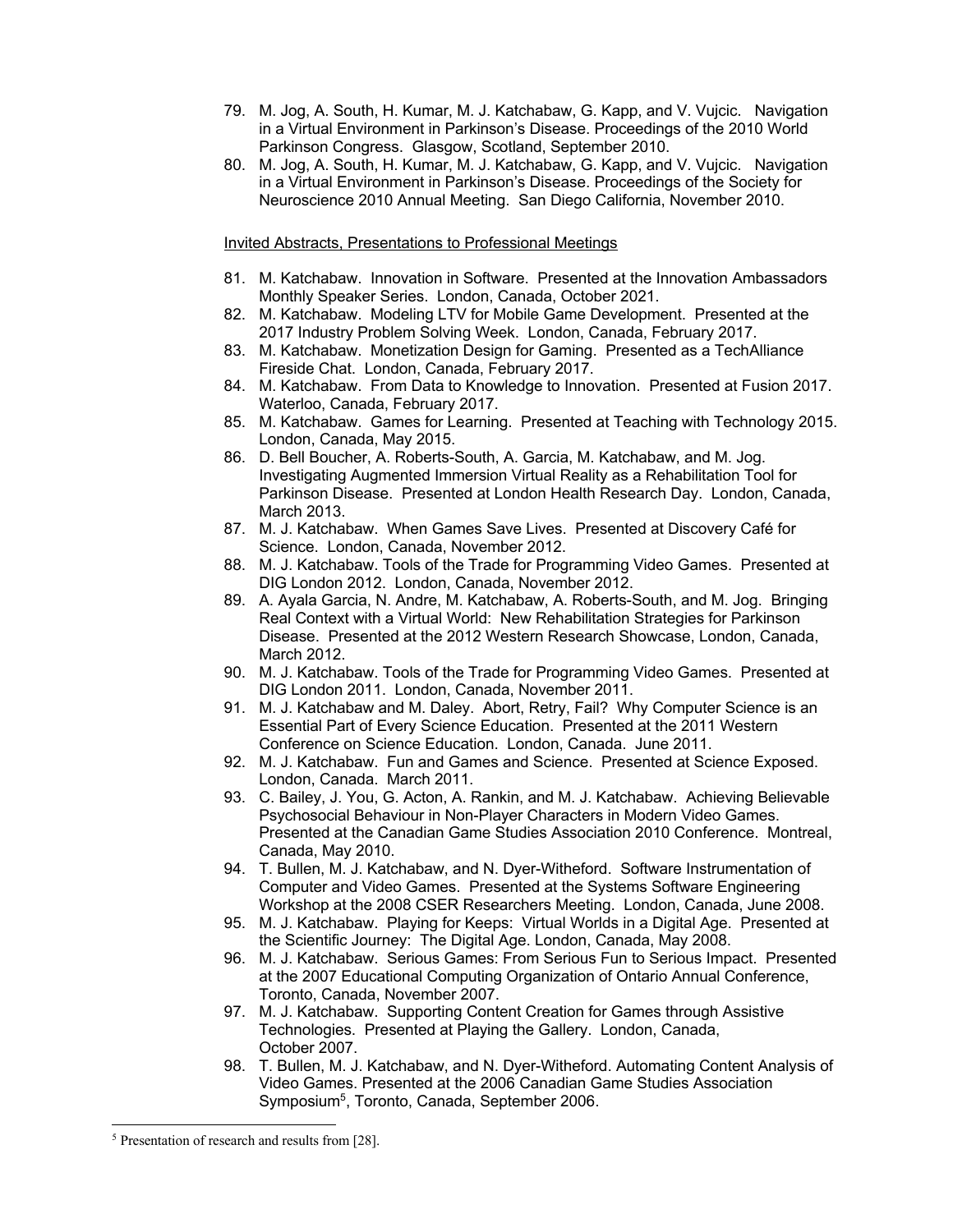- 99. M. McLaughlin and M. J. Katchabaw. A Reusable Scripting Engine for Automating Cinematics and Cut-Scenes in Video Games. Presented at the 2006 Canadian Game Studies Association Symposium<sup>6</sup>, Toronto, Canada, September 2006.
- 100. M. J. Katchabaw. Game Development Projects in Schools: Tools, Techniques, and Tips. Presented at the 2006 Educational Computing Organization of Ontario Annual Conference, Toronto, Canada, May 2006.
- 101. M. Hoeberechts and M. J. Katchabaw. Biocomputing: Using DNA to Solve Problems. Presented at the 2005 Science Teachers Association of Ontario Annual Conference, Toronto, Canada, November 2005.
- 102. M. J. Katchabaw. Game Development in Computer Science Education. Presented at the 2005 Educational Computing Organization of Ontario Annual Conference, Toronto, Canada, May 2005.
- 103. M. J. Katchabaw. Mobile and Wireless Computing. Presented at the 2004 Science Teachers Association of Ontario Annual Conference, Toronto, Canada, November 2004.
- 104. M. J. Katchabaw. A First Course in Video Game Design. Presented at the Second Annual Computer Game Technology Conference, Sault Ste. Marie, Canada, April 2003.
- 105. M. J. Katchabaw, G. P. Molenkamp, H. L. Lutfiyya, M. A. Bauer. QoS Management: A Policy Driven Approach. Poster presentation at the 2000 IBM Centre for Advanced Studies Conference, Toronto, Canada, November 2000.
- 106. M. J. Katchabaw. Policy Based Quality of Service Management. Presented at the 2000 University of Western Ontario Research in Computer Science Workshop (UWORCS 2000). London, Canada, September 2000.
- 107. M. J. Katchabaw. User Hints: An Informed Approach to Quality of Service Resource Management. Workshop presentation at the 1999 IBM Centre for Advanced Studies Conference, Toronto, Canada, November 1999.
- 108. M. J. Katchabaw, H. L. Lutfiyya, M. A. Bauer. Dynamic Memory Management for Quality of Service Provisioning. Poster presentation at the 1999 IBM Centre for Advanced Studies Conference, Toronto, Canada, November 1999.
- 109. M. J. Katchabaw. User Hints: An Informed Approach to Quality of Service Resource Management. Presented at the 1999 University of Western Ontario Research in Computer Science Workshop (UWORCS'99). London, Canada, November 1999. (This presentation received the Best Presentation award at this workshop.)
- 110. G. P. Molenkamp, M. J. Katchabaw, H. L. Lutfiyya, M. A. Bauer. Policy-Driven Quality of Service Management. Poster presentation at the 1999 CITO Research Forum. Ottawa, Canada, May 1999.
- 111. M. J. Katchabaw. A Model for Resource Management to Support Quality of Service in Electronic Commerce Applications. Presented at the First International Workshop on the Technological Challenges of Electronic Commerce. Toronto, Canada, Sept. 1998.
- 112. M. J. Katchabaw. Investigating the Impact of End-System Utilization on Application Quality of Service. Presented at the 1997 University of Western Ontario Research in Computer Science Workshop (UWORCS'97). London, Canada, November 1997.

# Technical Writings

- 113. R. J. Demopoulos and M. J. Katchabaw. Music Information Retrieval: A Survey of Issues and Approaches. Technical Report #677, Department of Computer Science, The University of Western Ontario, London, Canada, January 2007, 72 pages.
- 114. D. Reid, M. J. Katchabaw. Internet QoS: Past, Present, and Future. Technical Report #625, Department of Computer Science, The University of Western Ontario, London, Canada, June 2004, 25 pages.
- 115. M. J. Katchabaw, H. L. Lutfiyya, M. A. Bauer. More on Usage Based Service Differentiation for End-to-End Quality of Service Management. Technical Report #608, Department of Computer Science, The University of Western Ontario, London, Canada, November 2003, 20 pages.

<sup>6</sup> Presentation of research and results from [22].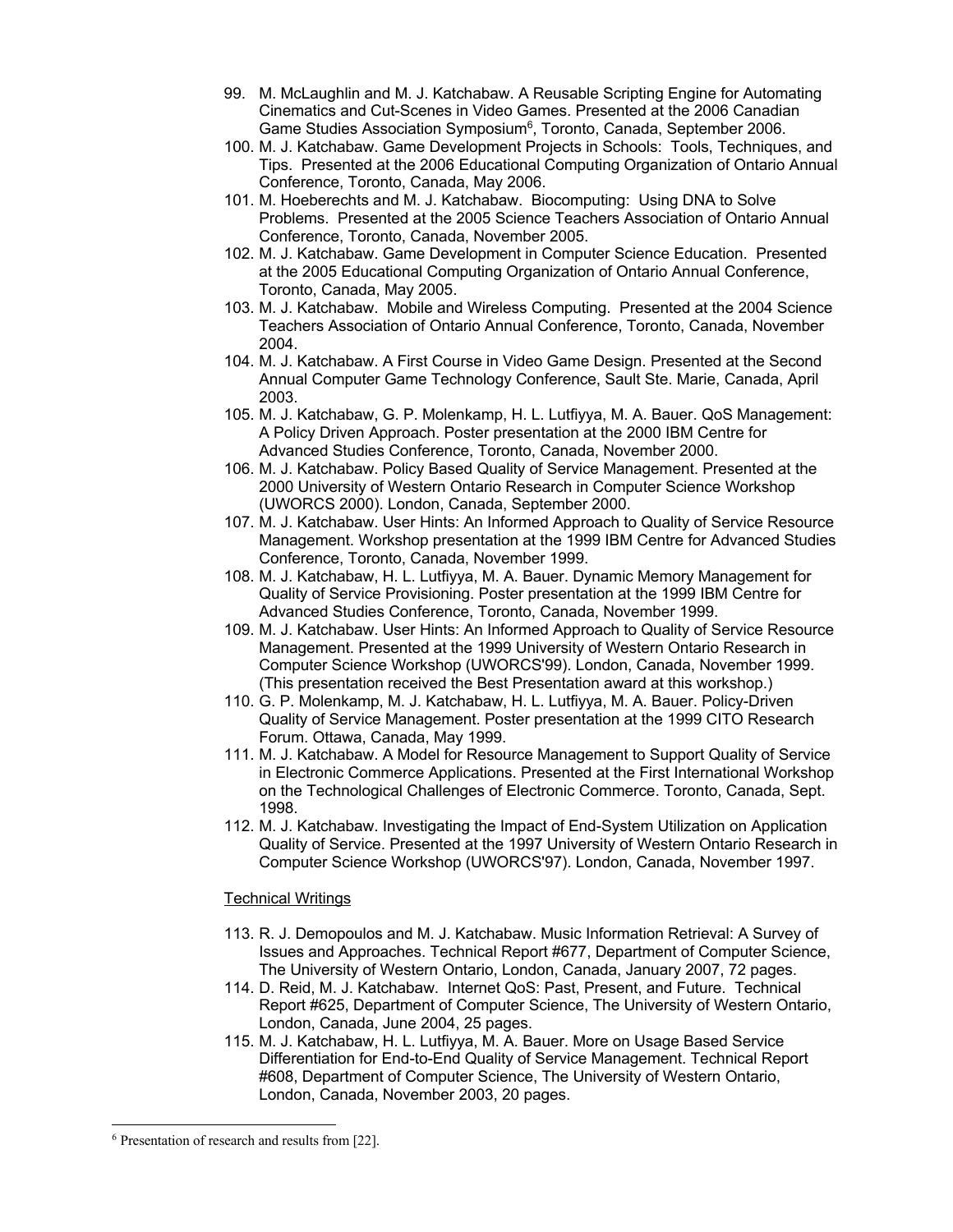- 116. M. J. Katchabaw, H. L. Lutfiyya, and M. A. Bauer. Administrative Policies to Regulate Quality of Service Management in Distributed Multimedia Applications. Technical Report #596, Department of Computer Science, The University of Western Ontario, London, Canada, July 2003, 20 pages.
- 117. M. J. Katchabaw, H. L. Lutfiyya, M. A. Bauer. Usage Based Service Differentiation for End-to-End Quality of Service Management. Technical Report #587, Department of Computer Science, The University of Western Ontario, London, Canada, January 2003, 17 pages.
- 118. H. L. Lutfiyya, G. P. Molenkamp, M. J. Katchabaw, M. A. Bauer. Managing Quality of Service Requirements. Technical Report #547, Department of Computer Science, The University of Western Ontario, London, Canada, November 1999, 21 pages.
- 119. M. J. Katchabaw, H. L. Lutfiyya, M. A. Bauer. Memory Management for Quality of Service Provisioning. Technical Report #546, Department of Computer Science, The University of Western Ontario, London, Canada, November 1999, 26 pages.
- 120. M. J. Katchabaw, H. L. Lutfiyya, M. A. Bauer. A Survey of Windowing Environment Usage Patterns. Technical Report #540, Department of Computer Science, The University of Western Ontario, London, Canada, November 1999, 37 pages.
- 121. M. J. Katchabaw, H. L. Lutfiyya, M. A. Bauer. A Model for Resource Management to Support End-to-End Application-Driven Quality of Service. Technical Report #528, Department of Computer Science, The University of Western Ontario, London, Canada, July 1998, 15 pages.
- 122. J. W. Hong, M. J. Katchabaw, M. A. Bauer, H. L. Lutfiyya. Distributed Applications Management Using The OSI Management Framework. Technical Report #448, Department of Computer Science, The University of Western Ontario, London, Canada, January 1995, 22 pages.
- 123. J. W. Hong, M. A. Bauer, J. A. O'Neill, M. J. Katchabaw. The X.500 Directory Service Testbed. Technical Report #365, Department of Computer Science, The University of Western Ontario, London, Canada, January 1995, 127 pages.

### Theses/Dissertations

124. M. J. Katchabaw. Quality of Service Resource Management. Ph.D. Thesis, Department of Computer Science, The University of Western Ontario, June 2002, 294 pages.

### Game Credits

- 125. Big Blue Bubble, Inc. (with M. Katchabaw as Business Intelligence Director). My Singing Monsters Playground, v.1.0.0. Published November 2021.
- 126. Big Blue Bubble, Inc. (with M. Katchabaw as Business Intelligence Director). Power Chord (Steam Demo), v.1.0.0. Published October 2021.
- 127. Big Blue Bubble, Inc. (with M. Katchabaw as Business Intelligence Director). My Singing Monsters PC, v.3.0.5 – v.3.3.2. Published March 2021 – October 2021.
- 128. Big Blue Bubble, Inc. (with M. Katchabaw as Business Intelligence Director). Foregone, v.1.0.0 – v1.1.0.4. Published February 2020 – March 2021.
- 129. Big Blue Bubble, Inc. (with M. Katchabaw as Business Intelligence Director). Concert Kings Idle Music Tycoon, v.1.0.0 – 1.4.0. Published November 2019 – November 2020.
- 130. Big Blue Bubble, Inc. (with M. Katchabaw as Business Intelligence Director). Super Dinosaur: Kickin' Tail, v.1.0.0 – 1.0.6. Published October 2018 – May 2019.
- 131. Big Blue Bubble, Inc. (with M. Katchabaw as Business Intelligence Director). Chaos Reborn: Adventures, v.1.0.1. Published September 2018.
- 132. Big Blue Bubble, Inc. (with M. Katchabaw as Business Intelligence Director). Concert Kings, v.1.0.0 – 1.2.1. Published June 2018 – June 2019.
- 133. Big Blue Bubble, Inc. (with M. Katchabaw as Business Intelligence Director). My Singing Monsters Composer, v.1.0 – 1.2.1. Published April 2018 – September 2019.
- 134. Big Blue Bubble, Inc. (with M. Katchabaw as Business Intelligence Director). Zombie Bloxx, v.1.0.0 – 2.0.0. Published November 2017 – June 2018.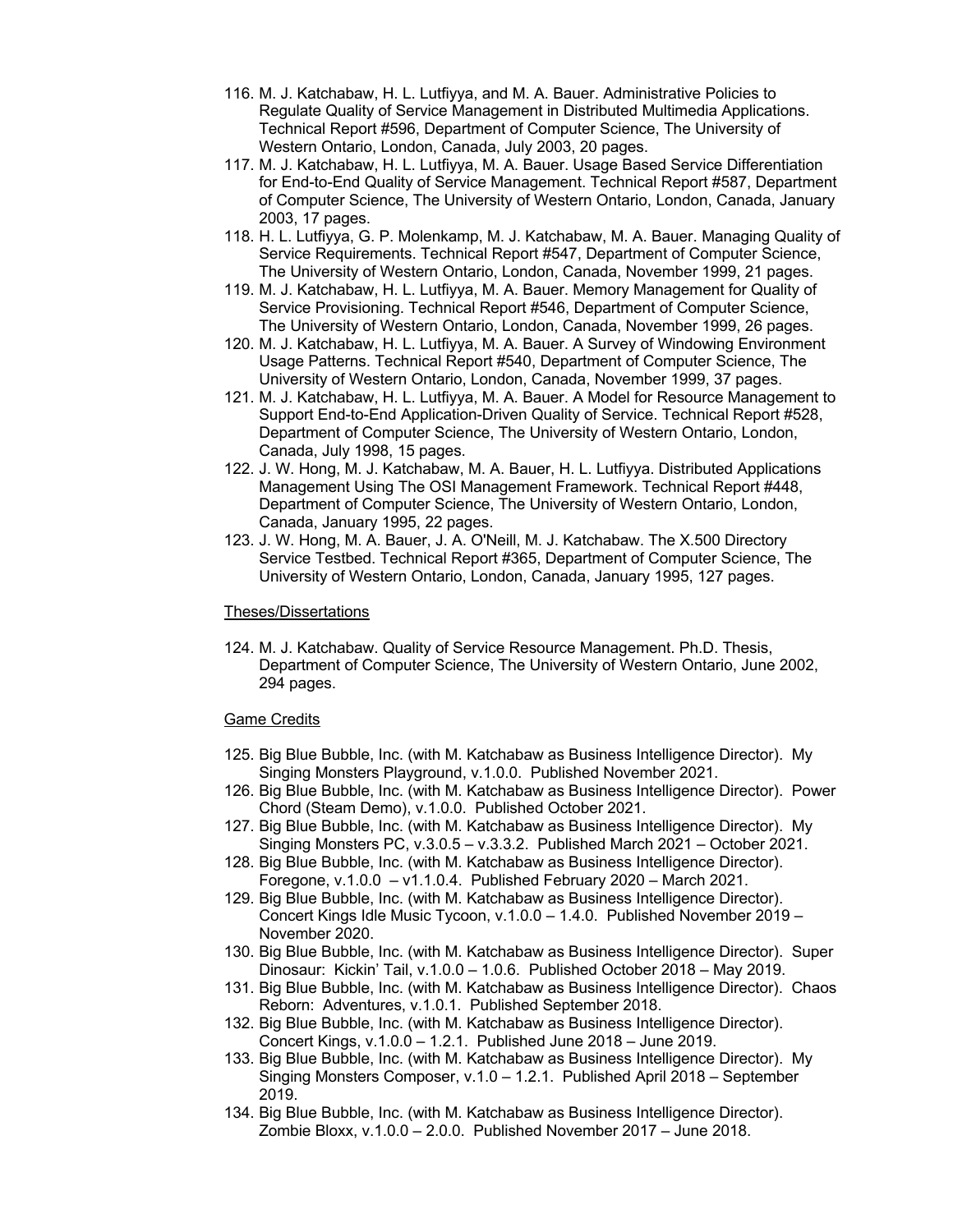- 135. Big Blue Bubble, Inc. (with M. Katchabaw as Business Intelligence Director). Wrecking Squad, v.1.0 – 1.3.1. Published October 2017 – March 2018.
- 136. Big Blue Bubble, Inc. (with M. Katchabaw as Business Intelligence Director). Short Fused, v.1.0 – v.2.0.0. Published October 2017 – June 2018.
- 137. Big Blue Bubble, Inc. (with M. Katchabaw as Business Intelligence Director). Jungle Guardians, v.2017.10.13 – 2018.04.26. Published October 2017 – April 2018.
- 138. Big Blue Bubble, Inc. (with M. Katchabaw as Business Intelligence Director). Home Arcade, v.1.0 – v.1.2.0. Published December 2017.
- 139. Big Blue Bubble, Inc. (with M. Katchabaw as Business Intelligence Director). My Singing Monsters: Official Guide, v.1.0 – v.1.3. Published June 2017 – July 2018.
- 140. Big Blue Bubble, Inc. (with M. Katchabaw as Business Intelligence Director). My Singing Monsters: Coloring Book, v.1.0.0 – v.1.1.1. Published December 2016 – April 2017.
- 141. Big Blue Bubble, Inc. (with M. Katchabaw as Business Intelligence Director). Jammer Splash, v.2.0.20 – v.2.8.1. Published November 2016 – April 2018.
- 142. Big Blue Bubble, Inc. (with M. Katchabaw as Business Intelligence Director). My Singing Monsters: Dawn of Fire, v.1.8.0 – v.2.7.1. Published October 2016 – August 2021.
- 143. Big Blue Bubble, Inc. (with M. Katchabaw as Business Intelligence Director). My Singing Monsters, v.2.0.1 – v.3.3.2. Published September 2016 – October 2021.
- 144. Big Blue Bubble, Inc. (with M. Katchabaw as Business Intelligence Director). Pixel Dodgers, v.1.01 – v.1.5. Published September 2016 – June 2017.
- 145. M. Hoeberechts et al. (with M. Katchabaw as Special Advisor). Pop Tones. Published May 2014.
- 146. Freebird Games (with M. Katchabaw as Project Consultant). To The Moon. February 2012.
- 147. Big Blue Bubble, Inc. (with M. Katchabaw as Quality Assurance). iCarly: iJoin the Click. Published by Activision for the Nintendo Wii and Nintendo DS. November 2010.
- 148. Big Blue Bubble, Inc. (with M. Katchabaw as Lead Programmer). *Animal Planet Vet Life*. Published by Activision for the Nintendo Wii and Nintendo DS. September, 2009.

## 8. **OTHER RESEARCH AND PROFESSIONAL ACTIVITIES**:

### a) Commercialization of Research Results

The results of the CITO-funded Algorithmic Music Evolution Engine project (software, algorithms, and related technologies) are currently in the commercialization pipeline at the World Discoveries for the University of Western Ontario. This includes patent protection (with patent already filed: A Flexible Music Composition Engine, WO2009036564), trade-marking, licensing to industry, and securing funding for further development.

### b) Research Grant Application Refereeing

| Date    | Venue                                        | Role    |
|---------|----------------------------------------------|---------|
| 10/2021 | <b>MITACS Accelerate</b>                     | Referee |
| 05/2021 | <b>MITACS Accelerate</b>                     | Referee |
| 03/2021 | <b>MITACS Accelerate Entrepreneur</b>        | Referee |
| 08/2020 | <b>MITACS Accelerate</b>                     | Referee |
| 01/2020 | <b>NSERC Discovery Grants</b>                | Referee |
| 06/2019 | <b>MITACS Accelerate</b>                     | Referee |
| 01/2019 | <b>MITACS Accelerate</b>                     | Referee |
| 01/2019 | <b>NSERC Discovery Grants</b>                | Referee |
| 01/2018 | <b>SSHRC Insight Grants</b>                  | Referee |
| 01/2018 | NSERC College and Community Innovation Grant | Referee |
| 01/2018 | <b>NSERC Discovery Grants</b>                | Referee |
| 01/2017 | <b>NSERC Discovery Grants</b>                | Referee |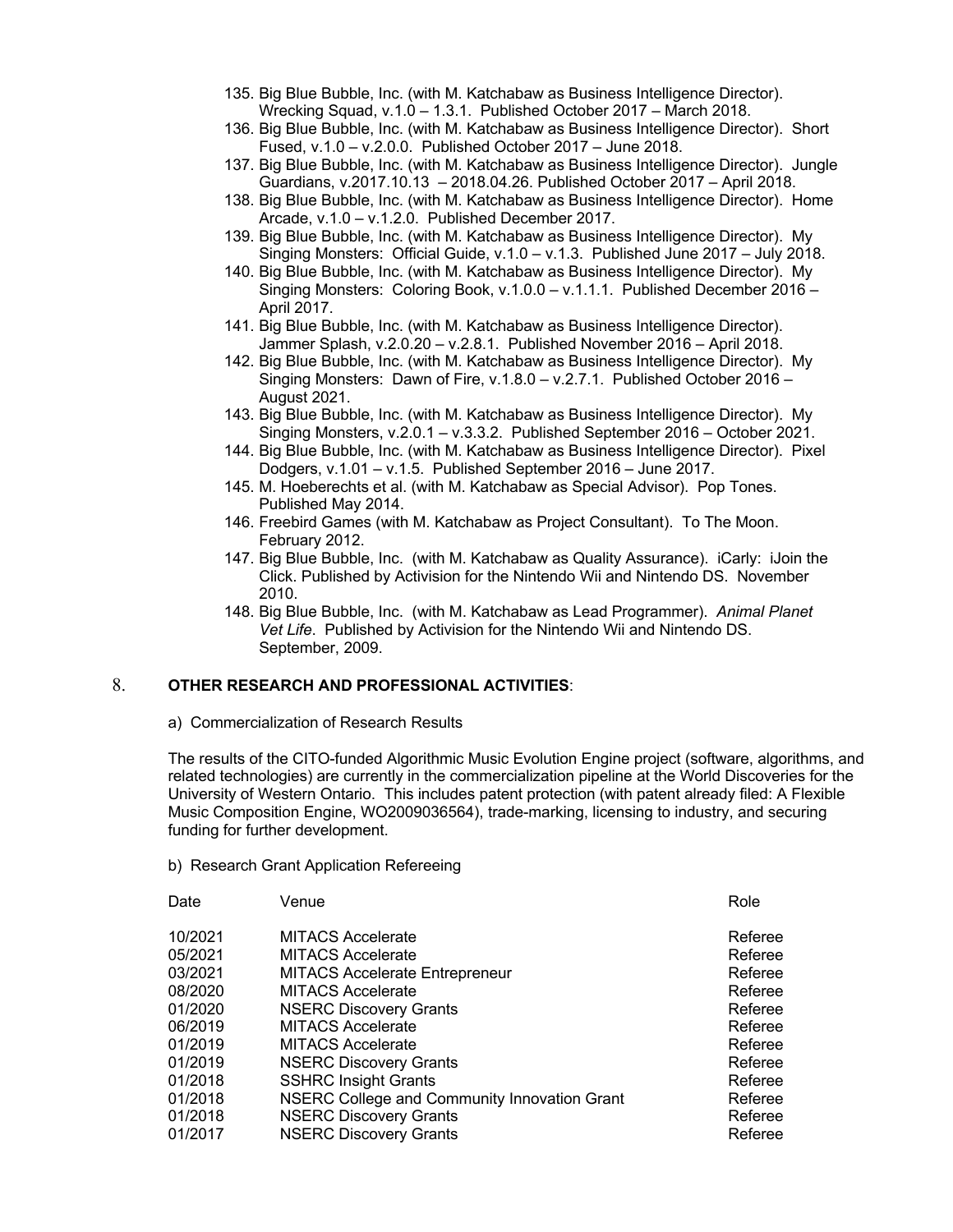| 01/2016 | <b>NSERC Discovery Grants</b>                        | Referee |
|---------|------------------------------------------------------|---------|
| 01/2015 | <b>NSERC Discovery Grants</b>                        | Referee |
| 10/2014 | <b>MITACS Accelerate</b>                             | Referee |
| 01/2014 | <b>NSERC Discovery Grants</b>                        | Referee |
| 06/2013 | <b>MITACS Accelerate</b>                             | Referee |
| 01/2013 | <b>NSERC Discovery Grants</b>                        | Referee |
| 09/2012 | MITACS Accelerate (Cluster)                          | Referee |
| 01/2012 | <b>NSERC College and Community Innovation Grants</b> | Referee |
| 01/2012 | <b>NSERC Discovery Grants</b>                        | Referee |
| 11/2011 | UWO Faculty of Science ADF Major Grants              | Referee |
| 10/2011 | <b>UWO Faculty of Science ADF Small Grants</b>       | Referee |
| 08/2011 | <b>UWO Faculty of Science Re-Discovery Grants</b>    | Referee |
| 03/2011 | <b>UWO Faculty of Science ADF Small Grants</b>       | Referee |
| 01/2011 | <b>NSERC Discovery Grants</b>                        | Referee |
| 11/2010 | UWO Faculty of Science ADF Major Grants              | Referee |
| 10/2010 | <b>UWO Faculty of Science ADF Small Grants</b>       | Referee |
| 08/2010 | <b>UWO Faculty of Science Re-Discovery Grants</b>    | Referee |
| 07/2010 | <b>NSERC Strategic Projects Program</b>              | Referee |
| 03/2010 | <b>MITACS Accelerate</b>                             | Referee |
| 01/2010 | <b>NSERC Discovery Grants</b>                        | Referee |
| 10/2009 | <b>MITACS Accelerate</b>                             | Referee |
| 07/2009 | <b>NSERC Strategic Projects Program</b>              | Referee |
| 01/2009 | <b>NSERC Discovery Grants</b>                        | Referee |
| 07/2008 | <b>NSERC Strategic Projects Program</b>              | Referee |
| 01/2008 | <b>NSERC Discovery Grants</b>                        | Referee |
| 07/2007 | <b>NSERC Strategic Projects Program</b>              | Referee |
| 01/2007 | CITO Research Partnership Program                    | Referee |
| 01/2007 | <b>NSERC Discovery Grants</b>                        | Referee |
| 07/2006 | <b>NSERC Strategic Projects Program</b>              | Referee |
| 02/2006 | CITO Research Partnership Program                    | Referee |
| 01/2006 | <b>NSERC Discovery Grants</b>                        | Referee |
| 09/2005 | CITO Research Partnership Program                    | Referee |
| 01/2005 | <b>NSERC CRD Grants</b>                              | Referee |
| 03/2004 | CITO Research Partnership Program                    | Referee |
| 01/2004 | <b>UWO ADF Computing-related Applications</b>        | Referee |
| 09/2003 | CITO Research Partnership Program                    | Referee |
| 04/2003 | <b>SHARCNET Fellowships Program</b>                  | Referee |

Since February 2013, have served on the MITACS College of Reviewers.

c) Organizing and Technical Program Committee Memberships

| Date    | Venue                                                                                               | Role                                                                           |
|---------|-----------------------------------------------------------------------------------------------------|--------------------------------------------------------------------------------|
| 06/2021 | 2021 GameOn Conference                                                                              | <b>Technical Program</b>                                                       |
| 06/2021 | Game and Entertainment Technologies 2021                                                            | <b>Committee Member</b><br><b>Technical Program</b><br><b>Committee Member</b> |
| 08/2020 | ADAPTIVE 2020: The Twelfth International Conference on                                              | <b>Technical Program</b>                                                       |
| 06/2020 | Adaptive and Self-Adaptive Systems and Applications<br>2020 GameOn Conference                       | <b>Committee Member</b><br><b>Technical Program</b>                            |
| 06/2020 | Game and Entertainment Technologies 2020                                                            | <b>Committee Member</b><br><b>Technical Program</b><br><b>Committee Member</b> |
| 02/2020 | SIMULTECH 2020                                                                                      | <b>Technical Program</b><br><b>Committee Member</b>                            |
| 10/2019 | 10th IEEE Annual Information Technology, Electronics, and<br><b>Mobile Communication Conference</b> | <b>Technical Program</b><br><b>Committee Member</b>                            |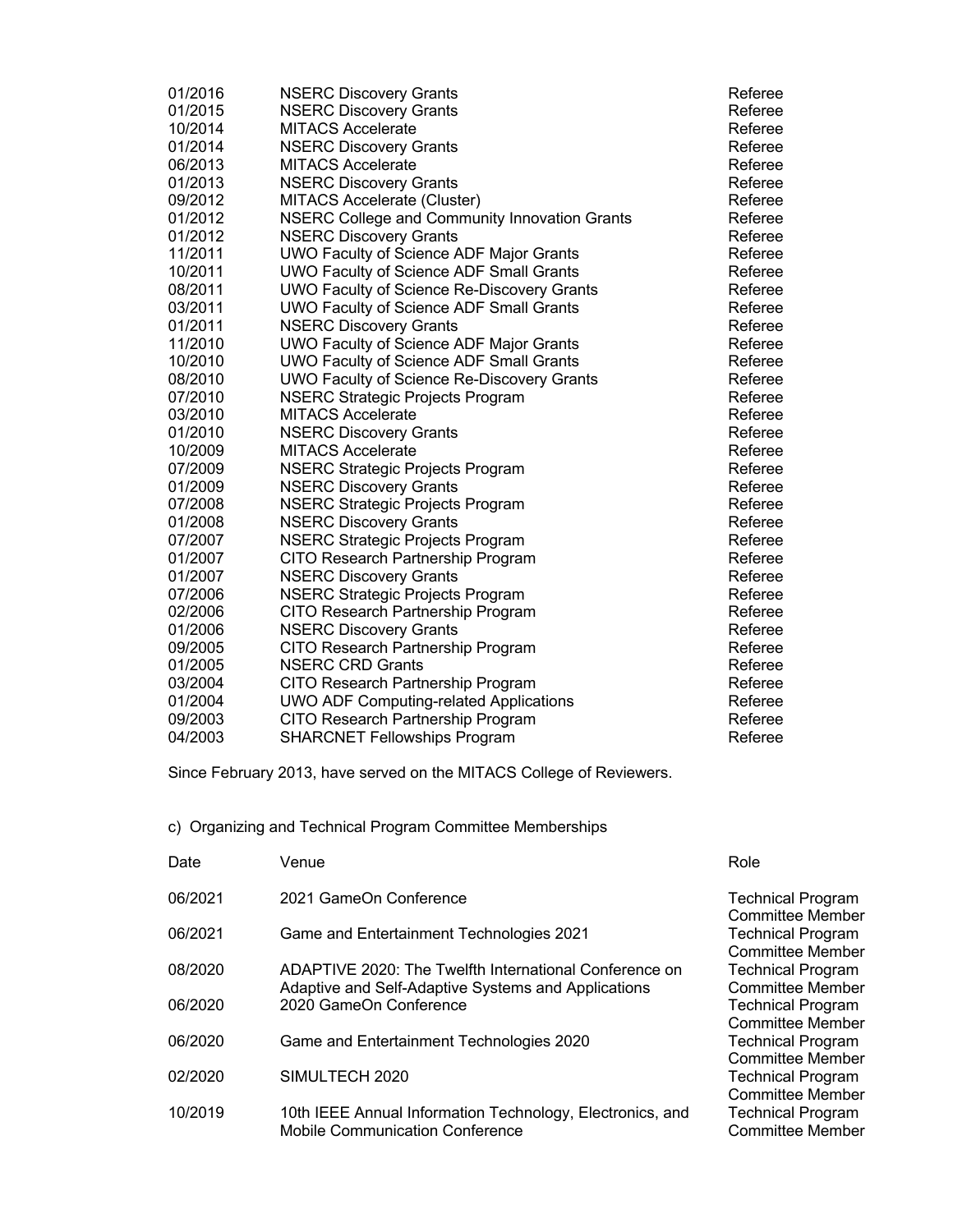| 09/2019 | 2019 GameOn Conference                                                                           |
|---------|--------------------------------------------------------------------------------------------------|
| 08/2019 | The 28th International Joint Conference on Artificial Intelligence                               |
| 07/2019 | Game and Entertainment Technologies 2019                                                         |
| 07/2019 | SIMULTECH 2019                                                                                   |
| 06/2018 | IEEE Games, Entertainment, and Media 2019                                                        |
| 10/2018 | Meaningful Play 2018                                                                             |
| 09/2018 | 2018 GameOn Conference                                                                           |
| 08/2018 | IEEE Games, Entertainment, and Media 2018                                                        |
| 07/2018 | Game and Entertainment Technologies 2018                                                         |
| 09/2017 | 2017 GameOn Conference                                                                           |
| 07/2017 | Game and Entertainment Technologies 2017                                                         |
| 02/2017 | ADAPTIVE 2017: The Ninth International Conference on                                             |
| 09/2016 | Adaptive and Self-Adaptive Systems and Applications<br>2016 GameOn Conference                    |
| 07/2016 | Game and Entertainment Technologies 2016                                                         |
| 03/2016 | ADAPTIVE 2016: The Eigth International Conference on                                             |
| 12/2015 | Adaptive and Self-Adaptive Systems and Applications<br>2015 GameOn Conference                    |
| 10/2015 | IEEE Games, Entertainment, and Media 2015                                                        |
| 07/2015 | Game and Entertainment Technologies 2015                                                         |
| 03/2015 | <b>ADAPTIVE 2015: The Seventh International Conference on</b>                                    |
| 10/2014 | Adaptive and Self-Adaptive Systems and Applications<br>IEEE Games, Entertainment, and Media 2014 |
| 10/2014 | CHI Play 2014                                                                                    |
| 09/2014 | 2014 GameOn Conference                                                                           |
| 07/2014 | Game and Entertainment Technologies 2014                                                         |
| 06/2014 | <b>Engineering Interactive Computing Systems 2014</b>                                            |
| 05/2014 | ADAPTIVE 2014: The Sixth International Conference on                                             |
| 03/2014 | Adaptive and Self-Adaptive Systems and Applications<br>DIG London 2014                           |
| 11/2013 | 2013 GameOn Conference                                                                           |
| 07/2013 | IADIS Game and Entertainment Technologies 2013                                                   |
| 11/2012 | 2012 GameOn Conference                                                                           |
| 11/2012 | DIG London 2012                                                                                  |

Technical Program Committee Member Technical Program Committee Member Technical Program Committee Member **Technical Program** Committee Member Technical Program Committee Member **Technical Program** Committee Member **Technical Program** Committee Member **Technical Program** Committee Member **Technical Program** Committee Member Technical Program Committee Member Technical Program Committee Member **Technical Program** Committee Member **Technical Program** Committee Member Technical Program Committee Member **Technical Program** Committee Member Technical Program Committee Member Technical Program Committee Member **Technical Program** Committee Member **Technical Program** Committee Member Technical Program Committee Member **Technical Program** Committee Member **Technical Program** Committee Member Technical Program Committee Member Technical Program Committee Member **Technical Program** Committee Member Organizing Committee Member Technical Program Committee Member **Technical Program** Committee Member Technical Program Committee Member Organizing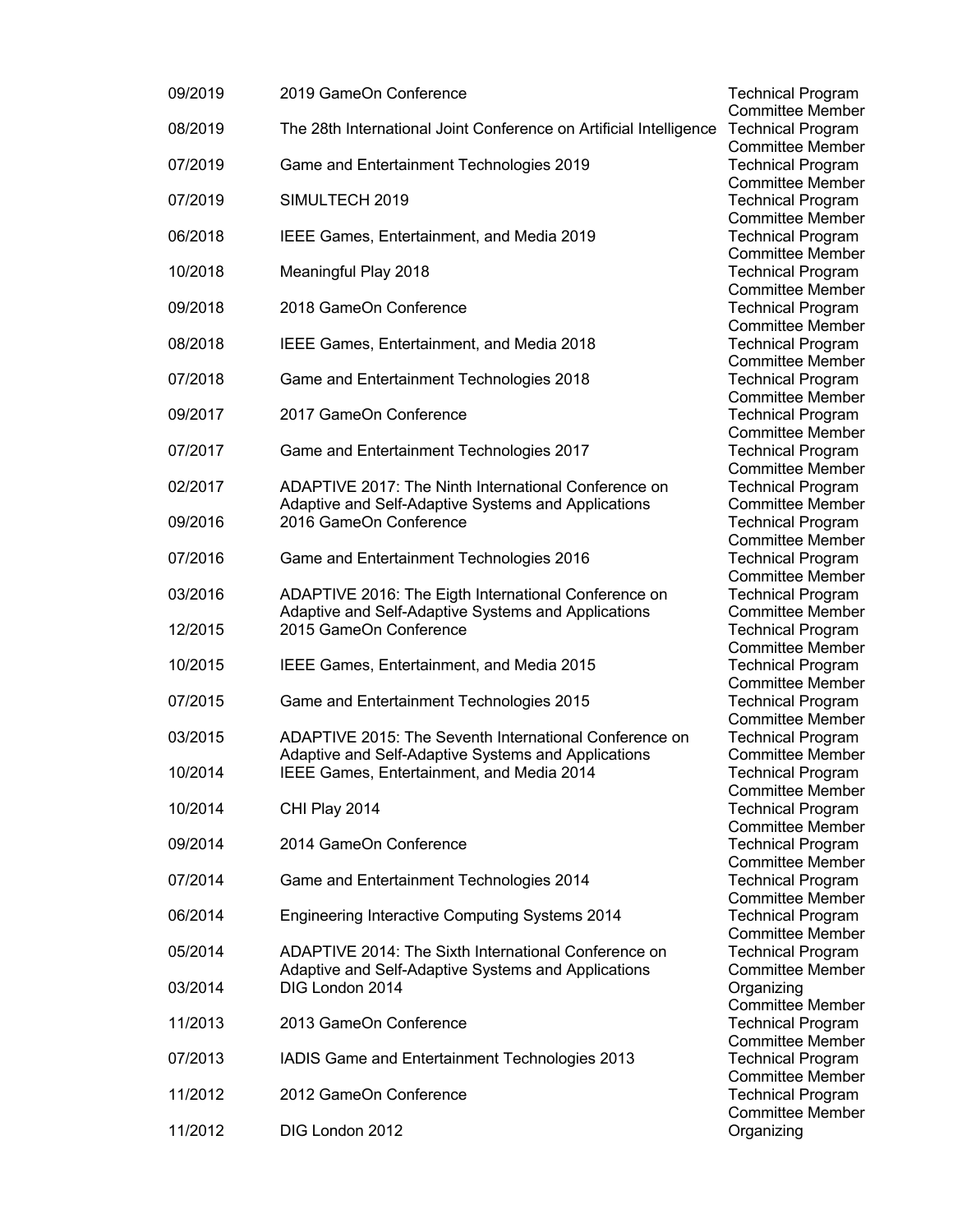|                    |                                                                                   | Committee Membei                                    |
|--------------------|-----------------------------------------------------------------------------------|-----------------------------------------------------|
| 10/2012            | Meaningful Play 2012                                                              | <b>Technical Program</b>                            |
| 08/2012            | 2012 GameOn North America Conference                                              | <b>Committee Member</b><br><b>Technical Program</b> |
|                    |                                                                                   | <b>Committee Member</b>                             |
| 07/2012            | IADIS Game and Entertainment Technologies 2012                                    | <b>Technical Program</b>                            |
|                    |                                                                                   | <b>Committee Member</b>                             |
| 03/2012            | 2012 GameOn Asia Conference                                                       | <b>Technical Program</b>                            |
| 11/2011            | 2011 GameOn Conference                                                            | <b>Committee Member</b><br><b>Technical Program</b> |
|                    |                                                                                   | <b>Committee Member</b>                             |
| 11/2011            | DIG London 2011                                                                   | Organizing                                          |
|                    |                                                                                   | <b>Committee Member</b>                             |
| 08/2011            | 2011 GameOn North America Conference                                              | <b>Technical Program</b><br><b>Committee Member</b> |
| 03/2011            | 2011 GameOn Asia Conference                                                       | <b>Technical Program</b>                            |
|                    |                                                                                   | <b>Committee Member</b>                             |
| 11/2010            | 2010 GameOn Conference                                                            | <b>Technical Program</b>                            |
|                    |                                                                                   | <b>Committee Member</b>                             |
| 11/2010            | DIG London 2010                                                                   | Organizing<br>Committee Member                      |
| 10/2010            | Meaningful Play 2010                                                              | <b>Technical Program</b>                            |
|                    |                                                                                   | <b>Committee Member</b>                             |
| 08/2010            | 2010 GameOn North America Conference                                              | <b>Technical Program</b>                            |
|                    |                                                                                   | <b>Committee Member</b>                             |
| 08/2010            | Edutainment 2010                                                                  | <b>Technical Program</b><br><b>Committee Member</b> |
| 05/2010            | 2010 Future Play Conference                                                       | <b>Technical Program</b>                            |
|                    |                                                                                   | <b>Committee Member</b>                             |
| 03/2010            | Second International Conference on Resource Intensive                             | <b>Technical Program</b>                            |
| 11/2009            | <b>Applications and Services</b><br>DIG London 2009                               | <b>Committee Member</b>                             |
|                    |                                                                                   | Organizing<br><b>Committee Member</b>               |
| 11/2009            | 2009 GameOn Conference                                                            | <b>Technical Program</b>                            |
|                    |                                                                                   | <b>Committee Member</b>                             |
| 05/2010            | 2009 Future Play Conference                                                       | <b>Technical Program</b>                            |
| 04/2009            | The First International Conference on Intensive Applications                      | <b>Committee Member</b><br><b>Technical Program</b> |
|                    | and Services                                                                      | <b>Committee Member</b>                             |
| 11/2008            | DIG London 2008                                                                   | Organizing                                          |
|                    |                                                                                   | <b>Committee Member</b>                             |
| 11/2008<br>11/2008 | 2008 Future Play Conference<br>2008 GameOn Conference                             | Co-Chair                                            |
|                    |                                                                                   | <b>Technical Program</b><br><b>Committee Member</b> |
| 10/2008            | International Conference on Advances in Human-oriented and                        | <b>Technical Program</b>                            |
|                    | Personalized Mechanisms, Technologies, and Services                               | <b>Committee Member</b>                             |
| 10/2008            | CyberGames 2008: International Conference on Games                                | <b>Technical Program</b>                            |
| 08/2008            | Research and Development<br>2008 GameOn North America Conference                  | Committee Member<br><b>Technical Program</b>        |
|                    |                                                                                   | <b>Committee Member</b>                             |
| 06/2008            | Entertainment Systems 2008, Track at the International                            | <b>Special Session</b>                              |
|                    | Conference on Internet and Web Applications and Services                          | Chair                                               |
| 06/2008            | Edutainment 2008: The Third International Conference                              | <b>Technical Program</b>                            |
| 06/2008            | on E-Learning and Games<br>The Third International Conference on Internet and Web | <b>Committee Member</b><br><b>Technical Program</b> |
|                    | <b>Applications and Services</b>                                                  | <b>Committee Member</b>                             |
| 01/2008            | First IEEE International Workshop on Digital Entertainment,                       | <b>Technical Program</b>                            |
|                    | Networked Virtual Environments, and Creative Technology                           | <b>Committee Member</b>                             |
| 11/2007            | 2007 GameOn Conference                                                            | <b>Technical Program</b>                            |

Committee Member **Technical Program** Committee Member Technical Program Committee Member Technical Program Committee Member Technical Program Committee Member Technical Program Committee Member **Organizing** Committee Member Technical Program Committee Member Technical Program Committee Member Technical Program Committee Member **Organizing** Committee Member Technical Program Committee Member Technical Program Committee Member Technical Program Committee Member Technical Program Committee Member Technical Program **Committee Member Organizing** Committee Member Technical Program Committee Member Technical Program Committee Member Technical Program Committee Member **Organizing** Committee Member Technical Program Committee Member d Technical Program Committee Member Technical Program Committee Member Technical Program Committee Member Special Session Technical Program Committee Member Technical Program Committee Member Technical Program Committee Member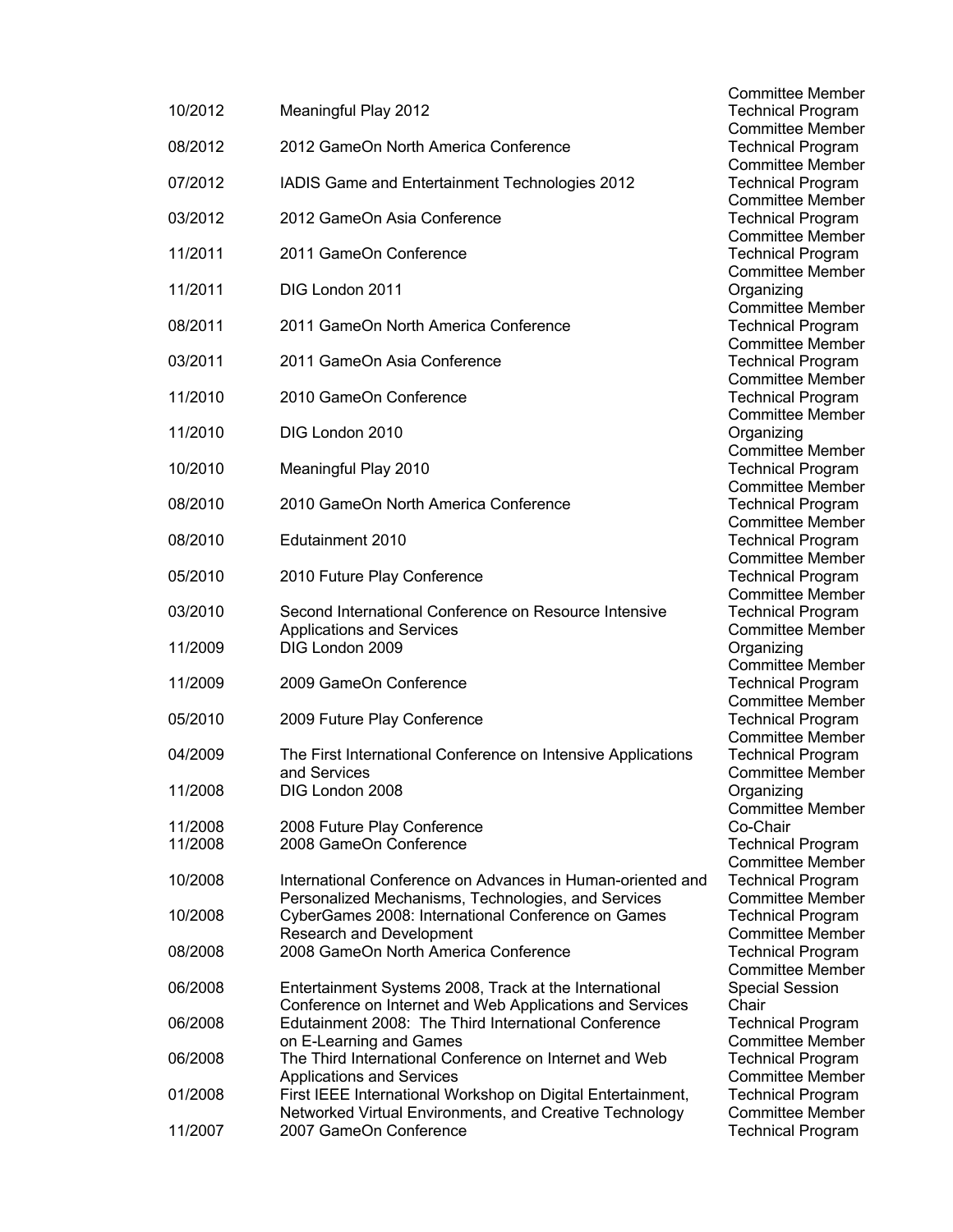|                             |                                                                                                                    | <b>Committee Member</b>                                         |
|-----------------------------|--------------------------------------------------------------------------------------------------------------------|-----------------------------------------------------------------|
| 10/2007<br>09/2007          | 2007 Future Play Conference<br>CyberGames 2007: International Conference on Games<br>Research and Development      | Co-Chair<br><b>Technical Program</b><br><b>Committee Member</b> |
| 09/2007                     | NetGames 2007                                                                                                      | <b>Technical Program</b><br><b>Committee Member</b>             |
| 09/2007                     | 2007 GameOn North America Conference                                                                               | <b>Technical Program</b><br><b>Committee Member</b>             |
| 08/2007                     | Sandbox: An ACM SIGGRAPH Video Game Symposium                                                                      | Reviewer                                                        |
| 12/2006                     | CyberGames 2006: International Conference and Exhibition on<br><b>Games Research and Development</b>               | <b>Technical Program</b><br><b>Committee Member</b>             |
| 11/2006                     | 2006 GameOn Conference                                                                                             | <b>Technical Program</b><br><b>Committee Member</b>             |
| 10/2006                     | NetGames 2006                                                                                                      | <b>Technical Program</b><br><b>Committee Member</b>             |
| 10/2006                     | 2006 Future Play Conference <sup>7</sup>                                                                           | Host, Co-Chair, and                                             |
|                             |                                                                                                                    | Program Committee<br>Chair                                      |
| 09/2006                     | Games 2006: International Digital Games Conference                                                                 | <b>Technical Program</b><br><b>Committee Member</b>             |
| 09/2006                     | Canadian Game Studies Association 2006 Symposium                                                                   | <b>Technical Program</b>                                        |
| 09/2006                     | 2006 GameOn North America Conference                                                                               | <b>Committee Member</b><br><b>Technical Program</b>             |
| 07/2006                     | Sandbox: An ACM SIGGRAPH Video Game Symposium                                                                      | <b>Committee Member</b><br><b>Technical Program</b>             |
| 02/2006                     |                                                                                                                    | <b>Committee Member</b>                                         |
|                             | Entertainment Systems 2006, Track at the International<br>Conference on Internet and Web Applications and Services | <b>Technical Program</b><br><b>Committee Member</b>             |
| 11/2005                     | The Third Annual International Conference in Computer Game<br>Design and Technology                                | <b>Technical Program</b><br><b>Committee Member</b>             |
| 11/2005                     | 2005 GameOn Conference                                                                                             | <b>Technical Program</b>                                        |
| 10/2005                     | 2005 Future Play Conference                                                                                        | <b>Committee Member</b><br>Co-Chair                             |
| 07/2005                     | 2005 GameOn North America Conference                                                                               | <b>Technical Program</b><br><b>Committee Member</b>             |
|                             |                                                                                                                    |                                                                 |
| 01/2005                     | 2005 Digital Games Research Association Conference                                                                 | <b>Review Board</b><br>Member                                   |
| 06/2004                     | 2004 IBM Centre for Advanced Studies Conference (CASCON) Technical Program                                         | <b>Committee Member</b>                                         |
| 04/2004                     | 2004 Workshop on End-to-End Service Differentiation (In                                                            | <b>Technical Program</b>                                        |
|                             | conjunction with the IEEE International Performance<br>Computing and Communications Conference)                    | <b>Committee Member</b>                                         |
| 04/2003                     | 2003 Workshop on End-to-End Service Differentiation (In                                                            | <b>Technical Program</b><br><b>Committee Member</b>             |
|                             | conjunction with the IEEE International Performance<br>Computing and Communications Conference)                    |                                                                 |
| d) Journal Editorial Boards |                                                                                                                    |                                                                 |
| Date                        | Journal                                                                                                            | Role                                                            |
| 2007-Present                | International Journal on Computer Games Technology                                                                 | <b>Associate Editor</b>                                         |
| 2006-Present                | Loading  The Journal of the Canadian Game Studies<br>Association                                                   | <b>Editorial Board</b><br>Member                                |
|                             |                                                                                                                    |                                                                 |

<sup>7</sup> The 2006 Future Play Conference was hosted by the University of Western Ontario at the London Convention Centre in London, Ontario. Michael Katchabaw organized and spearheaded this initiative at Western.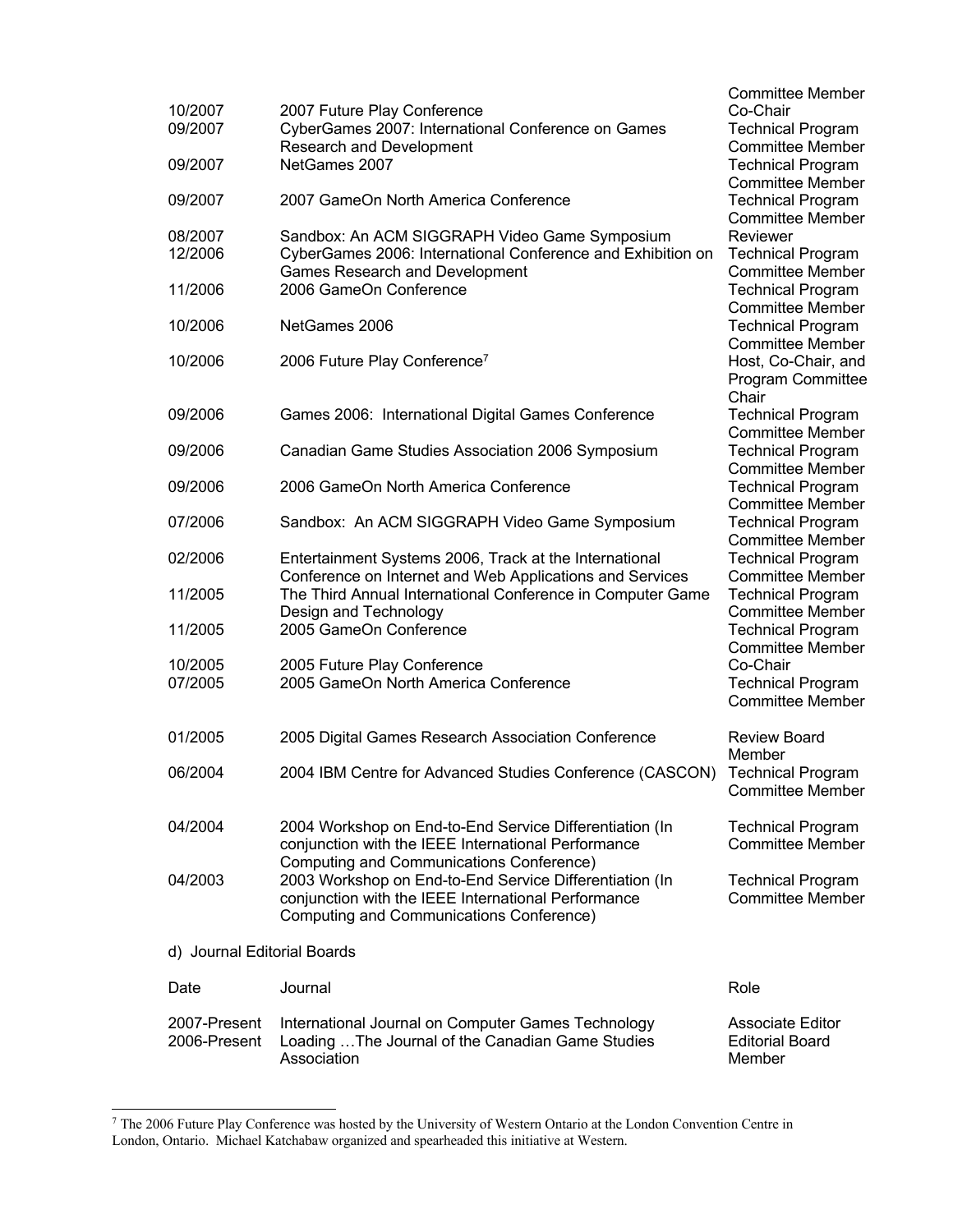## e) Program/Organizational Reviews

| Date         | Institution                                                                                                                                                          | Role                 |
|--------------|----------------------------------------------------------------------------------------------------------------------------------------------------------------------|----------------------|
| 2020<br>2012 | Conestoga College (Bachelor of Digital Technology Solutions)<br>The University of Prince Edward Island (Post-baccalaureate<br>Certificate in Video Game Programming) | Reviewer<br>Reviewer |
| 2008         | Fanshawe College (Post-diploma Program in Computer<br>Programming for Game Development)                                                                              | Advisor              |
|              | f) Miscellaneous Refereeing, Reviewing, and Judging                                                                                                                  |                      |
| Date         | Venue                                                                                                                                                                | Role                 |
| 04/2008      | IEEE Transactions on Knowledge and Data Engineering                                                                                                                  | Reviewer             |
| 11/2007      | IEEE Transactions on Knowledge and Data Engineering                                                                                                                  | Reviewer             |
| 11/2007      | Journal of Supercomputing                                                                                                                                            | Referee              |
| 11/2007      | International Journal on Computer Games Technology                                                                                                                   | Reviewer             |
| 01/2007      | Multimedia Systems Journal                                                                                                                                           | Reviewer             |
| 12/2006      | <b>ACM Crossroads Magazine</b>                                                                                                                                       | Reviewer             |
| 11/2006      | Special Issue on Game Programming for the Journal Science                                                                                                            | Reviewer             |
|              | of Computer Programming                                                                                                                                              |                      |
| 05/2006      | Special Issue on Game Programming for the Journal Science                                                                                                            | Reviewer             |
|              | of Computer Programming                                                                                                                                              |                      |
| 05/2006      | <b>ACM Crossroads Magazine</b>                                                                                                                                       | Reviewer             |
| 03/2006      | UWO Research in Computer Science Workshop                                                                                                                            | Judge                |
| 11/2005      | Thomson Course Technology textbook manuscripts                                                                                                                       | Reviewer             |
| 05/2005      | Journal of Supercomputing                                                                                                                                            | Referee              |
| 04/2005      | Western Research Forum                                                                                                                                               | Judge                |
| 03/2005      | UWO Research in Computer Science Workshop                                                                                                                            | Judge                |
| 02/2005      | Journal of Software Practice and Experience                                                                                                                          | Referee              |
| 09/2004      | ICC 2005 Communications QoS, Reliability and Performance                                                                                                             | Referee              |
|              | Modeling                                                                                                                                                             |                      |
|              |                                                                                                                                                                      |                      |
| 03/2004      | UWO Research in Computer Science Workshop                                                                                                                            | Judge                |
| 08/2003      | Journal of Computer Communications                                                                                                                                   | Reviewer             |
| 11/2001      | 2001 IBM Centre for Advanced Studies Conference                                                                                                                      | Referee              |
| 11/2000      | 2000 IBM Centre for Advanced Studies Conference                                                                                                                      | Referee              |
| 11/1999      | 1999 IBM Centre for Advanced Studies Conference                                                                                                                      | Referee              |
| 09/1999      | Q. Mahmoud. Distributed Programming with Java. Reviewed                                                                                                              | Reviewer             |
|              | for and published by Manning Publications Co., 1999. (Several                                                                                                        |                      |
|              | other books and proposals have been reviewed for Manning                                                                                                             |                      |
|              | Publications Co. that did not make it to press.)                                                                                                                     |                      |
| 11/1998      | 1998 IBM Centre for Advanced Studies Conference                                                                                                                      | Referee              |
| 08/1998      | Thirty-second Annual Hawaii International Conference on                                                                                                              | Referee              |
|              | System Sciences (HICSS-32), Cluster Computing Minitrack                                                                                                              |                      |
| 04/1998      | Third International Workshop on Systems Management                                                                                                                   | Referee              |
| 08/1997      | Thirty-first Annual Hawaii International Conference on                                                                                                               | Referee              |
|              | System Sciences (HICSS-31), Performance Evaluation of                                                                                                                |                      |
|              | <b>Distributed Systems Minitrack</b>                                                                                                                                 |                      |
| 06/1996      | Second International Workshop on Systems Management                                                                                                                  | Referee              |
|              |                                                                                                                                                                      |                      |

- g) Professional Memberships
	- IEEE (Institute of Electrical and Electronics Engineers)
	- ACM (Association for Computing Machinery)
	- IGDA (International Game Developers Association)
	- CGSA (Canadian Game Studies Association), Founding Member, Former Board of Directors and VP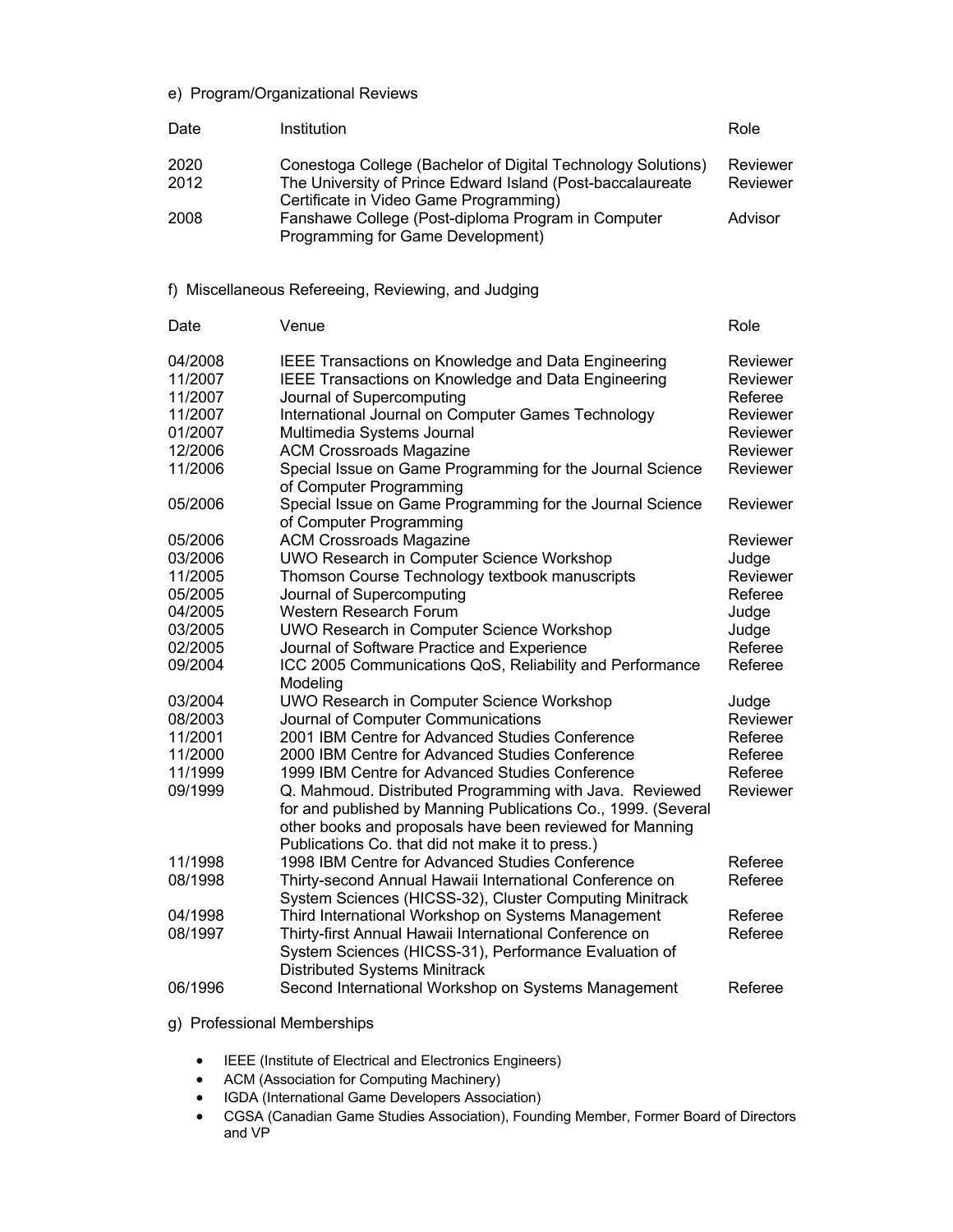## 9. **TEACHING:**

a) Undergraduate Courses Taught:

| Dates     | Course         | Description                                 | <b>Evaluation Summary</b> |
|-----------|----------------|---------------------------------------------|---------------------------|
| 2021-2022 | CS 3307        | <b>Object-Oriented Design and Analysis</b>  | (Not available)           |
| 2021-2022 | CS 3357        | <b>Computer Networks I</b>                  | (Not available)           |
| 2021-2022 | CS 4480        | Game Development Project <sup>8</sup>       | (Not available)           |
| 2021-2022 | <b>CS 4483</b> | Game Design                                 | (Not available)           |
|           |                | (Cross listed as CS 9541)                   |                           |
| 2020-2021 | CS 3307        | Object-Oriented Design and Analysis         | (Not available)           |
| 2020-2021 | CS 3357        | <b>Computer Networks I</b>                  | (Not available)           |
| 2020-2021 | CS 4480        | Game Development Project <sup>9</sup>       | (Not available)           |
| 2020-2021 | CS 4483        | Game Design                                 | (Not available)           |
|           |                | (Cross listed as CS 9541)                   |                           |
| 2019-2020 | CS 2212        | Introduction to Software Engineering        | (Overall 5.6/7.0)         |
| 2019-2020 | CS 3307        | Object-Oriented Design and Analysis         | (Overall 5.9/7.0)         |
| 2019-2020 | <b>CS 4480</b> | Game Development Project <sup>10</sup>      | (Not available)           |
| 2019-2020 | CS 4483        | Game Design                                 | (Not available)           |
|           |                | (Cross listed as CS 9541)                   |                           |
| 2018-2019 | CS 3307        | Object-Oriented Design and Analysis         | (Overall 6.0/7.0)         |
| 2018-2019 | <b>CS 4480</b> | Game Development Project <sup>11</sup>      | (Not available)           |
| 2018-2019 | CS 4483        | Game Design                                 | (Overall 6.6/7.0)         |
|           |                | (Cross listed as CS 9541)                   |                           |
| 2017-2018 | CS 3307        | Object-Oriented Design and Analysis         | (Overall 5.6/7.0)         |
| 2017-2018 | CS 4436        | Game Audio Development                      | (Overall 6.6/7.0)         |
|           |                | (Cross listed as Music 3863, Co-taught with |                           |
|           |                | Leslie Linton of Music)                     |                           |
| 2017-2018 | CS 4480        | Game Development Project <sup>12</sup>      | (Not available)           |
| 2017-2018 | CS 4483        | Game Design                                 | (Overall 6.4/7.0)         |
|           |                | (Cross listed as CS 9541)                   |                           |
| 2015-2016 | CS 4460        | Bioinformatics Thesis <sup>13</sup>         | (Not available)           |
| 2015-2016 | <b>CS 4470</b> | Software Maintenance and Configuration      | (Not available)           |
|           |                | Management <sup>14</sup>                    |                           |
| 2015-2016 | CS 4475        | Open Source Software Project <sup>15</sup>  | (Not available)           |
| 2015-2016 | <b>CS 4478</b> | Master the Mainframe <sup>16</sup>          | (Not available)           |
| 2015-2016 | CS 4480        | <b>Game Development Project</b>             | (Not available)           |
| 2015-2016 | CS 4490        | Thesis $17$                                 | (Not available)           |
|           |                |                                             |                           |

<sup>8</sup> This full-year course was taken on as a further course overload in the 2019-2020 academic year, in excess of the normal teaching workload.

<sup>9</sup> This full-year course was taken on as a further course overload in the 2019-2020 academic year, in excess of the normal teaching workload.

<sup>12</sup> This full-year course was taken on as a further course overload in the 2017-2018 academic year, in excess of the normal teaching workload.

<sup>13</sup> This full-year course was taken on as a further course overload in the 2015-2016 academic year, in excess of the normal teaching workload.

<sup>14</sup> This full-year course was taken on as a further course overload in the 2015-2016 academic year, in excess of the normal teaching workload.

<sup>15</sup> This half-year course was taken on as a course overload in the 2015-2016 academic year, in excess of the normal teaching workload. It was offered in both terms.

<sup>16</sup> This half-year course was taken on as a further course overload in the 2015-2016 academic year, in excess of the normal teaching workload.

<sup>17</sup> This full-year course was taken on as a further course overload in the 2015-2016 academic year, in excess of the normal

<sup>&</sup>lt;sup>10</sup> This full-year course was taken on as a further course overload in the 2019-2020 academic year, in excess of the normal teaching workload.

<sup>&</sup>lt;sup>11</sup> This full-year course was taken on as a further course overload in the 2018-2019 academic year, in excess of the normal teaching workload.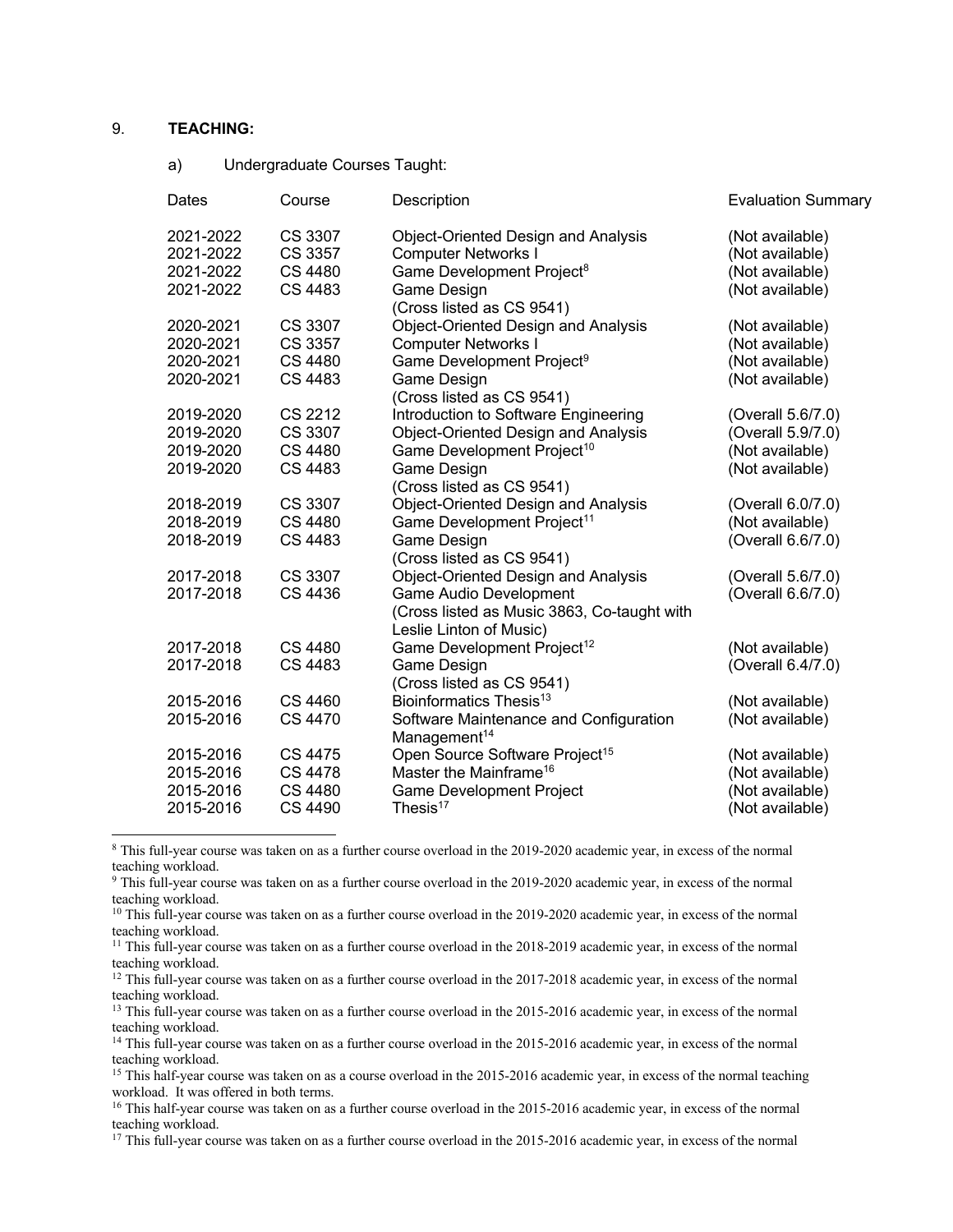| 2015-2016 | CS 4483        | Game Design                                                        | (Overall 6.7/7.0) |
|-----------|----------------|--------------------------------------------------------------------|-------------------|
|           |                | (Cross listed as CS 9541)                                          |                   |
| 2014-2015 | CS 4434        | Master the Mainframe <sup>18</sup>                                 | (Not available)   |
| 2014-2015 | CS 4460        | Bioinformatics Thesis <sup>19</sup>                                | (Not available)   |
| 2014-2015 | CS 4470        | Software Maintenance and Configuration<br>Management <sup>20</sup> | (Not available)   |
| 2014-2015 | CS 4475        | Open Source Software Project <sup>21</sup>                         | (Not available)   |
| 2014-2015 | <b>CS 4480</b> | <b>Game Development Project</b>                                    | (Not available)   |
| 2014-2015 | CS 4490        | Thesis <sup>22</sup>                                               | (Not available)   |
| 2014-2015 | CS 4483        | Game Design                                                        | (Overall 6.8/7.0) |
|           |                | (Cross listed as CS 9541)                                          |                   |
| 2013-2014 | CS 4460        | Bioinformatics Thesis <sup>23</sup>                                | (Not available)   |
| 2013-2014 | CS 4470        | Software Maintenance and Configuration<br>Management <sup>24</sup> | (Not available)   |
| 2013-2014 | <b>CS 4475</b> | Open Source Software Project <sup>25</sup>                         | (Not available)   |
| 2013-2014 | <b>CS 4480</b> | <b>Game Development Project</b>                                    | (Not available)   |
| 2013-2014 | CS 4490        | Thesis <sup>26</sup>                                               | (Not available)   |
| 2013-2014 | CS 4483        | Game Design                                                        | (Overall 6.7/7.0) |
|           |                | (Cross listed as CS 9541)                                          |                   |
| 2012-2013 | CS 4438        | Open Source Software Project <sup>27</sup>                         | (Not available)   |
| 2012-2013 | <b>CS 4470</b> | Software Maintenance and Configuration                             | (Overall 6.4/7.0) |
|           |                | Management <sup>28</sup>                                           |                   |
| 2012-2013 | CS 4480        | <b>Game Development Project</b>                                    | (Overall 7.0/7.0) |
| 2012-2013 | CS 4483        | Game Design                                                        | (Overall 6.5/7.0) |
|           |                | (Cross listed as CS 9541)                                          |                   |
| 2011-2012 | CS 4470        | Software Maintenance and Configuration                             | (Overall 7.0/7.0) |
|           |                | Management <sup>29</sup>                                           |                   |
| 2011-2012 | CS 4480        | <b>Game Development Project</b>                                    | (Overall 7.0/7.0) |
| 2011-2012 | CS 4483        | Game Design                                                        | (Overall 6.6/7.0) |
|           |                | (Cross listed as CS 9541)                                          |                   |
| 2010-2011 | CS 4480        | <b>Game Development Project</b>                                    | (Overall 6.7/7.0) |
| 2010-2011 | CS 4483        | Game Design                                                        | (Overall 6.8/7.0) |
|           |                | (Cross listed as CS 9541)                                          |                   |
| 2009-2010 | CS 4480        | <b>Game Development Project</b>                                    | (Not available)   |
|           |                |                                                                    |                   |

teaching workload.

<sup>18</sup> This half-year course was taken on as a further course overload in the 2014-2015 academic year, in excess of the normal teaching workload.

<sup>19</sup> This full-year course was taken on as a further course overload in the 2014-2015 academic year, in excess of the normal teaching workload.

 $^{20}$  This full-year course was taken on as a further course overload in the 2014-2015 academic year, in excess of the normal teaching workload.

<sup>21</sup> This half-year course was taken on as a course overload in the  $2014$ - $2015$  academic year, in excess of the normal teaching workload. It was offered in both terms.

 $22$  This full-year course was taken on as a further course overload in the 2014-2015 academic year, in excess of the normal teaching workload.

<sup>23</sup> This full-year course was taken on as a further course overload in the 2013-2014 academic year, in excess of the normal teaching workload.

<sup>24</sup> This full-year course was taken on as a further course overload in the 2013-2014 academic year, in excess of the normal teaching workload.

 $25$  This half-year course was taken on as a course overload in the 2013-2014 academic year, in excess of the normal teaching workload. It was offered in both terms.

<sup>26</sup> This full-year course was taken on as a further course overload in the 2013-2014 academic year, in excess of the normal teaching workload.

<sup>27</sup> This half-year course was taken on as a course overload in the 2012-2013 academic year, in excess of the normal teaching workload.

<sup>28</sup> This full-year course was taken on as a further course overload in the 2012-2013 academic year, in excess of the normal teaching workload.

<sup>29</sup> This full-year course was taken on as a course overload in the 2011-2012 academic year, in excess of the normal teaching workload.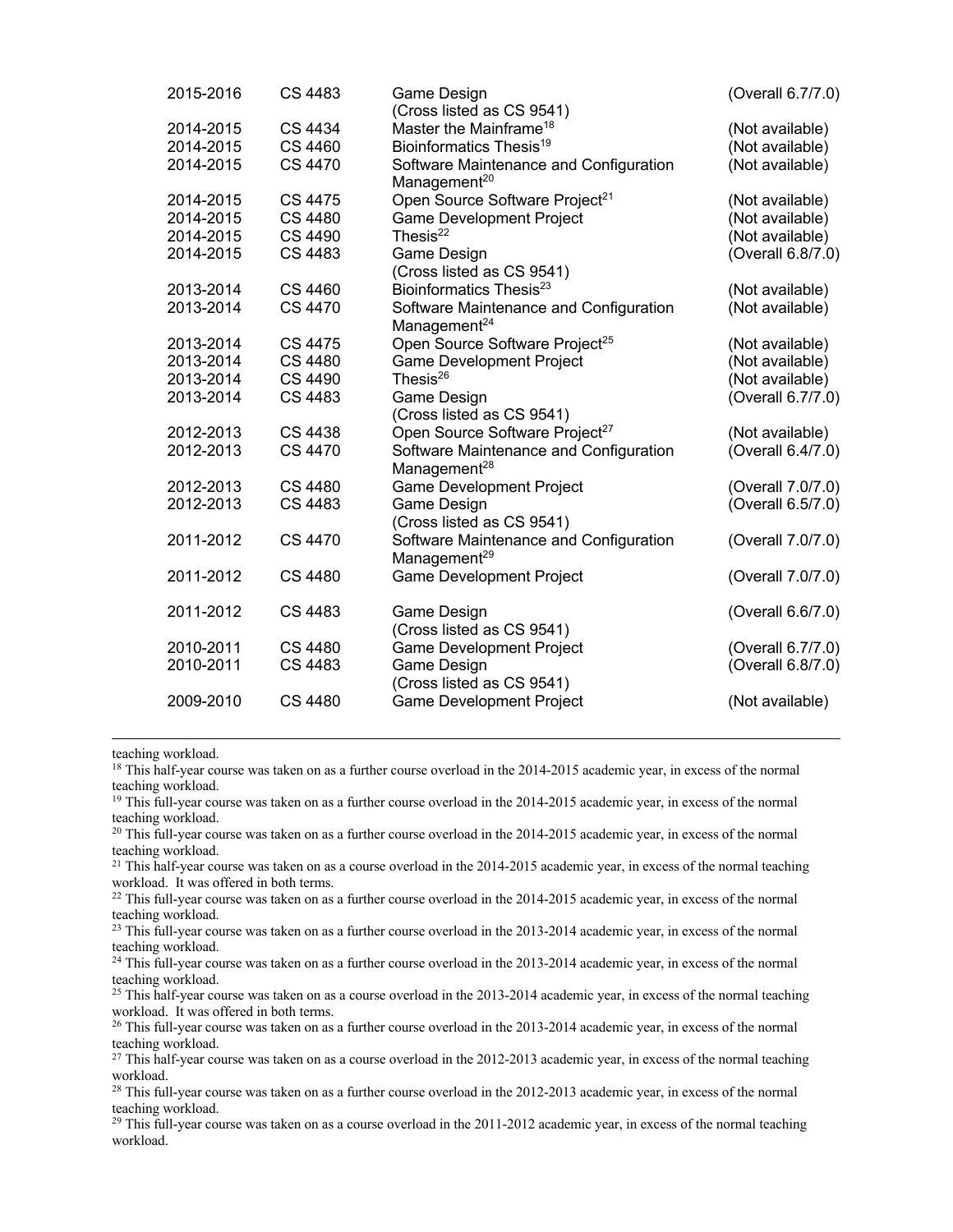| 2009-2010 | <b>CS 4483</b> | Game Design                                               | (Overall 6.3/7.0)                      |
|-----------|----------------|-----------------------------------------------------------|----------------------------------------|
| 2008-2009 | N/A            | (Cross listed as CS 9541)<br>On Sabbatical                |                                        |
| 2007-2008 | <b>CS 483</b>  | Game Design                                               | (Overall 6.4/7.0)                      |
|           |                | (Cross listed as CS 641)                                  |                                        |
| 2007-2008 | <b>CS 480</b>  | <b>Game Development Project</b>                           | (Not available)                        |
| 2007-2008 | <b>CS 470</b>  | Software Maintenance and Configuration                    | (Not available)                        |
|           |                | Management                                                |                                        |
| 2007-2008 | <b>CS 457</b>  | <b>Computer Networks II</b>                               | (Overall 6.8/7.0)                      |
|           |                | (Cross listed as CS 546)                                  |                                        |
| 2006-2007 | <b>CS 483</b>  | Game Design                                               | (Overall 6.7/7.0)                      |
|           |                | (Cross listed as CS 641)                                  |                                        |
| 2006-2007 | <b>CS 480</b>  | Game Development Project <sup>30</sup>                    | (Not available)                        |
| 2006-2007 | <b>CS 457</b>  | <b>Computer Networks II</b>                               | (Overall 6.5/7.0)                      |
|           |                | (Cross listed as CS 546)                                  |                                        |
| 2006-2007 | <b>CS 026</b>  | <b>Computer Science Fundamentals I</b>                    | (Overall 6.0/7.0)                      |
| 2005-2006 | <b>CS 437</b>  | Video Game Design and Implementation                      | (Overall 6.0/7.0)                      |
|           |                | (Cross listed as CS 641)                                  |                                        |
| 2005-2006 | <b>CS 457</b>  | <b>Computer Networks II</b>                               | (Overall 6.0/7.0)                      |
|           |                | (Cross listed as CS 546)                                  |                                        |
| 2005-2006 | <b>CS 026</b>  | <b>Computer Science Fundamentals I</b>                    | (Overall 5.9/7.0)                      |
| 2004-2005 | <b>CS 437</b>  | Video Game Design and Implementation                      | (Overall 6.7/7.0)                      |
| 2004-2005 | CS 357         | (Cross listed as CS 641)                                  |                                        |
| 2004-2005 | <b>CS 457</b>  | <b>Computer Networks I</b><br><b>Computer Networks II</b> | (Overall 6.4/7.0)<br>(Overall 6.4/7.0) |
|           |                | (Cross listed as CS 546)                                  |                                        |
| 2003-2004 | CS 437         | Video Game Design and Implementation                      | (Overall 6.4/7.0)                      |
|           |                | (Cross listed as CS 641)                                  |                                        |
| 2003-2004 | CS 357         | <b>Computer Networks I</b>                                | (Overall 6.1/7.0)                      |
|           |                |                                                           |                                        |
| 2003-2004 | CS 457         | <b>Computer Networks II</b>                               | (Overall 6.2/7.0)                      |
|           |                | (Cross listed as CS 546)                                  |                                        |
| 2002-2003 | CS 357         | <b>Computer Networks I</b>                                | (Overall 6.1/7.0)                      |
| 2001-2002 | <b>CS 211</b>  | Software Tools and Systems Programming                    | (Overall 6.0/7.0)                      |
| 1997-1997 | <b>CS 402</b>  | Parallel and Distributed Systems                          | (Overall 6.2/7.0)                      |
| 1996-1997 | CS 402         | <b>Parallel and Distributed Systems</b>                   | (Overall 6.6/7.0)                      |

b) Undergraduate Supervision:

 $\mathbb{R}^n$ 

CS470/4470 (Software Maintenance and Configuration Management, group project):

| Dates     | Name(s)                                             | <b>Title of Project</b>                                                                                       |
|-----------|-----------------------------------------------------|---------------------------------------------------------------------------------------------------------------|
| 2021-2022 | M. Mcgavin, T. St. Onge,<br>O. Kovtonyuk, S. Ahmadi | Western Tech Hub: Blockchain Ledgers                                                                          |
| 2021-2022 | A. Srikantharajah, C. Railton,<br>C. Owen, Z. Shah  | Western Tech Hub: Mobile Development                                                                          |
| 2018-2019 | M. Dueck, A. Lac, V. Lam<br>P. Valovcik, J. Grant   | A Storytelling Engine in Unity: Resurrecting the<br><b>Reusable Scripting Engine</b>                          |
| 2017-2018 | C. Welch                                            | <b>Game Decision Trees</b>                                                                                    |
| 2017-2018 | A. Czerwinsky, W. Lee                               | <b>Exploratory Tools for Data Science</b>                                                                     |
| 2017-2018 | F. Campos, T. Etchells,<br>L. Kember, A. Ouy        | Toccatina                                                                                                     |
| 2015-2016 | Entire CS4470 class                                 | Course Syllabus Tool for Registrar's Office and<br>the Teaching Support Centre<br>(Instructor for the course) |

<sup>&</sup>lt;sup>30</sup> This full-year course was taken on as a course overload in the 2006-2007 academic year, in excess of the normal teaching workload.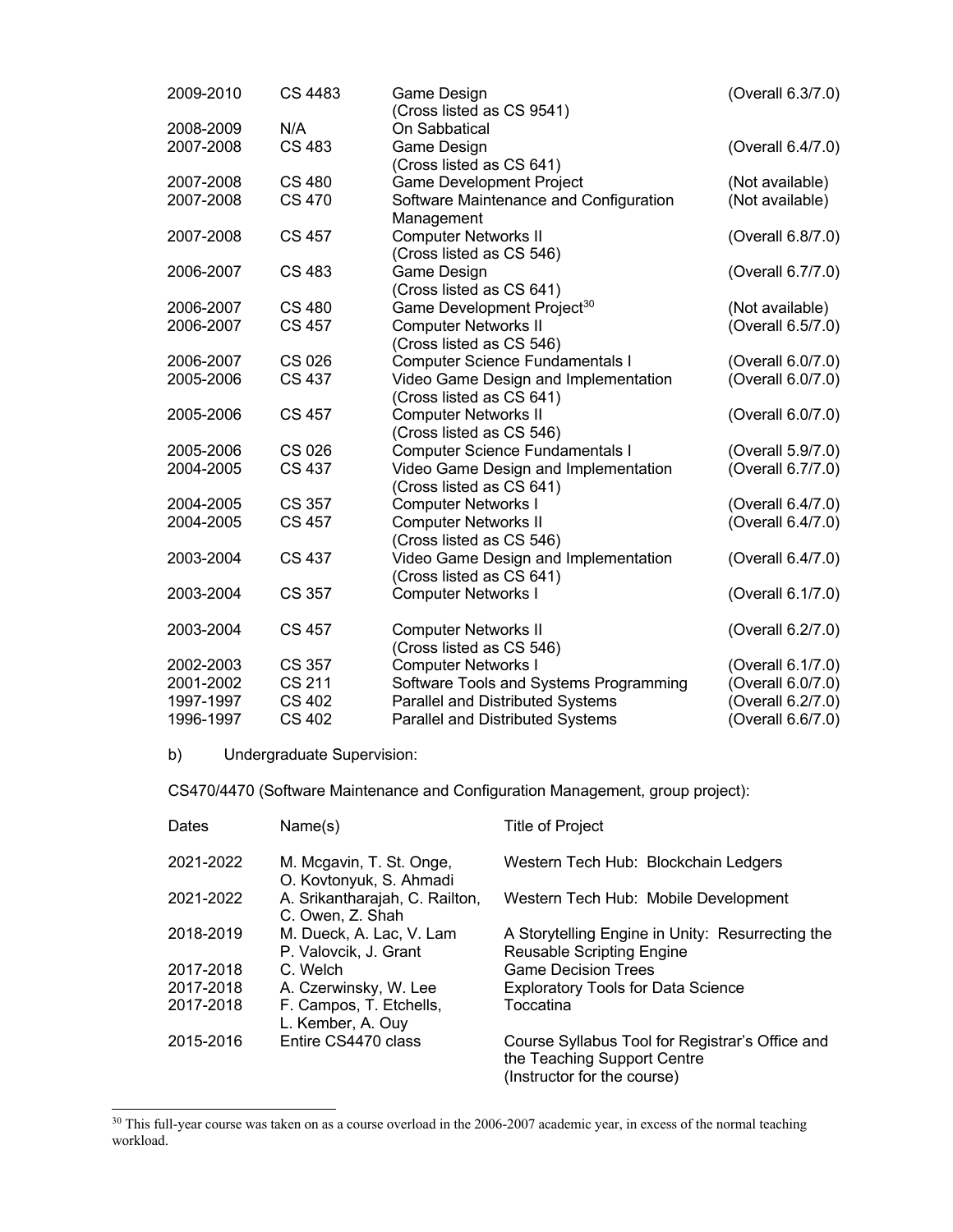| 2014-2015 | Entire CS4470 class                                                                                           | <b>Schulich Acuity STAR Development</b><br>(Instructor for the course)                                 |
|-----------|---------------------------------------------------------------------------------------------------------------|--------------------------------------------------------------------------------------------------------|
| 2013-2014 | Entire CS4470 class                                                                                           | Western Mobile App Development<br>(Instructor for the course)                                          |
| 2012-2013 | Entire CS4470 class                                                                                           | Western Mobile App Development<br>(Instructor for the course)                                          |
| 2011-2012 | Entire CS4470 class                                                                                           | Western Mobile App Development<br>(Instructor for the course)                                          |
| 2007-2008 | Entire CS470 class                                                                                            | Continued Porting to XNA Game Studio Express<br>(Instructor for the course)                            |
| 2006-2007 | Entire CS470 class                                                                                            | Porting to XNA Game Studio Express<br>(Consultant for project)                                         |
| 2005-2006 | D. Lang, S. Shen, Y Wang,<br>M. Weston                                                                        | Benchmarking of Mobile and Wireless<br><b>Computing Devices</b>                                        |
| 2005-2006 | C. Dance, J. Gamble, J. Little,<br>E. Shani (Co-supervised with<br>Hanan Lutfiyya, Computer<br>Science)       | CV Management in XML                                                                                   |
| 2005-2006 | R. Arab, D. Gunaratne,<br>L. Melville, Y. Park<br>(Co-supervised with<br>Hanan Lutfiyya, Computer<br>Science) | <b>Extensions to GADS</b>                                                                              |
| 2004-2005 | W. Hergott, R. Jaeger,<br>S. Landicho, M. Pham,<br>C. Young                                                   | Interfacing and Virtualization in an Unreal<br><b>Based Video Game</b>                                 |
| 2004-2005 | A. Al-Kaabi, P. Gkourasas,<br>P. Michailidis, M. Salih,<br>Z. Vujcic                                          | Artificial Intelligence for an Unreal Based<br>Video Game                                              |
| 2004-2005 | C. Groleau, E. Kerfoot,<br>K. Mark, K. Meyer, J. Wong                                                         | Player Support in an Unreal Based Video<br>Game                                                        |
| 2004-2005 | C. Lin, M. Mai, P. Nguyen,<br>A. Saleh (Co-supervised<br>with Michael Bauer, Computer<br>Science)             | Implementation of Advanced Caching<br>Algorithms in Web Proxy Servers                                  |
| 2002-2003 | W. Siddiqui, H. Hamshari,<br>A. Shah                                                                          | Java Application Instrumentation                                                                       |
| 2002-2003 | S. Contoni, N. Marrin,<br>H. Kaminski                                                                         | Quake Based Systems and Network<br>Management: Level Design                                            |
| 2002-2003 | R. Corelli, M. DeLuca,<br>P. Szabla                                                                           | C. Liaw, M. Schrieder, R. Pettit, Quake Based Systems and Network<br>Management: Distribution Elements |
| 2002-2003 | A. Schmelzle, M. Bernat,<br>M. Hrycyshyn, T. Mullen,<br>T.Spicer                                              | Telerobotics for the Internet                                                                          |

CS480/4480 (Game Development Project, group project):

| Dates     | Name(s)                                           | <b>Title of Project</b>                          |
|-----------|---------------------------------------------------|--------------------------------------------------|
| 2021-2022 | E. Biswurm, C. Fang,<br>O. Hebert, W. Sun         | Augmented Good Competition: The Deforest<br>City |
| 2021-2022 | C. McCarthy, M. Stewart,<br>C. Stoddart, X. Zhang | <b>Earth Sciences Field Studies</b>              |
| 2021-2022 | F. Bushra, S. Godbout,<br>R. Harlen, T. Lu        | <b>Environmental Assessment Training</b>         |
| 2021-2022 | L. Abbas, K. Gao                                  | Marine Biology Field Trip                        |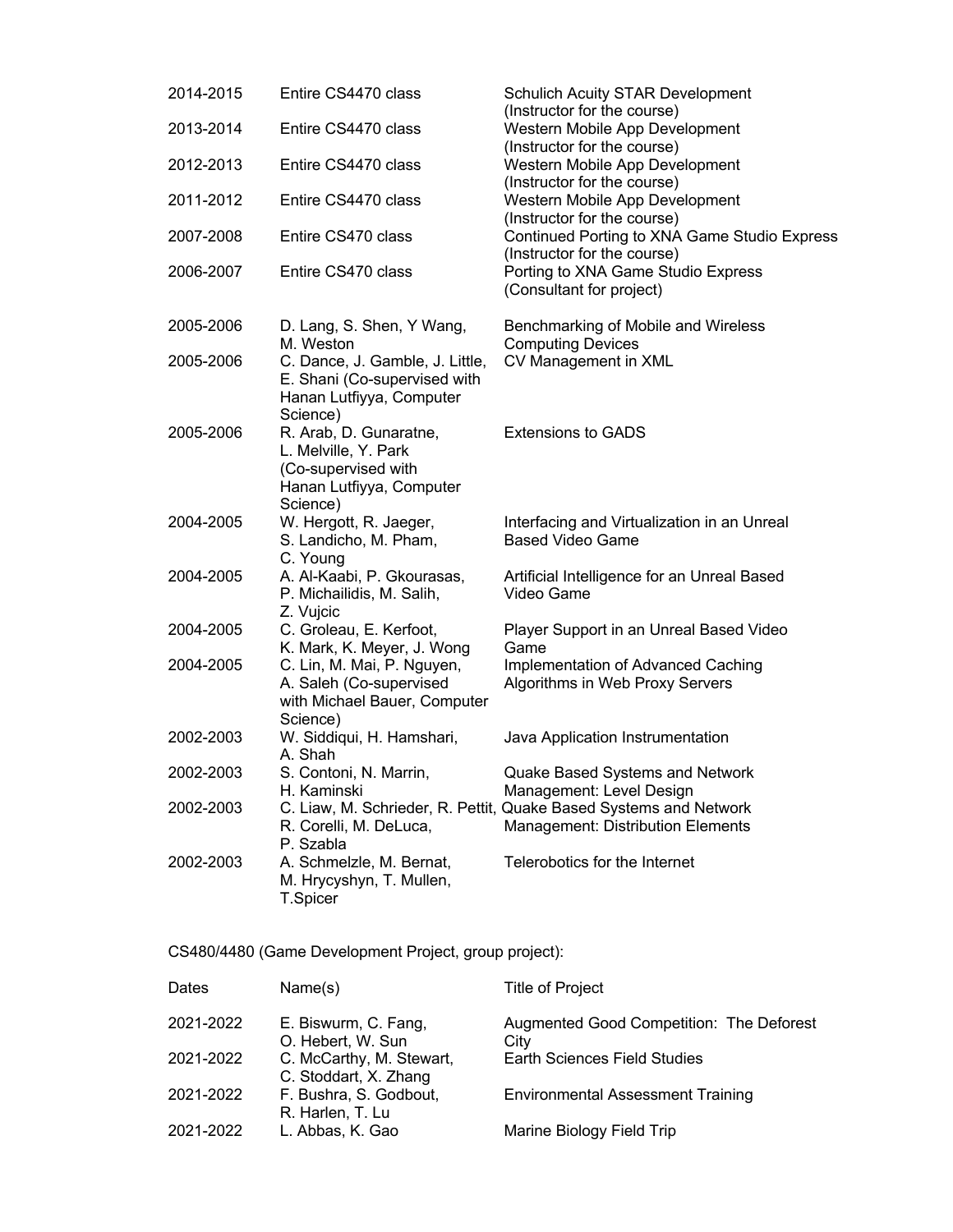|           | J. Maxwell, D. Wakefield                  |                                           |
|-----------|-------------------------------------------|-------------------------------------------|
| 2021-2022 | W. Chen, B. Howe, A. Rizvi,               | <b>Waste Sorting Challenge</b>            |
|           | M. Sahlol, M. Schmittat                   |                                           |
| 2020-2021 | S. Aspinall, R. Davis,                    | <b>Blink</b>                              |
|           | N. Kolovos, M. Murad                      |                                           |
| 2020-2021 | H. Abdel Jabbar, R. Ahmed,                | Lucid(ity)                                |
|           | C. Finnie, Q. Fisher,                     |                                           |
|           | S. Gunderson                              |                                           |
| 2019-2020 | Chao Chao, Qi Liu, Wayne                  | Powerglide                                |
|           | Maysuik, Connor Mccaffrey,                |                                           |
|           | Pedro David Ortega Santos                 |                                           |
| 2019-2020 | Ryan Clements, Heather Kozak Trivia Quest |                                           |
|           | Robert O'Neill, Wes Ong,                  |                                           |
|           | Zhaohe Zhang                              |                                           |
| 2018-2019 | Justin Koh, Dennis Ljeti,                 | Wizrads                                   |
|           | Michael Park, Andy Pham                   |                                           |
| 2017-2018 | Evan Finnigan, Duff Jones,                | <b>Stack Attack</b>                       |
|           | Jameel Kaba,                              |                                           |
|           | Konrad Pfundner                           |                                           |
| 2015-2016 | Jason Brasse,                             | <b>Oculus Archery</b>                     |
|           | Even Debenham,                            |                                           |
|           | Jamie Finnigan,                           |                                           |
|           | Jeff Godisart,                            |                                           |
|           | <b>Bradley Hamelin</b>                    |                                           |
| 2013-2014 | Jeremy Kooper,                            | Triangular                                |
|           | William Roy, Matt Kirk,                   |                                           |
|           | Jeremy Winters                            |                                           |
| 2013-2014 | Brian Dinelt,<br>Jake Stephens,           | <b>Hyper Deathball</b>                    |
|           | Francisco Josino Junior,                  |                                           |
|           | <b>Thais Correia</b>                      |                                           |
| 2012-2013 | Timothee Aufort,                          | Megathon                                  |
|           | Michael Cookson,                          |                                           |
|           | Benjamin Dunkin,                          |                                           |
|           | Caroline Rose, Hamed Saadat               |                                           |
| 2011-2012 | Nelson Andre,                             | <b>Blub</b>                               |
|           | Spencer Baynton,                          |                                           |
|           | Matthew Green, Brandon Kerr,              |                                           |
|           | Nicholas Schudlo                          |                                           |
| 2010-2011 | Nick DiZazzo, Kevin Fielding,             | Polygon Siege                             |
|           | James Leslie,                             |                                           |
|           | <b>Stephen Mashalidis</b>                 |                                           |
| 2010-2011 | Stephan Beltran,                          | Intruder's Run                            |
|           | Rachel Grimard, Alex Harper,              |                                           |
|           | Nicolas Perreault,                        |                                           |
|           | Ryan Ferguson                             |                                           |
| 2010-2011 | Mark Wynen,                               | Snow Slalom                               |
|           | Tyler Childerhose,                        |                                           |
|           | Matthew Sitko, Chris Galloway             |                                           |
| 2009-2010 | R. Sugar, M. Sitko, D. Vince,             | <b>Bomb Squad</b>                         |
|           | T. Zablocki, Z. Niu, and                  |                                           |
|           | G. Troupel                                |                                           |
| 2007-2008 | H.Wu, J. You, and                         | The Continuing Misadventures of State Man |
|           | D. Koschman                               |                                           |
| 2006-2007 | J. Grundy, C. Pickering, and              | <b>Scorched Planets</b>                   |
|           | M. Hodgson (Co-supervised                 |                                           |
|           | with Mark Daley, Computer                 |                                           |
|           | Science)                                  |                                           |
|           |                                           |                                           |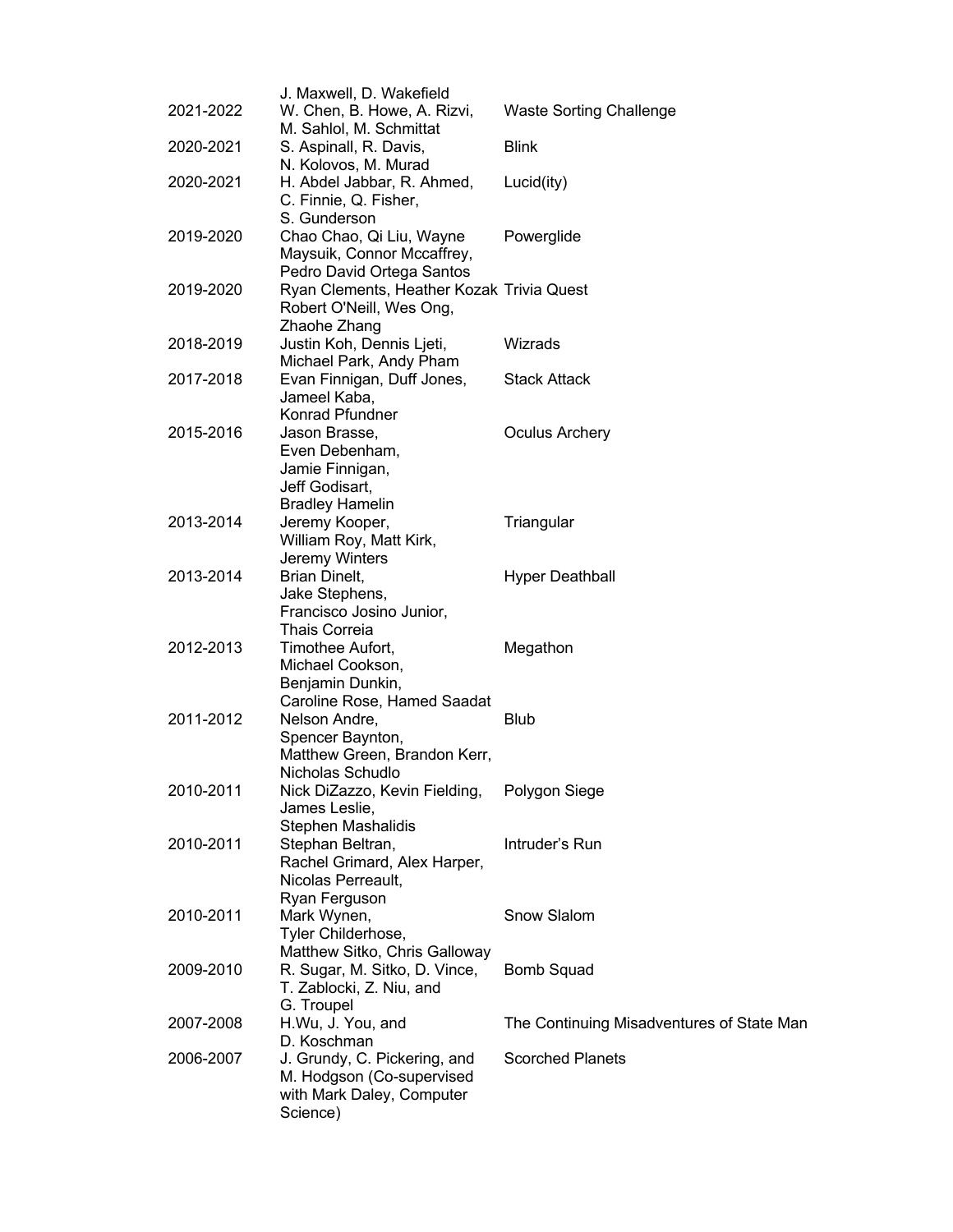SE4450 (Project/Thesis for Software Engineering, individual or with small group):

| Dates     | Name(s)                   | <b>Title of Project/Thesis</b> |
|-----------|---------------------------|--------------------------------|
| 2020-2021 | E. Ng, K. Zhu, W. Henning | <b>Contagion Simulator</b>     |
|           | X. Dong                   |                                |
| 2015-2016 | Matthew Laing et al       | Adrift                         |
| 2014-2015 | Omar Farchoukh,           | Cavern                         |
|           | Keegan Grimminck,         |                                |
|           | Scott King                |                                |
| 2013-2014 | Jeffrey Genovy            | <b>Porting SimCity</b>         |
| 2013-2014 | Xander Ward,              | Inferno Meadow                 |
|           | <b>Matthew Meinen</b>     |                                |

CS380/490/3380/4490 (Project/Thesis, individual or with small group):

| Dates     | Name(s)              | <b>Title of Project/Thesis</b>                                   |
|-----------|----------------------|------------------------------------------------------------------|
| 2021-2022 | A. Arimah            | Indigenous Experiences in VR                                     |
| 2021-2022 | F. Bushra            | Dynamic Storytelling System                                      |
| 2021-2022 | C. Chang             | Integrating Believable AI into the Unreal Engine                 |
| 2021-2022 | H. Dodd              | Leveraging GANs in Automated Music                               |
|           |                      | Composition                                                      |
| 2021-2022 | P. Gui               | An Exploration of Behaviour Trees                                |
| 2021-2022 | H. Liu               | Understanding Player Purchase Habits and                         |
|           |                      | Indications                                                      |
| 2021-2022 | T. Lu                | An Exploration of Stealth Mechanics in Games                     |
| 2021-2022 | J. Patel             | Adaptive Game Difficulty in Unity                                |
| 2021-2022 | J. Torrealba         | Believable AI in Unity                                           |
| 2021-2022 | J. Undhad            | Sentiment Analysis of Video Game Reviews and                     |
|           |                      | Social Media                                                     |
| 2021-2022 | C. Wang              | Indigenous Experiences in VR                                     |
| 2021-2022 | R. Wu                | Towards More Humanlike AI in FPS Bots                            |
| 2021-2022 | T. Wu                | Virtual Assistants in Video Games                                |
| 2020-2021 | F. Smith             | Artificial Societies for Procedurally Generated                  |
|           |                      | <b>Game Worlds</b>                                               |
| 2020-2021 | A. Lee               | Bringing New HOPE to Unity Developers                            |
| 2020-2021 | R. Na                | Adaptive Difficulty Adjustment in Unity                          |
| 2020-2021 | A. Alasmar           | Choice-Based Storytelling Engine                                 |
| 2020-2021 | J. Parlakyigit       | <b>Exploring Game Analytics</b>                                  |
| 2020-2021 | B. Lui               | Synchronous Video Technologies for Lonely                        |
|           |                      | <b>Older Adults: Providing Technical Support</b>                 |
| 2020-2021 | H. Hsiao             | Synchronous Video Technologies for Lonely                        |
|           |                      | Older Adults: How to Best Use or Alter Existing                  |
|           |                      |                                                                  |
|           |                      | Technologies to Serve the Social Needs of<br><b>Older Adults</b> |
| 2020-2021 | T. Lee               |                                                                  |
| 2019-2020 | <b>Shawn Moffatt</b> | <b>Optimizing Water Simulations for Games</b>                    |
|           |                      | <b>Flexible Music Composition Engine</b>                         |
| 2019-2020 | Morgan O'Brien       | A System for Flexible Emotions in Algorithmic                    |
|           |                      | <b>Music Composition</b>                                         |
| 2019-2020 | Yanzhou Yang         | Nonlinear Storytelling Engine in Unity                           |
| 2018-2019 | Joel Kennedy         | Visual Analytics Through Grafana Plugins                         |
| 2018-2019 | John Abed            | Optimization of Game Economies in a Premium                      |
|           |                      | Model                                                            |
| 2018-2019 | Aiden Miller         | Optimization of Free-to-Play Video Game                          |
|           |                      | Economies                                                        |
| 2018-2019 | Hussein Fahmy        | Triaging Patients to Appropriate Healthcare                      |
|           |                      | Resources using a Validated Symptom                              |
|           |                      | Checker - Backend                                                |
| 2018-2019 | <b>Brandon Kong</b>  | <b>Symptom Checker</b>                                           |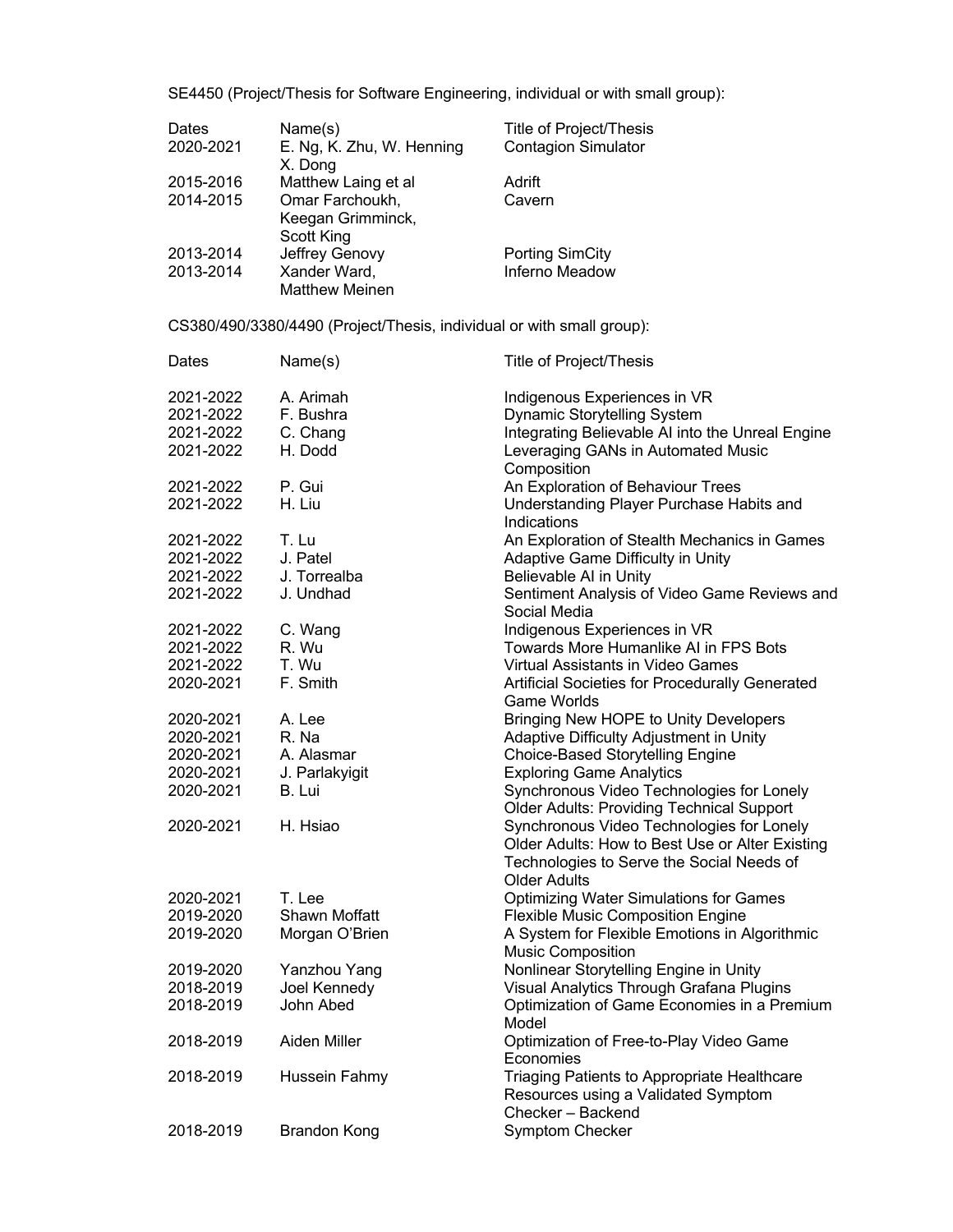| 2018-2019                 | <b>Zenen Treadwell</b>                 | Triaging Patients to Appropriate Healthcare<br>Resources using a Validated Symptom<br>Checker                          |
|---------------------------|----------------------------------------|------------------------------------------------------------------------------------------------------------------------|
| 2018-2019                 | Sama Rahimian                          | Frontend Development for Triaging Patients to<br>Appropriate Healthcare Resources using a<br>Validated Symptom Checker |
| 2018                      | Katherine Zambrano                     | Toccatina                                                                                                              |
| 2017-2018                 | Carter Boon                            | <b>Predicting Player Churn Rate</b>                                                                                    |
| 2017-2018                 | Kuldip Chakrabarty                     | Applying Machine Learning to LTV Optimization                                                                          |
| 2017-2018                 | <b>Matthew Dudycz</b>                  | <b>Funnel Analyses</b>                                                                                                 |
|                           |                                        |                                                                                                                        |
| 2017-2018                 | Haitian Yu                             | <b>Game Economy Optimization</b>                                                                                       |
| 2017-2018                 | Remmy Kilonzo                          | Predicting Player Churn in Video Games                                                                                 |
| 2017-2018                 | Jisoo Lee                              | Evaluating deltaDNA for Classroom Use                                                                                  |
| 2017-2018                 | Tian Yi Li                             | Unified Cloud Storage for Toccatina                                                                                    |
| 2017-2018                 | Leroi Yu                               | Examining the Use of Behaviour Segmentation                                                                            |
|                           |                                        | to Predict Player LTV in Video Games                                                                                   |
| 2017-2018                 | David Newell                           | Spatial Visualization of Sound Sources Using                                                                           |
|                           | (Co-supervised with                    | Beamforming and an RGB-D Sensor for Robust                                                                             |
|                           | Leslie Linton, Music)                  | Video Depth Mapping of Both Static and                                                                                 |
|                           |                                        | <b>Dynamic Scenes</b>                                                                                                  |
|                           |                                        |                                                                                                                        |
| 2017-2018                 | Peter Pfoertsch                        | Achieving Speciation with Evolutionary Learning                                                                        |
|                           |                                        | in Complex Modern Video Game Environments                                                                              |
| 2017-2018                 | Anoop Toor                             | Bot and Cheat Detection in First Person Shooter                                                                        |
|                           |                                        | Games                                                                                                                  |
| 2017-2018                 | Yuhan Zhang                            | AI and Storytelling for Games                                                                                          |
| 2016-2017                 | Zhan Han                               | Social Network Analytics on Games                                                                                      |
| 2016-2017                 | Alexander Maclean                      | Integrating Cloud Services into Toccatina                                                                              |
| 2016-2017                 | Kun Xie                                | Analytics of Application Anomalies and Anomaly                                                                         |
|                           |                                        | Detection                                                                                                              |
| Summer 2016               | <b>B.</b> Hammelin                     | <b>Blockly My Singing Monsters Composition Tool</b>                                                                    |
| 2015-2016                 | Duff Jones                             | Believable Agents in Minecraft                                                                                         |
|                           |                                        |                                                                                                                        |
| 2015-2016                 | <b>Andrew Stebel</b>                   | Vehicle Simulations in Unity and SUMO                                                                                  |
| Summer 2015 Delerina Hill |                                        | Impact Junk - Web Backend                                                                                              |
|                           | Summer 2015 Carolina Osorno Valderrama | Impact Junk - Android Frontend                                                                                         |
|                           | Summer 2015 Andrew Stebel              | Unity Levels for Myo Interactables                                                                                     |
| Summer 2015               | Anoop Toor                             | Myo Mouse Interfacing in Unity                                                                                         |
| 2014-2015                 | Yaqzhan Ali                            | Adding Believable Characters to Minecraft                                                                              |
| 2014-2015                 | <b>Justin Doyle</b>                    | <b>Streaming Music for Exploration</b>                                                                                 |
| 2014-2015                 | <b>Connor Graham</b>                   | <b>Motion Tracking for RSI Therapy</b>                                                                                 |
| 2014-2015                 | Joe Lin                                | Gesture Tracking for Juggling Simulation                                                                               |
| 2014-2015                 | Bryan Muscedere                        | Hand Tracking for Assessing Surgical Skill                                                                             |
| 2014-2015                 | Siamak Soltani                         | Database Schema Discovery and Web Service                                                                              |
|                           |                                        | Interface Development                                                                                                  |
| Summer 2014               | Justin Doyle                           | <b>Exploring Music Through Mobile Apps</b>                                                                             |
| Summer 2014               | Alexander Maclean                      | Streaming Services for Interacting with Musical                                                                        |
|                           |                                        |                                                                                                                        |
|                           |                                        | Performances                                                                                                           |
| 2013-2014                 | Randall Ho                             | Developing a Sign Language Interface Using                                                                             |
|                           |                                        | Wearable Technologies                                                                                                  |
| 2013-2014                 | Mark Oberemk                           | <b>Narrative Structure Generation for Games</b>                                                                        |
| 2013-2014                 | Christopher Yiu                        | Diagnosis and Therapy of Wrist and Hand Pains                                                                          |
|                           |                                        | <b>Using Motion-Sensing Technologies</b>                                                                               |
| Summer 2013               | Jonathan Demelo                        | Extending Syllabi Support in OWL/Sakai                                                                                 |
| Summer 2013               | Jeff Godisart                          | <b>Evaluating Generated Story Elements</b>                                                                             |
| Summer 2013               | Ming Ying Shan                         | Web Based Tools for CV/Resume Management                                                                               |
| 2012-2013                 | <b>Tyler Childerhose</b>               | Using Augmented Reality to Treat Neuropathic                                                                           |
|                           |                                        | Pain Symptoms                                                                                                          |
| 2012-2013                 | Eric Knull (Co-supervised with         | Hand Segmentation and Gesture Recognition                                                                              |
|                           | Aaron Fenster, Robarts)                | System for Use in Operating Theatre                                                                                    |
| 2012-2013                 | Ramesh Raj (Co-supervised              | Simulating The Motorola HC12 Microprocessor                                                                            |
|                           |                                        |                                                                                                                        |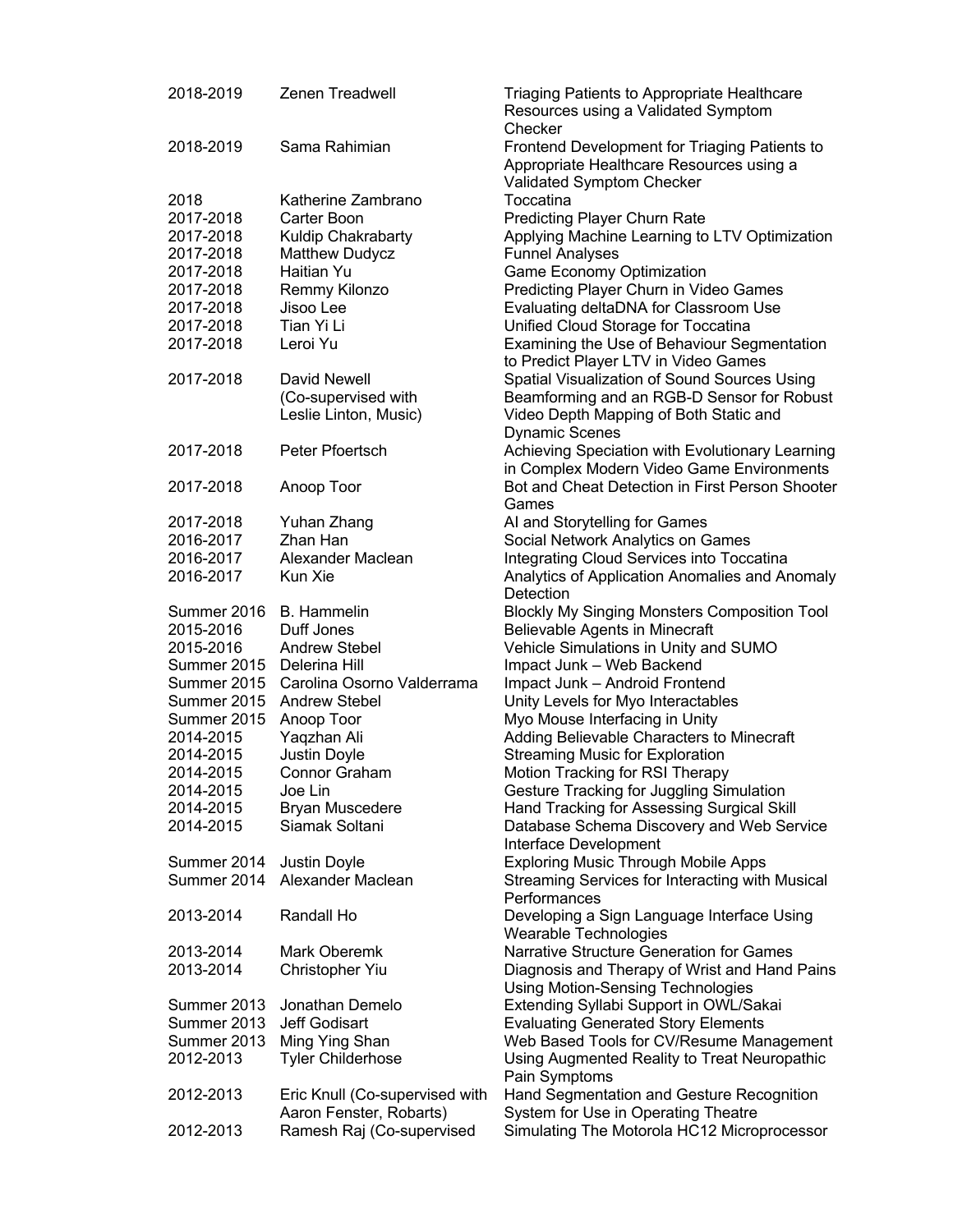| 2011-2012   | with Ken McIsaac, Engineering) for Teaching and Learning<br>Andrew Kope | Psychological Foundations of Characters in<br><b>Video Games</b>            |
|-------------|-------------------------------------------------------------------------|-----------------------------------------------------------------------------|
| 2011-2012   | Nelson Andre                                                            | <b>Visual Simulation of Cells</b>                                           |
| 2011-2012   | Jordan Van Dyk                                                          | Security of Wireless Protocols                                              |
|             | (Co-supervised with                                                     |                                                                             |
|             | Mark Bramwell)                                                          |                                                                             |
| Summer 2011 | James McInnes, Cyborg                                                   | Hing Chan (Co-supervised with Visualization of High Fidelity Financial Data |
|             | <b>Trading Systems)</b>                                                 |                                                                             |
| 2010-2011   | E. Guillemette                                                          | Tools and Techniques for Modern Software<br><b>Project Management</b>       |
| 2010-2011   | J. Simpson                                                              | Virtual Reality in Medical Applications                                     |
| 2010-2011   | K. Gao                                                                  | Nonlinear Storytelling Engine                                               |
| 2010-2011   | L. Xu (Co-supervised with                                               | Visualization of High Frequency Trading                                     |
|             | James McInnes, Cyborg                                                   |                                                                             |
|             | <b>Trading Systems)</b>                                                 |                                                                             |
| 2010-2011   | W. Sun (Co-supervised with                                              | Visualization of High Frequency Trading                                     |
|             | James McInnes, Cyborg                                                   |                                                                             |
|             | <b>Trading Systems)</b>                                                 |                                                                             |
| 2009-2010   | <b>B.</b> Cruise                                                        | <b>Advanced Topics in Automated Music</b><br>Composition                    |
| 2009-2010   | E. Cormie-Bowens                                                        | <b>Automated Dialogue Generation Using</b>                                  |
|             |                                                                         | Personality and Emotion                                                     |
| 2009-2010   | G. Kapp                                                                 | <b>Augmented Reality for Medical Applications:</b>                          |
|             |                                                                         | <b>Sensor Controls</b>                                                      |
| 2009-2010   | V. Vujcic                                                               | <b>Augmented Reality for Medical Applications:</b>                          |
|             |                                                                         | <b>Immersive Environments</b>                                               |
| 2009-2010   | R. Maloney                                                              | Dungeon Mastering Tools for RPGs                                            |
| 2009-2010   | C. Whippey                                                              | <b>Culture in Game Design</b>                                               |
| 2009-2010   | R. Sugar                                                                | Unreal-Based Environment for Emergent AI:                                   |
|             |                                                                         | AI Construction                                                             |
|             |                                                                         |                                                                             |
| 2009-2010   | T. Zablocki                                                             | Unreal-Based Environment for Emergent AI:                                   |
|             |                                                                         | <b>Scenario Construction</b>                                                |
| 2008-2009   | M. Grasby                                                               | <b>Computer-Driven Traffic Simulations</b>                                  |
| 2008-2009   | <b>B.</b> Sinnamon                                                      | Advanced Storytelling Engines for Video Games                               |
| 2007-2008   | V. Bonduro                                                              | Automated Storytelling Engine for Video Games                               |
| 2007-2008   | R. Haworth                                                              | Enhancing a Synthetic Player for an Online RPG                              |
| 2007-2008   | C. Simpson                                                              | Using Emergent Gameplay and Evolutionary                                    |
|             |                                                                         | Graph Theory to Model Reputation and Gossip                                 |
|             |                                                                         | with AI Controlled Players in a Computationally                             |
|             |                                                                         | Inexpensive Way                                                             |
| 2007-2008   | N. Stradeski                                                            | J2ME Universal Bluetooth Learning Remote                                    |
| 2006-2007   | M. Feeney                                                               | Modeling Group Dynamic Behaviour and                                        |
|             |                                                                         | <b>Flocking in Congested Situations</b>                                     |
| 2006-2007   | A. Rankin                                                               | Formalization of Reverse Engineering                                        |
|             |                                                                         | Techniques                                                                  |
|             |                                                                         |                                                                             |
| 2006-2007   | S. Phillips (Co-supervised with                                         | Locater: An Indoor Positioning System                                       |
|             | Hanan Lutfiyya, Computer                                                |                                                                             |
|             | Science)                                                                |                                                                             |
| Summer 2006 | M. McLaughlin                                                           | Reusable Storytelling Engines                                               |
| 2005-2006   | S. Burgess                                                              | Patterns in Optimism for Masking Network                                    |
|             |                                                                         | Latency in Modern Video Games                                               |
| 2005-2006   | C. Chan and X. Zhang                                                    | Benchmarking Wireless Devices in J2ME                                       |
| 2005-2006   | W. Mastej (Co-supervised                                                | Implementation of a Web Accessible X-Ray                                    |
|             | with Michael Jennings,                                                  | Database                                                                    |
|             | Chemistry)                                                              |                                                                             |
| 2005-2006   | D. Pass                                                                 | Automating CV Content Extraction to XML                                     |
|             |                                                                         |                                                                             |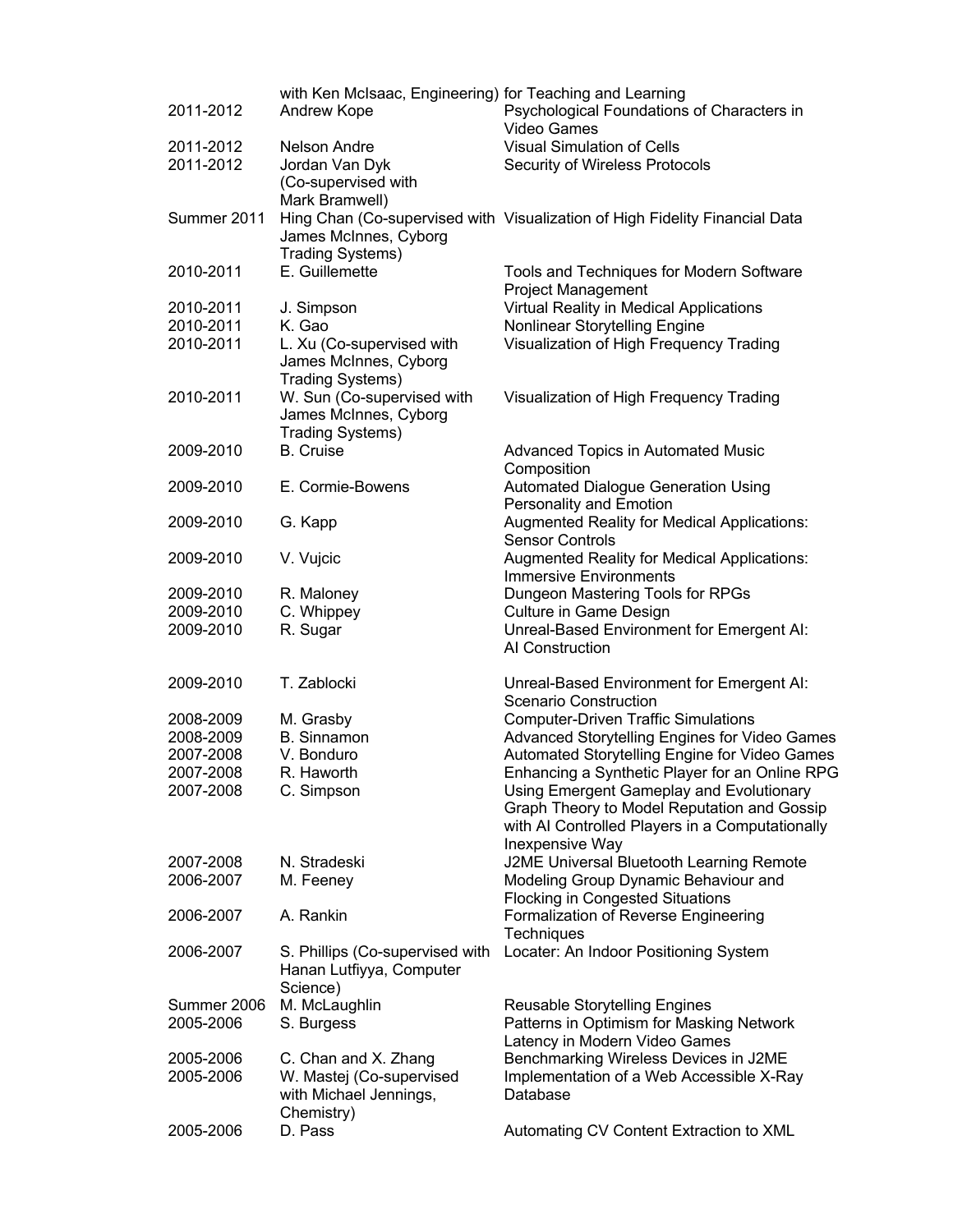| 2004-2005              | C. Bailey                                                                                                     | Managing Player Frustration and Enjoyment<br>in Video Games                  |
|------------------------|---------------------------------------------------------------------------------------------------------------|------------------------------------------------------------------------------|
| 2004-2005              | C. Barber                                                                                                     | Realistic Unscripted Dialog in Video Games                                   |
| 2004-2005              | N. Boniferro                                                                                                  | Adaptive Artificial Intelligence for Video Games                             |
| 2004-2005              | R. Demopoulos                                                                                                 | Evolution of Algorithmically Generated Music<br>on J2ME Mobile Devices       |
| 2004-2005              | C. Eckhert                                                                                                    | A Cluster-Based Web Workload Generator                                       |
| 2004-2005              | L. Gruenwoldt                                                                                                 | Relationship Management and Response in<br><b>Video Games</b>                |
| 2004-2005              | R. Hannna                                                                                                     | Bringing New HOPE to Networked Video Games                                   |
| 2004-2005              | W. Hao (Co-supervised<br>with Michael Jennings,<br>Chemistry)                                                 | Implementation of a Web Accessible X-Ray<br>Database                         |
| 2004-2005              | S. Karac (Co-supervised                                                                                       | Implementation of a Web Accessible X-Ray                                     |
|                        | with Michael Jennings,<br>Chemistry)                                                                          | Database                                                                     |
| 2004-2005              | K. Muma                                                                                                       | Dynamic Quest and Event Generation for<br><b>Adventure Games</b>             |
| Summer 2004            | D. Craven                                                                                                     | Instructional Support and Benchmarking for<br><b>Mobile Devices</b>          |
| 2003-2004              | <b>B.</b> Bailey                                                                                              | The Use of Mobile Computing Devices in<br><b>Road Construction</b>           |
| 2003-2004              | A Culver                                                                                                      | A Free Resource Locator for<br>Pervasive Computing                           |
| 2003-2004              | E. Ireland                                                                                                    | Development and Evaluation of Computer<br>Camp Curriculum                    |
| 2003-2004              | A. German                                                                                                     | Efficient Streaming of Stereo Video Data                                     |
| 2003-2004              | N. Hoffman                                                                                                    | The Development of an Improved Mail<br><b>Agent for Mobile Devices</b>       |
| 2003-2004              | A. Van Arden                                                                                                  | A Realistic Physics Engine for Low<br><b>Power Gaming Devices</b>            |
| 2003-2004              | R. Sethi                                                                                                      | An Automated Direction Provider<br><b>Using Wireless Internet</b>            |
| 2003-2004              | H. Tran                                                                                                       | An Experimental Evaluation of Multimedia<br><b>Mobile Phones</b>             |
| 2003-2004              | S. Wang                                                                                                       | A Performance Evaluation of Multimedia<br>Mobile Phones and Gaming Devices   |
| 2002-2003              | N. Brittain                                                                                                   | Quake Based Systems and Network<br><b>Management: Visualization Elements</b> |
| 2002-2003              | H. Chen, N. Curtis                                                                                            | Quake Based Systems and Network<br>Management: Management Interface          |
| 2002-2003<br>1996-1997 | C. O'Donell<br>E. Wright (Co-supervised<br>with Hanan Lutfiyya, Computer<br>Science)                          | HP PARISC 64-Bit GNU Libc Port<br>Video on a High Speed Network              |
| 1996-1997<br>1996-1997 | S. Hayden, J. Grundy<br>C. McNiven, J. Posavad<br>(Co-supervised with<br>Hanan Lutfiyya, Computer<br>Science) | Video-on-Demand<br>Secure Distributed Java Gambling                          |

Other (Summer NSERC award, work study, Scholars Electives, Science Without Borders, and so on):

| Dates     | Name(s)  | Title of Project                         |
|-----------|----------|------------------------------------------|
| 2021-2022 | Z. Adnan | Achieving Tech-Related Learning Outcomes |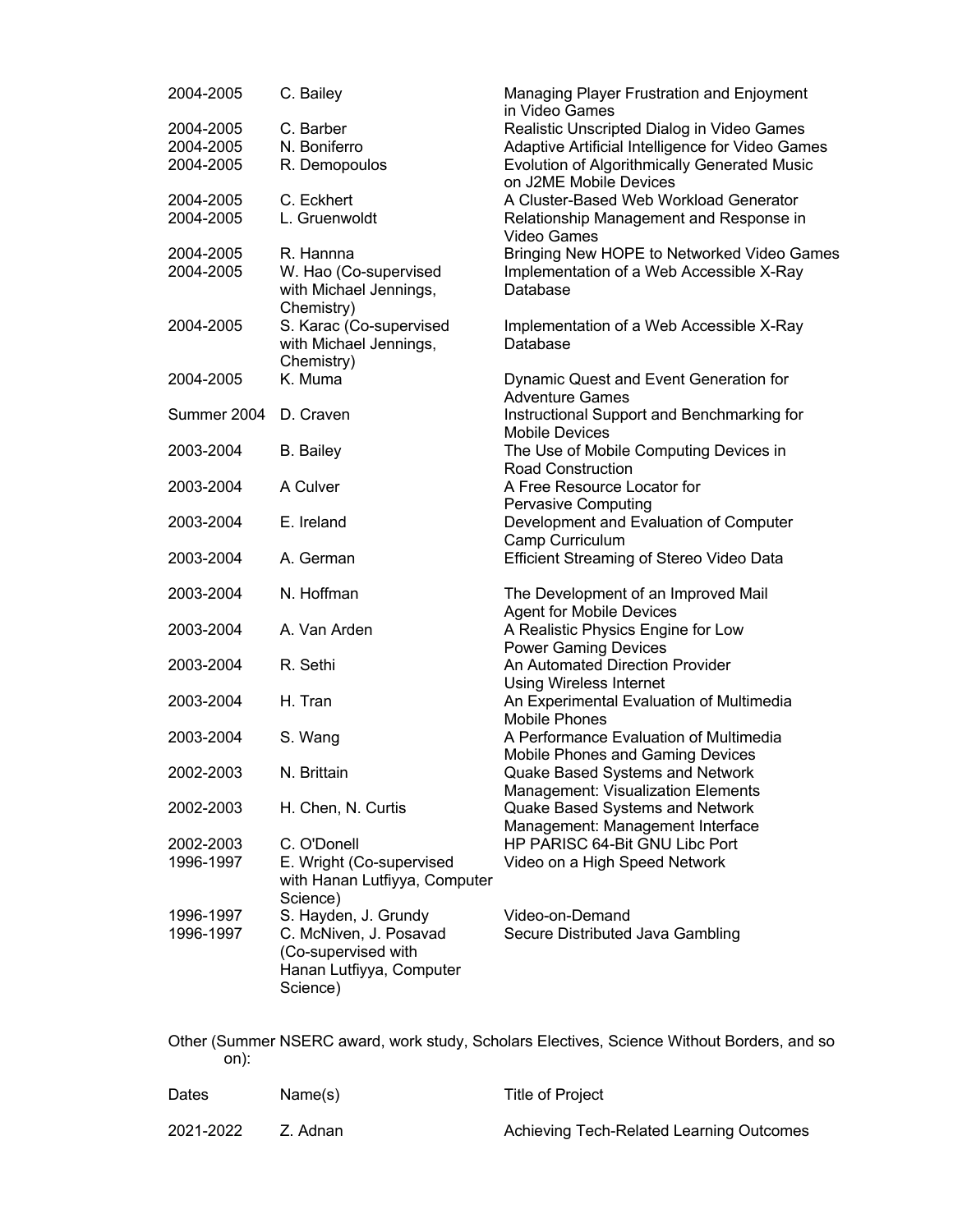|                           |                                 | Through New Business Case Study              |
|---------------------------|---------------------------------|----------------------------------------------|
|                           |                                 | Methodologies                                |
| 2020-2021                 | N. Shen                         | Using Machine Learning to Optimize Public    |
|                           |                                 | <b>Transit Scheduling and Efficiency</b>     |
| 2019-2020                 | J. Hu                           | Al Approaches to Dynamic Game Difficulty     |
| 2019-2020                 | S. Zhang                        | Comparing AI Learning Methods for Optimal    |
|                           |                                 | <b>Success in Games</b>                      |
| 2017-2018                 | D. Jones                        | Toccatina                                    |
| 2017-2018                 | K. Zambrano                     | Toccatina                                    |
| 2016-2017                 | D. Jones                        | Toccatina                                    |
| 2016-2017                 | K. Zambrano                     | Toccatina                                    |
| Summer 2016 D. Jones      |                                 | Sensors for Grain Storage and Measurement    |
|                           |                                 |                                              |
| Summer 2016               | J. Paiva Jorge de Souza         | Deployment and Configuration of OpenEMR      |
| 2015-2016                 | M. Mulk                         | <b>Storytelling Extensions to Minecraft</b>  |
| Summer 2015 G. Oliveira   |                                 | <b>Artificial Society Generation</b>         |
| Summer 2015 G. Lima       |                                 | Believable Agents in Minecraft               |
| Summer 2015 D. Jones      |                                 | Believable Agents in Minecraft               |
| Summer 2014               | T. Correia                      | Integration of Psychosocial Models into a    |
|                           |                                 | <b>Commercial Video Game System</b>          |
| Summer 2014 F. Josino Jr. |                                 | Integration of Psychosocial Models into a    |
|                           |                                 | <b>Commercial Video Game System</b>          |
|                           | Summer 2014 J. de Queiroz Jr.   | Integration of Psychosocial Models into a    |
|                           |                                 | <b>Commercial Video Game System</b>          |
| Summer 2014               |                                 | Using Accelerometer Sensor Data in the Study |
|                           | M. Kuang                        |                                              |
|                           |                                 | and Assessment of Neck Pain                  |
| Summer 2013               | J. Aquino                       | Memory Seeding in Al Agents                  |
| Summer 2013               | J. Targino                      | Memory Seeding in AI Agents                  |
| Summer 2013 C. Rose       |                                 | Associative Memory for Emergent Al Agents    |
| Summer 2012 C. Rose       |                                 | Associative Memory for Emergent Al Agents    |
| 2011-2012                 | D. Gauthier                     | <b>Algorithmic Music Evolution Engine</b>    |
| Summer 2011 D. Gauthier   |                                 | Algorithmic Music Evolution Engine           |
| 2010-2011                 | M. Kirk                         | Departmental Web Development                 |
| 2010-2011                 | N. Perreault                    | Unreal-Based Environment for Emergent AI:    |
|                           |                                 | <b>Scripting Support</b>                     |
| 2010-2011                 | R. Grimard                      | Unreal-Based Environment for Emergent AI:    |
|                           |                                 | Al Construction                              |
|                           | N. DiZazzo                      |                                              |
| 2010-2011                 |                                 | <b>AMEE Pop Tones</b>                        |
|                           |                                 |                                              |
| Summer 2010               | T. Zablocki                     | Unreal-Based Environment for Emergent AI:    |
|                           |                                 | Scenario Construction                        |
| Summer 2010               | R. Grimard                      | Unreal-Based Environment for Emergent AI:    |
|                           |                                 | AI Construction                              |
| 2009-2010                 | J. Shantz                       | Algorithmic Music Evolution Engine           |
| 2009-2010                 | C. Eineke                       | Algorithmic Music Evolution Engine           |
| 2008-2009                 | M. Kishimoto                    | Algorithmic Music Evolution Engine           |
| 2008-2009                 | S. Huerter                      | Algorithmic Music Evolution Engine           |
| 2008-2009                 | M. Brennan                      | <b>Algorithmic Music Evolution Engine</b>    |
| 2007-2008                 | T. Bullen                       | <b>Evolving Enhanced Bots Using Genetic</b>  |
|                           |                                 | Algorithms                                   |
|                           |                                 |                                              |
| Summer 2007               | T. Bullen                       | Automating Content Analysis of Video Games   |
| Summer 2007               | A. Chan                         | Development and Porting of XNA Smashocosm    |
| 2006-2007                 | T. Bullen                       | Automating Content Analysis of Video Games   |
| Summer 2006               | T. Bullen                       | Automating Content Analysis of Video Games   |
| Summer 2006               | S. Phillips (Co-supervised with | WiFi Based Location Detection and Tracking   |
|                           | Hanan Lutfiyya, Computer        |                                              |
|                           | Science)                        |                                              |
| Summer 2005               | C. Bailey                       | Grid Computing Services for MMO Games        |
| Summer 2003               | S. Wang                         | Quake Based Systems and Network              |
|                           |                                 | Management: Integration Issues               |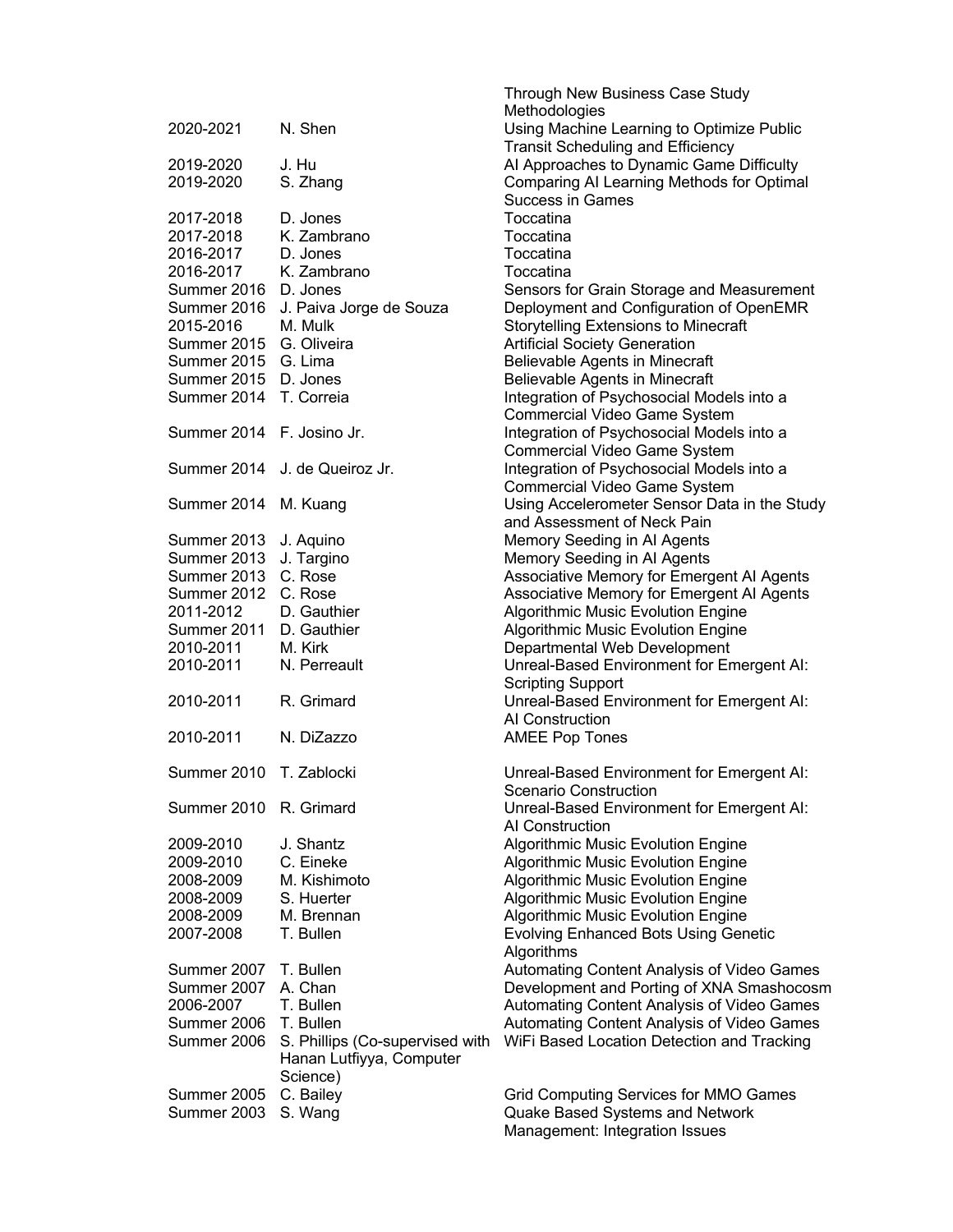c) Graduate Courses Taught:

| Dates                  | Course           | Description                                                                                                     | <b>Evaluation Summary</b>                                   |
|------------------------|------------------|-----------------------------------------------------------------------------------------------------------------|-------------------------------------------------------------|
| 2021-2022              | <b>Phil 9232</b> | Ethical and Societal Implications of AI<br>(Co-taught with M. Barnes of Philosophy)                             | (Not available)                                             |
| 2021-2022              | CS 9541          | Game Design<br>(Cross listed as CS 4483)                                                                        | (Not available)                                             |
| 2020-2021              | <b>Phil 9232</b> | Ethical and Societal Implications of AI<br>(Co-taught with Bartlomiej Chomanski of<br>Philosophy)               | (Not available)                                             |
| 2020-2021              | CS 9541          | Game Design<br>(Cross listed as CS 4483)                                                                        | (Not available)                                             |
| 2019-2020              | <b>Phil 9232</b> | Ethical and Societal Implications of Al<br>(Co-taught with Bartlomiej Chomanski of<br>Philosophy)               | (Not available)                                             |
| 2019-2020              | CS 9541          | Game Design<br>(Cross listed as CS 4483)                                                                        | (Not available)                                             |
| 2018-2019              | Phil 9232        | Ethical and Societal Implications of Al<br>(Co-taught with Christopher Smeenk of<br>Philosophy)                 | (Not available)                                             |
| 2018-2019              | CS 9541          | Game Design<br>(Cross listed as CS 4483)                                                                        | (Not available)                                             |
| 2017-2018              | CS 9541          | Game Design<br>(Cross listed as CS 4483)                                                                        | (Not available)                                             |
| 2015-2016              | CS 9541          | Game Design<br>(Cross listed as CS 4483)                                                                        | (Not available)                                             |
| 2014-2015              | CS 9541          | Game Design<br>(Cross listed as CS 4483)                                                                        | (Not available)                                             |
| 2013-2014              | CS 9541          | Game Design<br>(Cross listed as CS 4483)                                                                        | (Not available)                                             |
| 2012-2013              | CS 9541          | Game Design<br>(Cross listed as CS 4483)                                                                        | (Not available)                                             |
| 2011-2012              | CS 9541          | Game Design<br>(Cross listed as CS 4483)                                                                        | (Overall 7.0/7.0)                                           |
| 2010-2011              | CS 9541          | Game Design<br>(Cross listed as CS 4483, and also taught at<br>IBM as a CONGESE course)                         | (Not available)                                             |
| 2009-2010              | CS 9541          | Game Design<br>(Cross listed as CS 4483)                                                                        | (Not available)                                             |
| 2008-2009<br>2007-2008 | N/A<br>CS 641    | On Sabbatical<br>Game Design                                                                                    | (4.86/5)                                                    |
| 2007-2008              | <b>CS 546</b>    | (Cross listed as CS 483)<br><b>Computer Networks II</b>                                                         | (4.76/5)                                                    |
| 2006-2007              | CS 641           | (Cross listed as CS 457)<br>Game Design<br>(Cross listed as CS 483)                                             | (Not available)                                             |
| 2006-2007              | CS 546           | <b>Computer Networks II</b><br>(Cross listed as CS 457)                                                         | (Not available)                                             |
| 2005-2006              | CS 641           | Video Game Design and Implementation<br>(Cross listed as CS 437, and also taught<br>at IBM as a CONGESE course) | (Overall 4.62/5)<br>(Overall 4.75/5 for<br>CONGESE version) |
| 2005-2006              | <b>CS 546</b>    | <b>Computer Networks II</b><br>(Cross listed as CS 457)                                                         | (Overall 4.87/5)                                            |
| 2004-2005              | CS 641           | Video Game Design and Implementation<br>(Cross listed as CS 437)                                                | (4.85/5)                                                    |
| 2004-2005              | CS 546           | <b>Computer Networks II</b>                                                                                     | (4.58/5)                                                    |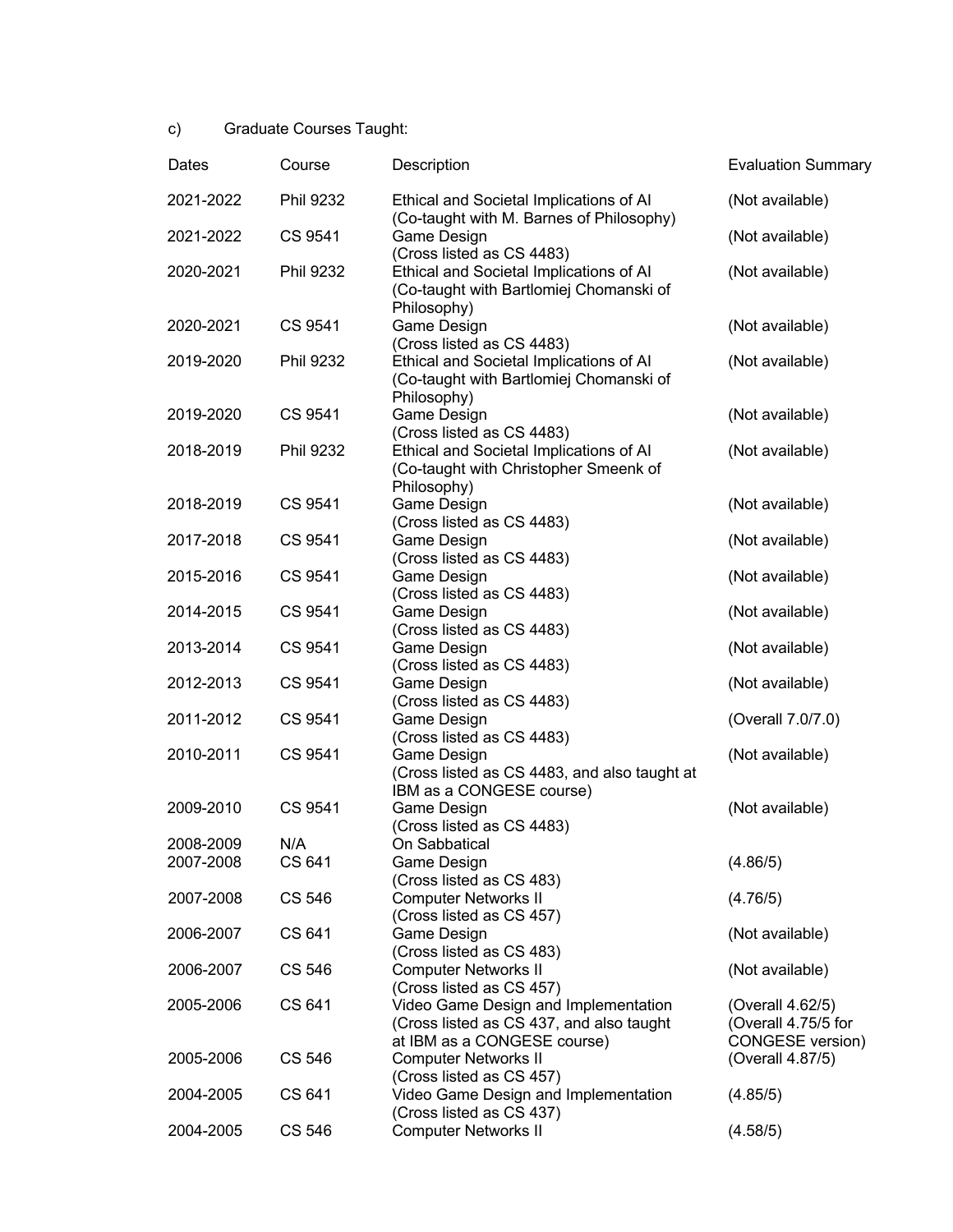|           |        | (Cross listed as CS 457)                                         |                  |
|-----------|--------|------------------------------------------------------------------|------------------|
| 2003-2004 | CS 641 | Video Game Design and Implementation<br>(Cross listed as CS 437) | (Overall $5/5$ ) |
| 2003-2004 | CS 546 | <b>Computer Networks II</b><br>(Cross listed as CS 457)          | (Overall $5/5$ ) |
| 2002-2003 | CS 641 | Video Game Design and Implementation                             | (Overall 4.64/5) |

# d) Graduate Supervision:

Current Supervision of Thesis Students:

| Name                                                                                                                                                       | Topic/Proposed Title of Thesis                                                                                                                                                                                                                                                                                                                         |
|------------------------------------------------------------------------------------------------------------------------------------------------------------|--------------------------------------------------------------------------------------------------------------------------------------------------------------------------------------------------------------------------------------------------------------------------------------------------------------------------------------------------------|
| E. Aissa (PhD)<br>M. Babin (PhD)<br>G. Kuznetsov (MSc)<br>L. Milambiling (MSc)<br>R. Segistan (MSc)<br>B. Srivastava (PhD)<br>J. Tan (PhD)<br>C. Yiu (MSc) | Applying Machine Learning to Game Analytics<br>Procedural Content Generation in Games<br>Learning Believable Actions in Games<br><b>Computational Linguistics and Games</b><br>Believable AI in Games<br>Grand Strategy Game Artificial Intelligence<br>Machine Learning for Believable AI in Games<br>Applying Time Series Analyses to Game Analytics |
|                                                                                                                                                            |                                                                                                                                                                                                                                                                                                                                                        |

Current Supervision of Coursework Students:

| Name                   | Topic/Proposed Title of Thesis                                                              |
|------------------------|---------------------------------------------------------------------------------------------|
| P. Madhur<br>N. Thomas | Item Recommendation for Video Games<br>Linking Game Performance Metrics to Social Artifacts |
| Y. Yang                | Improved AI Controllers for Unity                                                           |

Graduated Thesis Students:

| Year         | Name                           | <b>Title of Thesis/Project</b>                                                                                                              |
|--------------|--------------------------------|---------------------------------------------------------------------------------------------------------------------------------------------|
| 2020<br>2019 | M. Babin (MSc)<br>J. Tan (MSc) | A Hybrid Approach to Procedural Generation<br>Applicability of Recurrent Neural Networks to<br>Player Data Analysis in Freemium Video Games |
| 2015         | B. Sarlo (MSc)                 | An Approach To Artificial Society Generation<br>For Video Games                                                                             |
| 2015         | C. Rose (MSc)                  | Realistic Dialogue Engine for Video Games                                                                                                   |
| 2014         | M. Chowdhury (Phd)             | A Software Design Pattern Based Approach to<br>Auto Dynamic Difficulty in Video Games                                                       |
| 2014         | N. Schudlo (MSc)               | Development of an Emergent Narrative<br>Generation Architecture for Videogames                                                              |
| 2013         | N. Andre (MSc)                 | A Modular Approach to the Development of<br>Interactive Augmented Reality Applications                                                      |
| 2013         | J. Forgette (MSc)              | Reinforcement Learning with Motivations for<br><b>Realistic Agents</b>                                                                      |
| 2013         | A. Dorgoly (MSc)               | An Architecture for Believable Socially Aware<br>Agents                                                                                     |
| 2013         | K. Wheeler (MSc)               | Representing Game Dialogue as Expressions in<br>First-Order Logic                                                                           |
| 2012         | A. Garcia (MSc)                | Interactive Augmented Reality as a Support Tool<br>For Parkinson's Disease Rehabilitation<br>Programs                                       |
| 2012         | J. Fraser (MSc, Co-supervised  | Game Challenge: A Factorial Analysis Approach                                                                                               |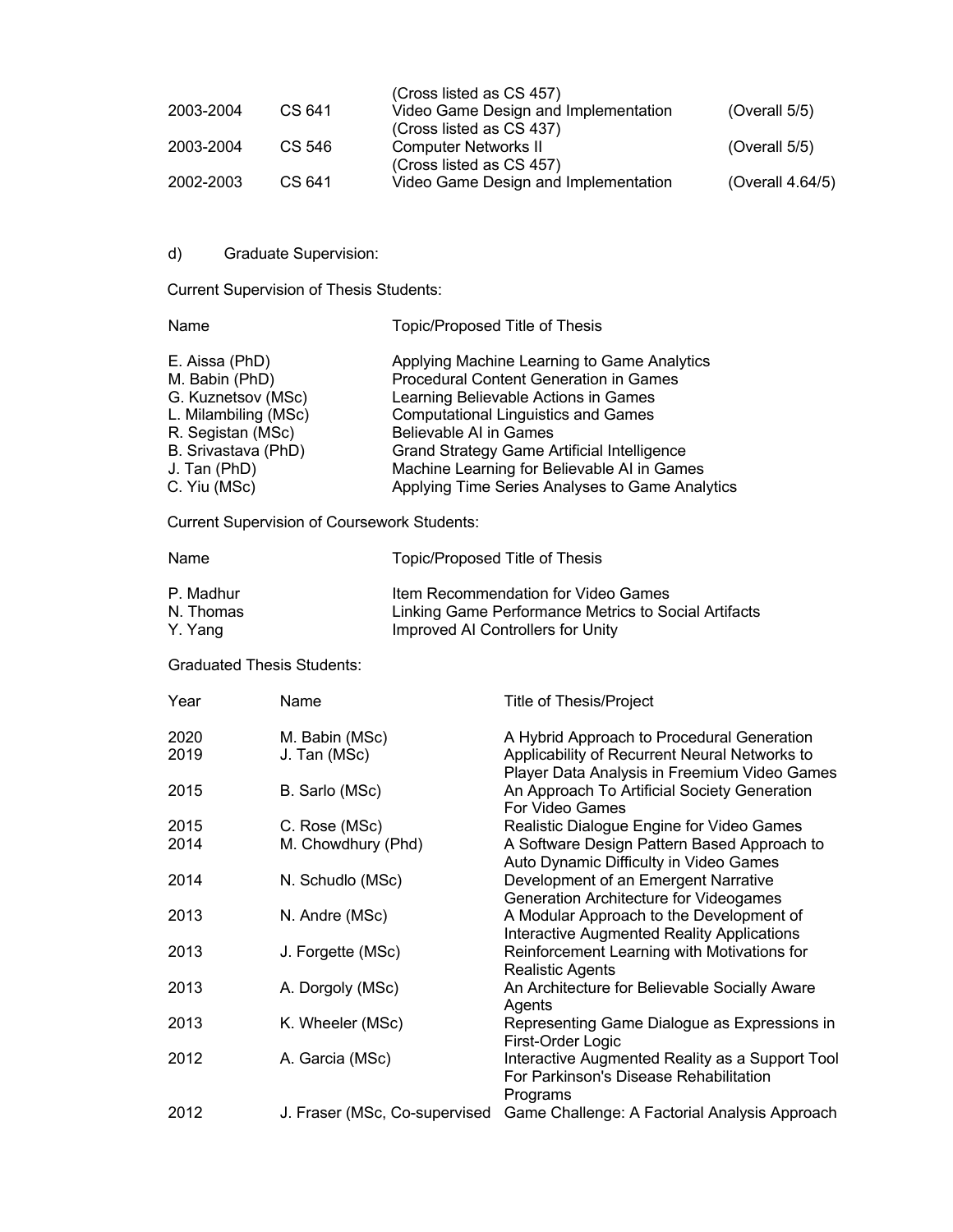| 2009 | with Robert Mercer,<br><b>Computer Science</b><br>G. Acton (MSc)              | Playing The Role: An Action Selection<br>Architecture For Believable Behaviour In Non<br>Player Characters and Interactive Agents |
|------|-------------------------------------------------------------------------------|-----------------------------------------------------------------------------------------------------------------------------------|
| 2009 | A. Rankin (MSc)                                                               | Scalability and Performance of Affective<br>Multi-Agent Systems                                                                   |
| 2009 | C. Whippey (MA,<br>Co-supervised<br>With Karl Hele, Anthropology)             | <b>When Actual Meets Virtual</b>                                                                                                  |
| 2009 | J. You (MSc)                                                                  | Comprehensive Believable Non Player<br><b>Characters Creation and Management Tools for</b><br><b>Emergent Gameplay</b>            |
| 2007 | C. Bailey (MSc)                                                               | Towards Emergent Gameplay: A Framework for<br>Realistic Psychosocial Behaviour in Non Player<br>Characters                        |
| 2007 | R. Demopoulos (MSc)                                                           | Towards an Integrated Automatic Music<br><b>Composition Framework</b>                                                             |
| 2006 | D. Santoni (MSc)                                                              | Resource Matching in a Peer-to-Peer<br><b>Computational Framework</b>                                                             |
| 2005 | B. Huang (MSc, Co-supervised<br>with Michael Bauer, Computer<br>Science)      | Network Performance Studies in High<br><b>Performance Computing Environments</b>                                                  |
| 2005 | D. Martens (MSc)                                                              | Dynamic Disk Pattern Recognition for Optimal<br><b>System Performance</b>                                                         |
| 2005 | S. Norman (MSc,<br>Co-supervised with<br>Hanan Lutfiyya, Computer<br>Science) | A Grid Application Deployment Service                                                                                             |
| 2005 | D. Reid (MSc)                                                                 | A Stateless Architecture for Achieving Scalable<br>Quality of Service                                                             |

# Graduated Coursework Students:

| Year                 | Name                                 | Title of Thesis/Project                                                                                                                                                                                  |
|----------------------|--------------------------------------|----------------------------------------------------------------------------------------------------------------------------------------------------------------------------------------------------------|
| 2020<br>2020<br>2020 | V. Kodiyala<br>W. Zhang<br>D. Sharma | A Study of Explainable AI<br>Optimistic Networking Constructs in Unity<br>Auto Dynamic Difficulty: Training AI Agents to<br>Compete with the Player in a Karting Game<br>Using Unity's ML-Agents Package |
| 2019                 | B. Narang                            | Training an Agent to Play Third-Person Shooter<br><b>Games Using Imitation Learning</b>                                                                                                                  |
| 2019                 | A. Santalov                          | Design and Development of Administrative<br>Software Tool for Video Games and Digital<br>Entertainment                                                                                                   |
| 2018                 | K. Xie (MSc)                         | Reactive AI in Games                                                                                                                                                                                     |
| 2018                 | T. Zhu (MSc)                         | Video Game Al Design                                                                                                                                                                                     |
| 2017                 | Z. Chen (MSc)                        | Time Series Analysis of DAU in R                                                                                                                                                                         |
| 2016                 | C. Brogly (MSc)                      | Sumo Sim Driving Simulator in Unity                                                                                                                                                                      |
| 2016                 | Q. Chen (MSc)                        | <b>Believable Player-NPCs</b>                                                                                                                                                                            |
| 2016                 | J. Xu (MSc)                          | Quest Design and Assignment in Games                                                                                                                                                                     |
| 2016                 | J. Sun (MSc)                         | Design Improvements to Musical Chairs                                                                                                                                                                    |
| 2015                 | M. Chen (MSc)                        | Evaluation of Mobile Gaming Experience with<br><b>Different Interaction Designs</b>                                                                                                                      |
| 2015                 | Q. Qu (MSc)                          | Web Service Development for Acuity STAR                                                                                                                                                                  |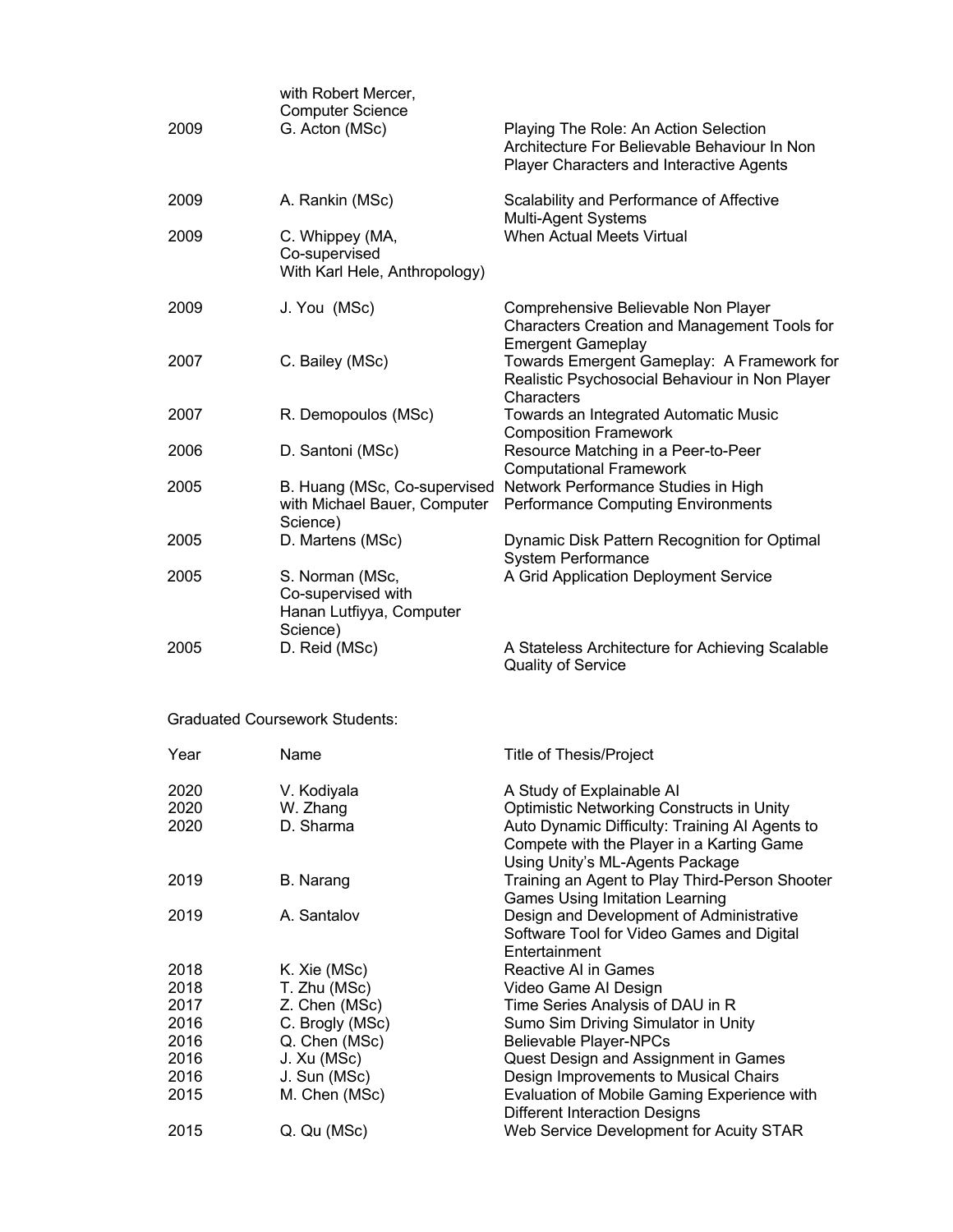| 2015<br>2015             | W. Wei (MSc)<br>W. Xu (MSc)                                                                                                          | Improving Usability in Musical Chairs<br>Performance Optimization of Artificial Society                                                             |                                               |
|--------------------------|--------------------------------------------------------------------------------------------------------------------------------------|-----------------------------------------------------------------------------------------------------------------------------------------------------|-----------------------------------------------|
| 2015                     | N. Zhang (MSc)                                                                                                                       | Generation<br>Alternative Multimedia Software for University<br>Education                                                                           |                                               |
| 2012                     | B. Sousa (MSc)                                                                                                                       | An Evaluation of Network Aspects of Cloud                                                                                                           |                                               |
| 2007<br>2007             | W. Zhang (MSc)<br>A. Raja (MSc)                                                                                                      | Gaming and the Scenario in Canada<br>Automating Storytelling in Video Games<br>An Automated Bot Client for a Client-Server<br><b>Adventure Game</b> |                                               |
| 2007<br>2006             | S. Rajput (MSc)<br>C. Barber (MSc, Co-supervised Terrain Rendering Using Weight Finite Automata<br>with Mark Daley, Computer         | Trust and Fairness in Peer-to-Peer Computing                                                                                                        |                                               |
| 2005<br>2005             | Science)<br>M. Bhatti (MSc)<br>S. Bhatti (MSc)                                                                                       | J2ME Benchmarking on Mobile Devices<br>A Voice Chat Application using Bluetooth                                                                     |                                               |
| 2005                     | G. Shelley (MSc)                                                                                                                     | New Hope: Design Patterns for Optimism in                                                                                                           |                                               |
| 2004                     | J Newton-Smith (MSc)                                                                                                                 | <b>Networked Games</b><br>for Map Generation                                                                                                        | TileMap: A Pseudo-Random Tile-Based Method    |
| Examination involvement: |                                                                                                                                      |                                                                                                                                                     |                                               |
| Student                  | Title                                                                                                                                |                                                                                                                                                     | Role                                          |
| E. Simpson               | Real-time Automated Performance Metrics for<br>Virtual Temporal Bone Drilling (MEsc,<br>November 2021)                               |                                                                                                                                                     | Examiner                                      |
| S. Chang                 | A Black-box Approach for Containerized<br>Microservice Monitoring in Fog Computing                                                   |                                                                                                                                                     | Examiner                                      |
| W. Beldman               | (MSc., September 2021)<br><b>Predicting Stock Market Sector Sentiment</b><br>Through News Article Based Textual Analysis             |                                                                                                                                                     | Examiner                                      |
| H. Al-Tahan              | (MSc., August 2021)<br><b>Contrastive Learning of Auditory</b>                                                                       |                                                                                                                                                     | Chair                                         |
| J. Yin                   | Representations (MSc., May 2021)<br>A Lightweight and Explainable Citation                                                           |                                                                                                                                                     | Chair                                         |
| R. AlFar                 |                                                                                                                                      | Recommendation System (MSc., April 2021)<br>Physical Layer Framework for a Smart City<br>Using Accumulative Bayesian Machine                        |                                               |
| L. Li                    |                                                                                                                                      | Learning (MSc., February 2021)<br>A Comparative Study on Artificial Intelligence                                                                    |                                               |
| Y.Li                     | Curricula (MA, Education December 2020)<br>Self-Disclosure Depth, Similarity, and                                                    | What to Say and How to Say It: the Interplay of<br>Interpersonal Liking in Initial Social Interactions                                              | Examiner                                      |
| S. Noorwali              | (PhD, Psychology, August 2020)<br>Range Flow: New Algorithm Design and<br>Quantitative and Qualitative Analysis (PhD,<br>April 2020) |                                                                                                                                                     | Examiner                                      |
| I. Noorwali              | A Requirements Measurement Program for<br>Systems Engineering Projects: Metrics,<br>Indicators, Models, and Tools for Internal       |                                                                                                                                                     | Examiner                                      |
| M. Lukacs                | Stakeholders (PhD, April 2020)<br>The Rise of Virtual Reality in Physical<br>Rehabilitation: A Historical Review and                 | Critical Analysis. Where Do We Go From Here?                                                                                                        | Comprehensive Exam<br><b>Committee Member</b> |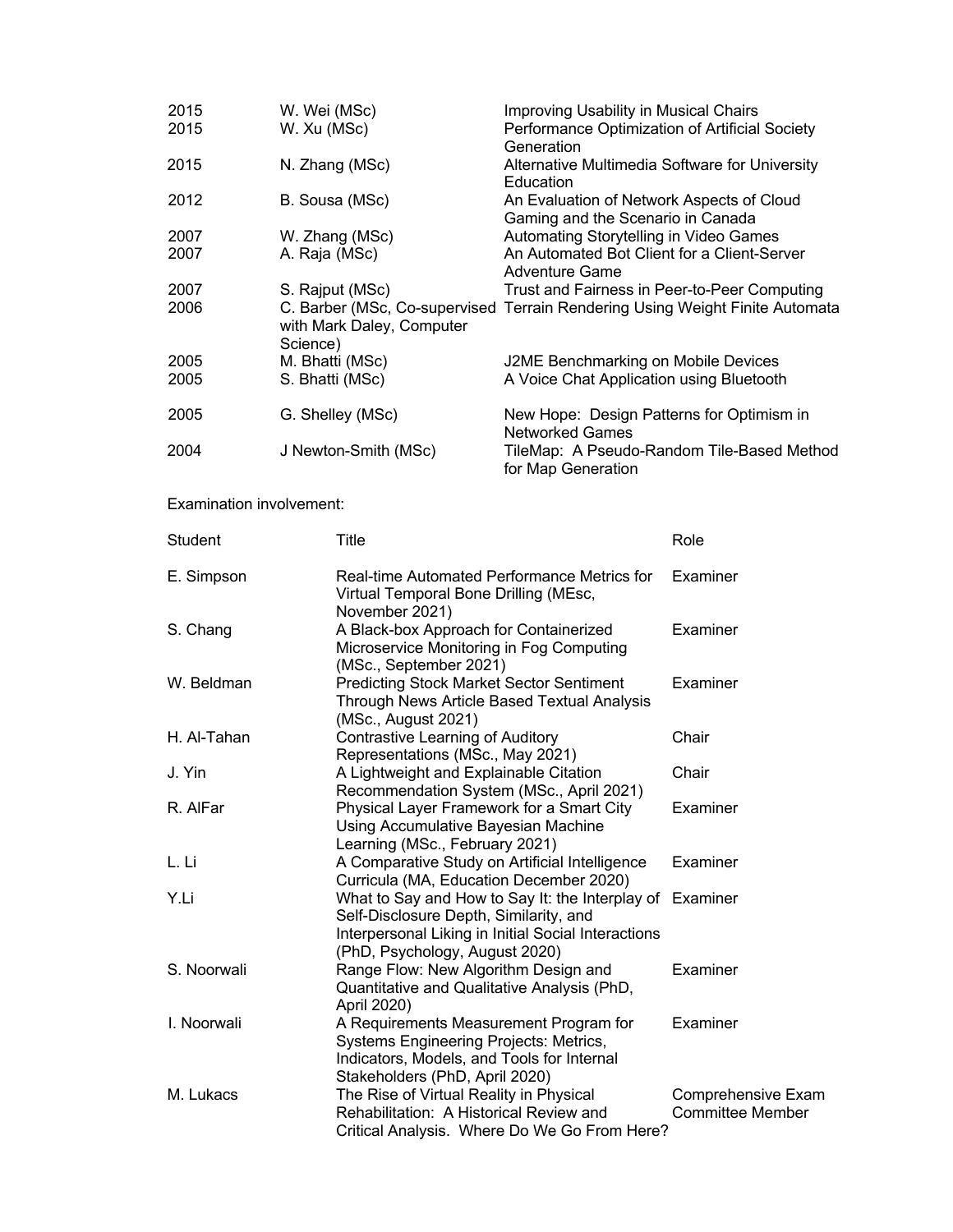| M. Sun        | (PhD, School of Physical Therapy, Dec. 2019)<br>A Unified Monitoring Framework (MSc,                                                                   | Reader                   |
|---------------|--------------------------------------------------------------------------------------------------------------------------------------------------------|--------------------------|
| M. Samee      | April 2019)<br>Improving Neural Sequence Labelling Using                                                                                               | Chair                    |
|               | Additional Linguistic Information (MSc,<br>April 2019)                                                                                                 |                          |
| S. Datta      | Optimization of Page Response Time Using<br><b>Continuous Resource Publishing Technique</b>                                                            | Examiner                 |
| M. Nixon      | (MSc, December 2018)<br>Investigating the Role of Social Eye Gaze in<br>Designing Believable Virtual Characters<br>(PhD - Simon Frasier University,    | <b>External Examiner</b> |
| R. Bhakta     | December 2017)<br>Using Partial Root-Cause Analysis to Predict<br>Field Defects (MSc, November 2017)                                                   | Examiner                 |
| A. Hamou      | Basic Science to Clinical Research:<br>Segmentation of Ultrasound and Modelling in                                                                     | Examiner                 |
| S. Aleem      | Clinical Informatics (PhD, April 2017)<br>A Digital Game Maturity Model (DGMM)<br>(PhD, July 2016)                                                     | Examiner                 |
| X. Zhou       | <b>IOT Stream Analytics Platform</b><br>(MSc, July 2016)                                                                                               | Examiner                 |
| C. Huang      | Virtual Reality Simulator for Training in<br>Myringotomy with Tube Placement (PhD,<br>April 2016)                                                      | Examiner                 |
| Y. Luo        | Machine Learning of Lifestyle Data for Diabetes Examiner<br>(PhD, April 2016)                                                                          |                          |
| S. Carino     | <b>Dynamically Testing Graphical User Interfaces</b><br>(PhD, January 2016)                                                                            | Examiner                 |
| A. L'Heureux  | <b>Gamification Framework for Sensor Data</b><br>Analytics (MEngSc, August 2015)                                                                       | Examiner                 |
| B. de Vlugt   | Modern Optimization Algorithms and<br>Applications: Architectural Layout Generation<br>and Parallel Linear Programming (MEngSc,<br><b>August 2015)</b> | Examiner                 |
| A. Samani     | Privacy in Cooperative Distributed Systems:<br>Modeling and Protection Framework (PhD,<br>April 2015)                                                  | Examiner                 |
| M. Enns       | Game Scoring: Towards a Broader Theory<br>(MA, April 2015)                                                                                             | Examiner                 |
| R. Haworth    | An Investigation of Cognitive Implications in<br>the Design of Computer Games (PhD,<br>February 2015)                                                  | Examiner                 |
| S. Pritom     | Geography Aware Virtual Machine Migrations<br>and Replications for Distributed Cloud Data<br>Centres (MSc, January 2015)                               | Examiner                 |
| G. Maruf      | Fast Non-Local Means Algorithm Based on<br>Dimensionality Reduction (MSc, December<br>2014)                                                            | Examiner                 |
| G. Keller     | Dynamic Resource Management in Virtualized<br>Data Centres (PhD, November 2014)                                                                        | Examiner                 |
| A. Khalaj     | Proxy-based Mobile Computing Infrastructure<br>(PhD, October 2014)                                                                                     | Examiner                 |
| M. Tighe      | Advances in Dynamic Virtualized Cloud<br>Management (PhD, September 2014)                                                                              | Examiner                 |
| P. Egscheider | Development and Assessment of a Virtual<br>Reality Forklift Simulator as a Research Tool<br>to Study Whole-Body Vibration (MSc,<br><b>August 2014)</b> | Examiner                 |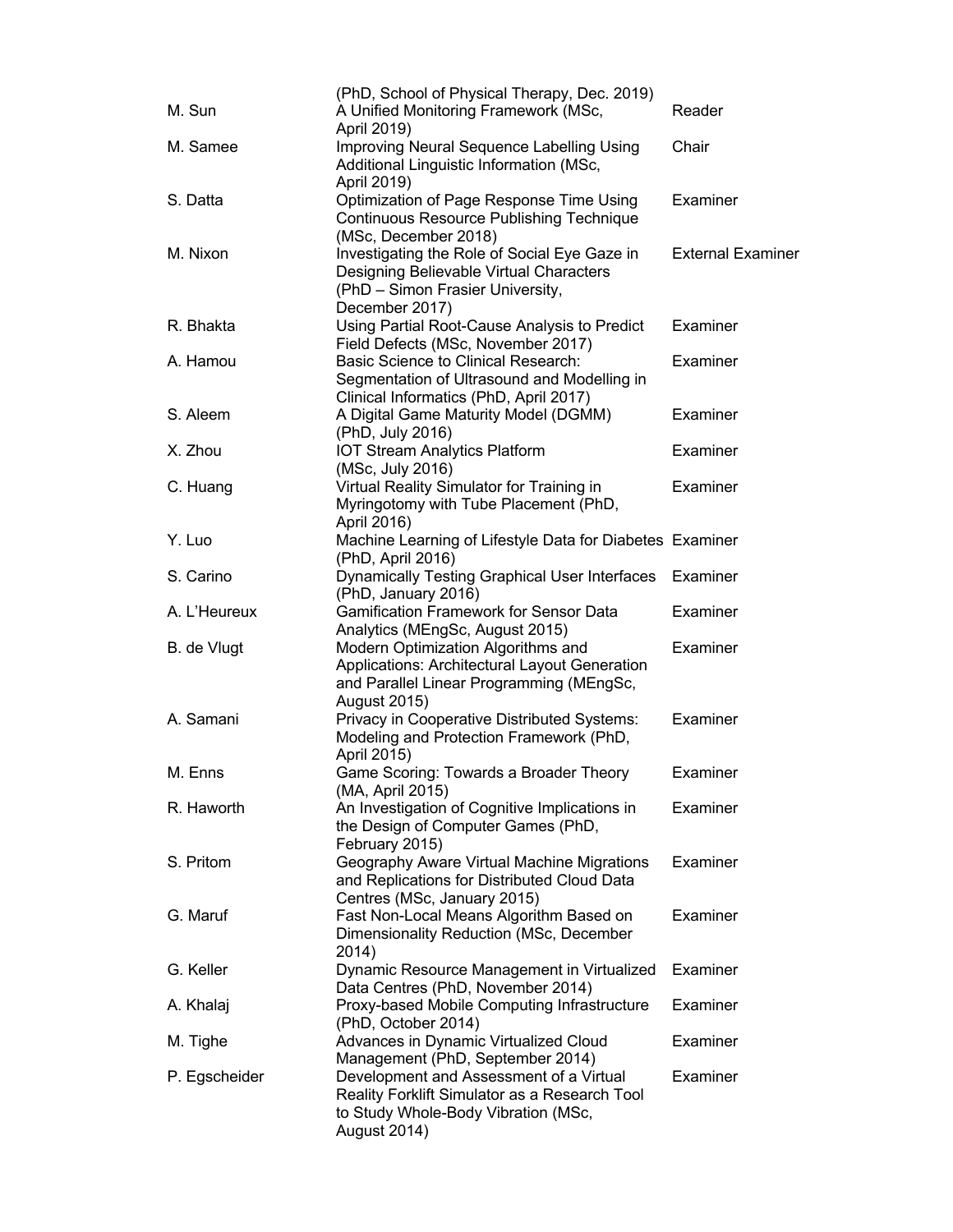| S. Ahmed          | Application of Risk Metrics for Role Mining<br>(PhD, August 2014)                                                                                               | Examiner                    |
|-------------------|-----------------------------------------------------------------------------------------------------------------------------------------------------------------|-----------------------------|
| C. Gravelines     | Deep Learning via Stacked Sparse<br>Autoencoders for Automated Voxel-Wise Brain<br>Parcellation Based on Functional Connectivity                                | Examiner                    |
| N. Cerilii        | (MSc, April 2014)<br>A Vector Based Approach to Virtual Machine<br>Arrangement (MSc, March 2014)                                                                | Examiner                    |
| I. Milevskiy      | Detecting Multilingual Lines of Text with Fusion Chair<br>Moves (MSc, December 2013)                                                                            |                             |
| O. Oyebode        | Redesign of Johar: A Framework for<br>Developing Accessible Applications (MSc,                                                                                  | Examiner                    |
| O. Mola           | December 2013)<br>Collaborative Policy-Based Autonomic<br>Management in laaS Clouds (PhD,<br>September 2013)                                                    | Examiner                    |
| A. Tajalli-Yazdi  | Policy-Based Immunization Framework for<br>MANET (MSc, August 2013)                                                                                             | Examiner                    |
| <b>B.</b> Shirley | Interpretation, Stratification and Validation of<br>Sequence Variants Affecting mRNA Splicing in<br><b>Complete Human Genome Sequences</b><br>(MSc, April 2013) | Chair                       |
| M. Adams          | Press X to Kick the Bucket: Towards an<br>Understanding of Player-Death in Video Games<br>(MA, March 2013)                                                      | <b>Field Study Examiner</b> |
| G. Foster         | UTIL-DSS: Utilization Based Dynamic Strategy<br>Switching for Improvement in Data Centre                                                                        | Examiner                    |
| J. Sun            | Operation (MSc, March 2013)<br>Automatic Classification of Epilepsy Lesions<br>(MSc, December 2012)                                                             | Chair                       |
| M. Rahaman        | Performance of Data Transmission for Mobile<br>Applications (MSc, April 2012)                                                                                   | Examiner                    |
| H. Ghandorh       | Mapping BPEL Processes to Diagnostic<br>Models (MSc, December 2011)                                                                                             | Examiner                    |
| I. Rakhmatulin    | A Framework for Analysis of Java-Based<br>XACML Engines (MSc, December 2011)                                                                                    | Examiner                    |
| S. Carino         | <b>Creating Smart Test Cases from Brittle</b><br>Recorded Tests (MSc, December 2011)                                                                            | Examiner                    |
| D. Cockburn       | Socially Influenced Agent Specialization in<br>Heterogeneously Skill Agent Populations<br>(PhD, University of Windsor, December 2011)                           | Examiner                    |
| D. Dechene        | <b>Energy Efficient Reduced Complexity Multi-</b><br>Service, Multi-Channel Scheduling Techniques<br>PhD Engineering, November 2011)                            | Examiner                    |
| Z. Al-Jazzaf      | Trust-Based Service Selection (MSc,<br>November 2011)                                                                                                           | Examiner                    |
| R. Price          | <b>Effective Team Strategies using Dynamic</b><br>Scripting (PhD, University of Windsor,<br>September 2011)                                                     | Examiner                    |
| L. Mandel         | Automated Discovery and Installation of<br>Network Attached Peripheral Devices<br>(MSc, September 2011)                                                         | Examiner                    |
| K. Charbonneau    | On the Integration of Vehicular Ad-hoc<br>Networks and Vision-Based Driver Assistance<br>(MSc, May 2011)                                                        | Examiner                    |
| K. Ahmed          | Policy Based Proactive Systems Management<br>(MSc, December 2010)                                                                                               | Examiner                    |
| S. Koshraftar     | Multiple Spaced Seeds for Oligonucleotide<br>Design (MSc, December 2010)                                                                                        | Chair                       |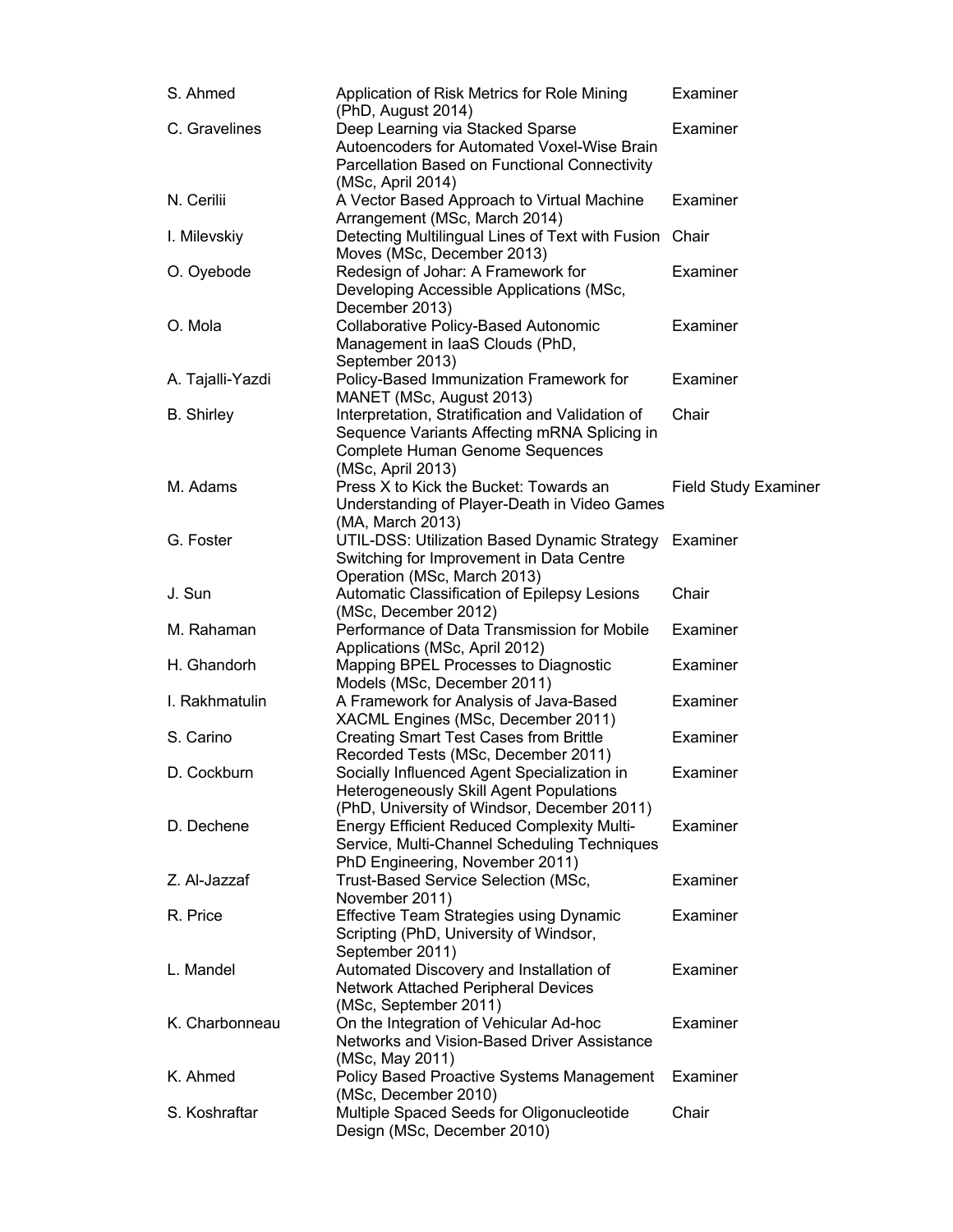| M. Balakrishnan            | Design and Implementation of a RF Front End<br>for Software Defined Radios (MEngSc,<br>December 2010)                                                           | Examiner             |
|----------------------------|-----------------------------------------------------------------------------------------------------------------------------------------------------------------|----------------------|
| Z. Li                      | Characterizing and Diagnosing Architectural<br>Degeneration of Software Systems from Defect<br>Perspective (PhD, October 2010)                                  | Examiner             |
| D. Poulsen                 | But Today We Collect Videogames: Citation,<br>Appropriation, The Open Work and The Neo-<br>Baroque in Videogames (MA, October 2010)                             | Examiner             |
| V. Mazalov                 | Geometric Techniques for Digital Ink<br>(MSc, July 2010)                                                                                                        | Chair                |
| I. Kalugina                | An Optimization Approach to Querying<br>Monitored Business Processes (MSc,<br><b>July 2010)</b>                                                                 | Examiner             |
| Q. Ma<br><b>B.</b> Simmons | RNA Structure Alignment (MSc, April 2010)<br>Strategy Trees: A Novel Approach to Policy-<br>Based Management (PhD, February 2010)                               | Examiner<br>Examiner |
| A. Ouda                    | <b>Towards Automating Policy Based</b><br>Management Systems (PhD, September 2009)                                                                              | Examiner             |
| T. Adianto                 | Belief-Desire-Intention in RoboCup (MSc,<br>September 2009)                                                                                                     | Examiner             |
| G. Keller                  | Dynamic Resource Management in Virtualized<br>Environments (MSc, August 2009)                                                                                   | Chair                |
| K. Jajouei-Moghaddam       | Design and implementation of Interactive Online Examiner                                                                                                        |                      |
| M. Schmalz                 | Learning Environments (MSc, October 2008)<br>The Not So Long Tail of Digital Play                                                                               | Examiner             |
| T. Hayes                   | (MA, August 2008)<br>A Layered Framework for Surgical Simulation<br>Development (MEng, June 2008)                                                               | Examiner             |
| S. Burgess                 | Log File Analysis for Software Fault Localization Examiner<br>(MSc, April 2008)                                                                                 |                      |
| O. Persaud                 | Creating a Sense of Community in the<br>Classroom: An Investigation into Collaborative<br>Learning Among Grade 12 Students<br>(MEd, April 2008)                 | Examiner             |
| M. Luccini                 | Cross-Layer Optimization of Network<br>Performance over MIMO Mobile Wireless<br>Channels (MEng, April 2008)                                                     | Examiner             |
| A. McCloskey               | Optimizing Resource Management in Data<br>Centers through the Specification and<br>Application of Service Level Agreements and<br>Policies (MSc, December 2007) | Examiner             |
| J. Zhang                   | Reflection in Meta: The Meta-Object Protocol<br>(MSc, December 2007)                                                                                            | Examiner             |
| M. Lloyd                   | Aldor Generics in Software Component<br>Architectures (MSc, November 2007)                                                                                      | Chair                |
| D. Siemon                  | The IP Per Process Model: Bringing<br>End-to-end Network Connectivity to<br>Applications (MSc, September 2007)                                                  | Examiner             |
| Y. Strauss                 | Adding a Multimedia Server to an Existing<br>Policy-Driven Autonomic System (MSc,<br><b>August 2007)</b>                                                        | Examiner             |
| A. Zia                     | <b>Texture Based Segmentation of Carotid Artery</b><br><b>Ultrasound Images</b>                                                                                 | Chair                |
| Q. Zhao                    | SC-expressions in Object-Oriented Languages<br>(PhD, August 2007)                                                                                               | Examiner             |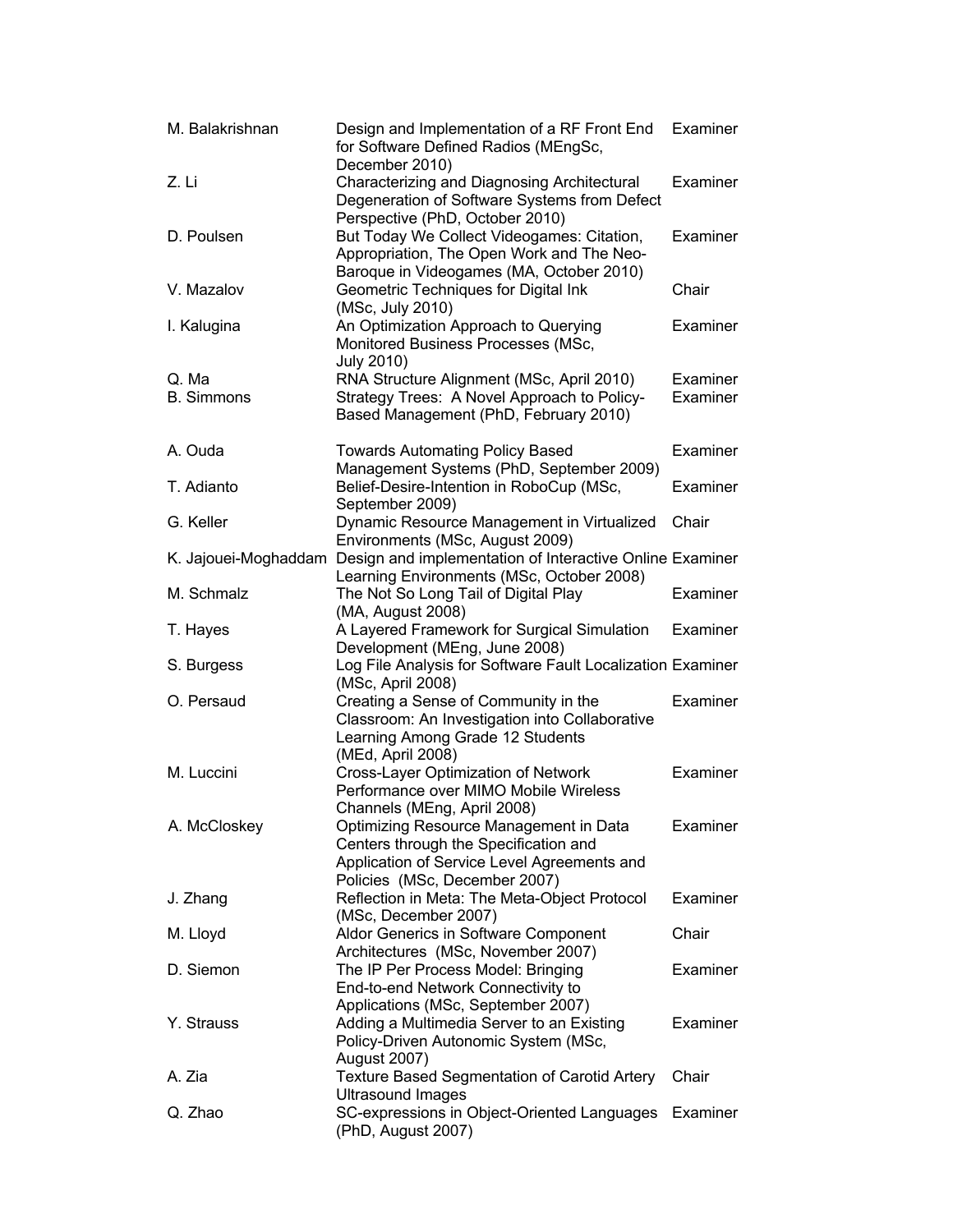| P. Patel             | Examiner<br>Real-Time Embedded Control using<br>FPGA-based Softcore Processors (M E. Sc,                                                              |          |
|----------------------|-------------------------------------------------------------------------------------------------------------------------------------------------------|----------|
| A. Abdel-Dayem       | June 2007)<br><b>Computer Aided Diagnostic for Carotid Artery</b><br>Ultrasound and Breast Mammogram (PhD,                                            | Examiner |
|                      | April 2007)                                                                                                                                           |          |
| E. Vieira            | <b>Smooth Congestion Control Algorithms</b><br>(PhD, March 2007)                                                                                      | Examiner |
| M. Faisal            | High Accuracy Optical Flow Method Based on<br>a Theory for Warping: Implementation and<br>Qualitative/Quantitative Evaluation<br>(MSc, December 2006) | Chair    |
| Y. Qiao              | Mapping from Service Level Agreements to<br>Policies (MSc, December 2006)                                                                             | Examiner |
| Q. Wang              | WLRU CPU Cache Replacement Algorithm<br>(PhD, December 2006)                                                                                          | Examiner |
| T. Wallace           | Advanced Lightpath Reservation in WDM<br>Networks (MSc, October 2006)                                                                                 | Examiner |
| M. Galizia           | Improving Efficiency and Performance of<br>Distributed File Systems (MSc, August 2006)                                                                | Examiner |
| <b>B.</b> Stephenson | Optimizing the Java Virtual Machine Instruction Examiner<br>Set by Despecialization and Multicode<br>Substitution (PhD, May 2006)                     |          |
| J. Miller            | The Role of Software Architecture in Decision<br><b>Making During Requirements Engineering</b><br>(MSc, April 2006)                                   | Examiner |
| A. Filatei           | Implementation of Fast Polynomial Arithmetic<br>in ALDOR (MSc, March 2006)                                                                            | Chair    |
| V. Hazell            | RFID Simulator (MSc, Feb 2006)                                                                                                                        | Examiner |
| H. Liang             | The Web Services Based Cyber Foraging<br>Architecture (MSc, Feb. 2006)                                                                                | Examiner |
| H. Li                | Meta <java>: Augmenting and Unifying Java<br/>with Other Languages (MSc, Dec. 2005)</java>                                                            | Examiner |
| H. Wang              | Skeleton-based Hook Echo Detection in Radar<br>Imagery (MSc, Dec. 2005)                                                                               | Chair    |
| J. Moore             | An Average Heart Model based on MRI Data<br>(MSc, June 2005)                                                                                          | Chair    |
| S. Pradhan           | Aspects in Meta: Language-Neutral Aspect<br>Weaving (MSc, May 2005)                                                                                   | Examiner |
| N. Brittain          | Two Dimensional Dictionary Based Image<br>Compression (MSc, April 2005)                                                                               | Examiner |
| A. Ouda              | Digital Watermarking Techniques for Image<br>Security and Hidden Communications (PhD,<br>Dec 2004)                                                    | Examiner |
| Y. Shen              | CIAM: A Method for Developing Evolutionary<br>Scenarios for Analysing Impact of Changes on<br>Software Architectural Elements (MSc,<br>Sept 2004)     | Examiner |
| S. Cuddy             | Service Selection Based on Dynamic Service<br>Attributes (MSc, Sept 2004)                                                                             | Examiner |
| J. Cai               | Debugging a High Level Language via a<br>Unified Interpreter and Compiler Runtime<br>Environment (MSc, Aug 2004)                                      | Examiner |
| H. Edwards           | Using Existing Instrumentation for Transaction<br>Generation and Performance Analysis in<br>Distributed Systems (PhD, July 2004)                      | Examiner |
| Y. Yin               | XML-Based Language Neutral Aspect Code                                                                                                                | Examiner |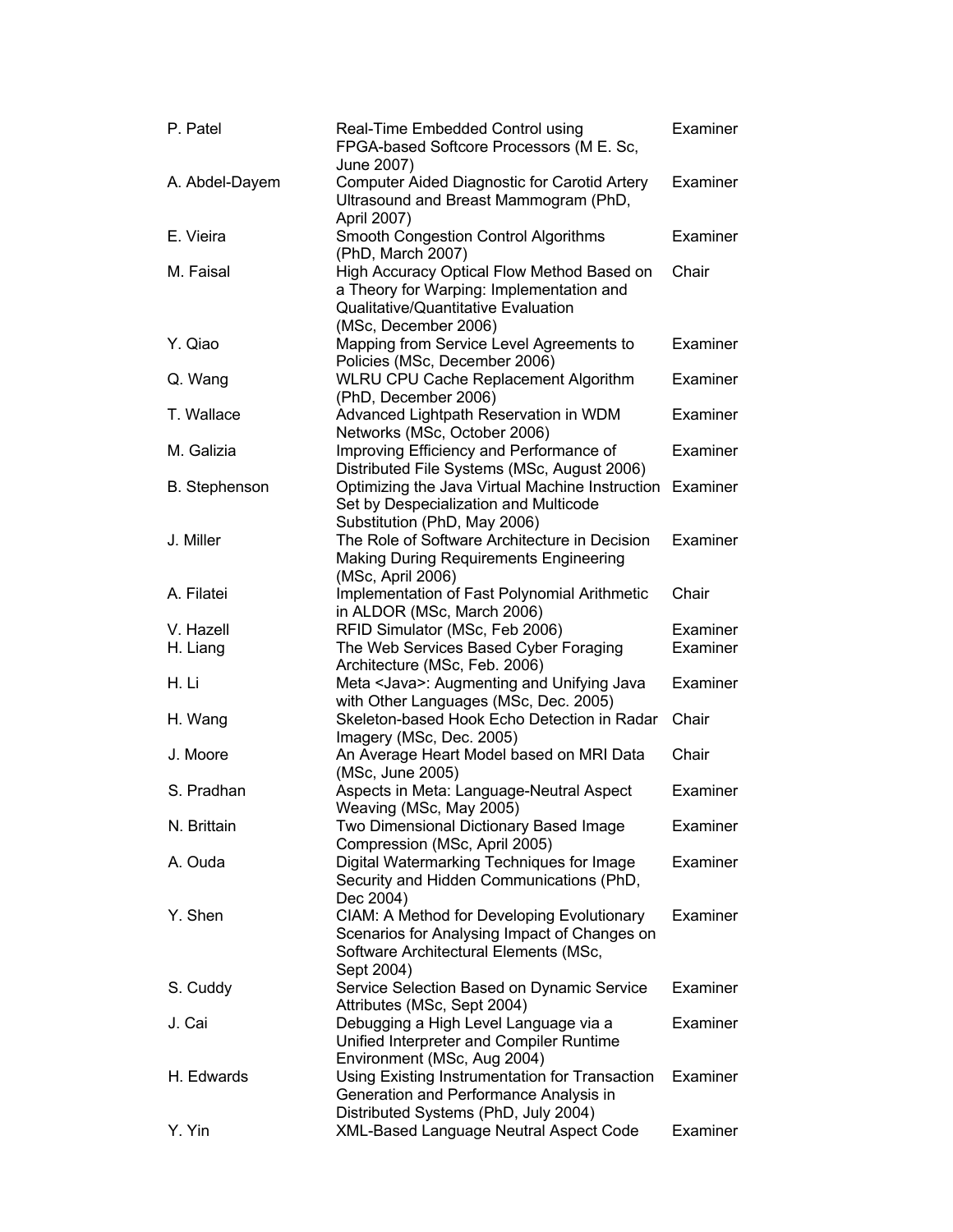|                                                                                              | Examiner                                                                                                                                                                                                                                                                                                                                                         |
|----------------------------------------------------------------------------------------------|------------------------------------------------------------------------------------------------------------------------------------------------------------------------------------------------------------------------------------------------------------------------------------------------------------------------------------------------------------------|
| The Implementation of Tactile Graphics                                                       | Examiner                                                                                                                                                                                                                                                                                                                                                         |
|                                                                                              |                                                                                                                                                                                                                                                                                                                                                                  |
| Issues Using a Tiling Microworld (MSc,                                                       | Examiner                                                                                                                                                                                                                                                                                                                                                         |
| Feasibility of Predictive Caching to Improve                                                 | Examiner                                                                                                                                                                                                                                                                                                                                                         |
| Data Compression with Antidictionaries:                                                      | Chair                                                                                                                                                                                                                                                                                                                                                            |
| Segmentation of Carotid Artery Ultrasound                                                    | Examiner                                                                                                                                                                                                                                                                                                                                                         |
| A Mechanism for User-Defined Differentiated                                                  | Examiner                                                                                                                                                                                                                                                                                                                                                         |
|                                                                                              | Chair                                                                                                                                                                                                                                                                                                                                                            |
| Exploration of Language Support for<br>Component Based Software Systems (MSc,<br>April 2003) | Chair                                                                                                                                                                                                                                                                                                                                                            |
|                                                                                              | Weaving (MSc, June 2004)<br>Predictive Caching Systems (MSc, Jan 2004)<br>Exploration (MSc, Sept 2003)<br>An Exploratory Study of Interaction Design<br>Sept 2003)<br>Web Server Performance (MSc, Aug 2003)<br>Epsilon-free Compression (MSc, June 2003)<br>Images (MSc, June 2003)<br>Services (MSc, June 2003)<br>Differential QoS Management (MSc, May 2003) |

e) Grants and Funding for Teaching and Classroom Support:

| Year | Grantor               | Description/Amount                                                                                          |
|------|-----------------------|-------------------------------------------------------------------------------------------------------------|
| 2018 | <b>Microsoft</b>      | Part of pilot for Microsoft's Creators Education Program (hardware<br>to be donated 2019)                   |
| 2008 | Nokia                 | \$7,500 in wireless devices (N82 phones and N810 Internet tablets)<br>for CS457 and other courses           |
| 2007 | Nokia                 | \$12,000 in wireless devices (N95 phones) for CS457                                                         |
| 2007 | Ministry of Research  | \$300,000 was granted to Interactive Ontario (with Michael                                                  |
|      | and Innovation        | Katchabaw and Western as a partner) to fund research and                                                    |
|      |                       | teaching initiatives in game development across Ontario under the                                           |
|      |                       | C3 Network project (Connect, Construct and Commercialize).                                                  |
| 2007 | ATI Technologies Inc. | \$1,000 in graphics hardware to support Xbox 360 lab for<br>new Minor in Game Development                   |
| 2006 | Microsoft Canada      | \$3,500 in Xbox 360 equipment for lab for new Minor in Game<br>Development                                  |
| 2005 | ATI Technologies Inc. | \$5,000 in graphics hardware for new game lab for new Minor in<br><b>Game Development</b>                   |
| 2005 | Microsoft Canada      | \$30,000 used towards equipment for new game lab for new Minor in<br>Game Development                       |
| 2003 | Nokia                 | \$15,000 in wireless devices (3650 phones and N-Gage decks) and<br>wireless service for CS457 and CS437/641 |

- f) Curriculum Development and Dissemination
- Philosophy 9232 (Ethical and Societal Implications of AI): A new course to support the Collaborative Specialization in AI, co-taught with the Department of Philosophy, as a seminar/discussion course on topics in the area.
- CS4436/ Music 3863 (Game Audio Development): A collaborative pilot course between the Faculty of Music and the Department of Computer Science. This project-based course is designed to bring students from different disciplines together to look at music and audio in the context of video games, and explore these concepts hands-on through the development of a game together.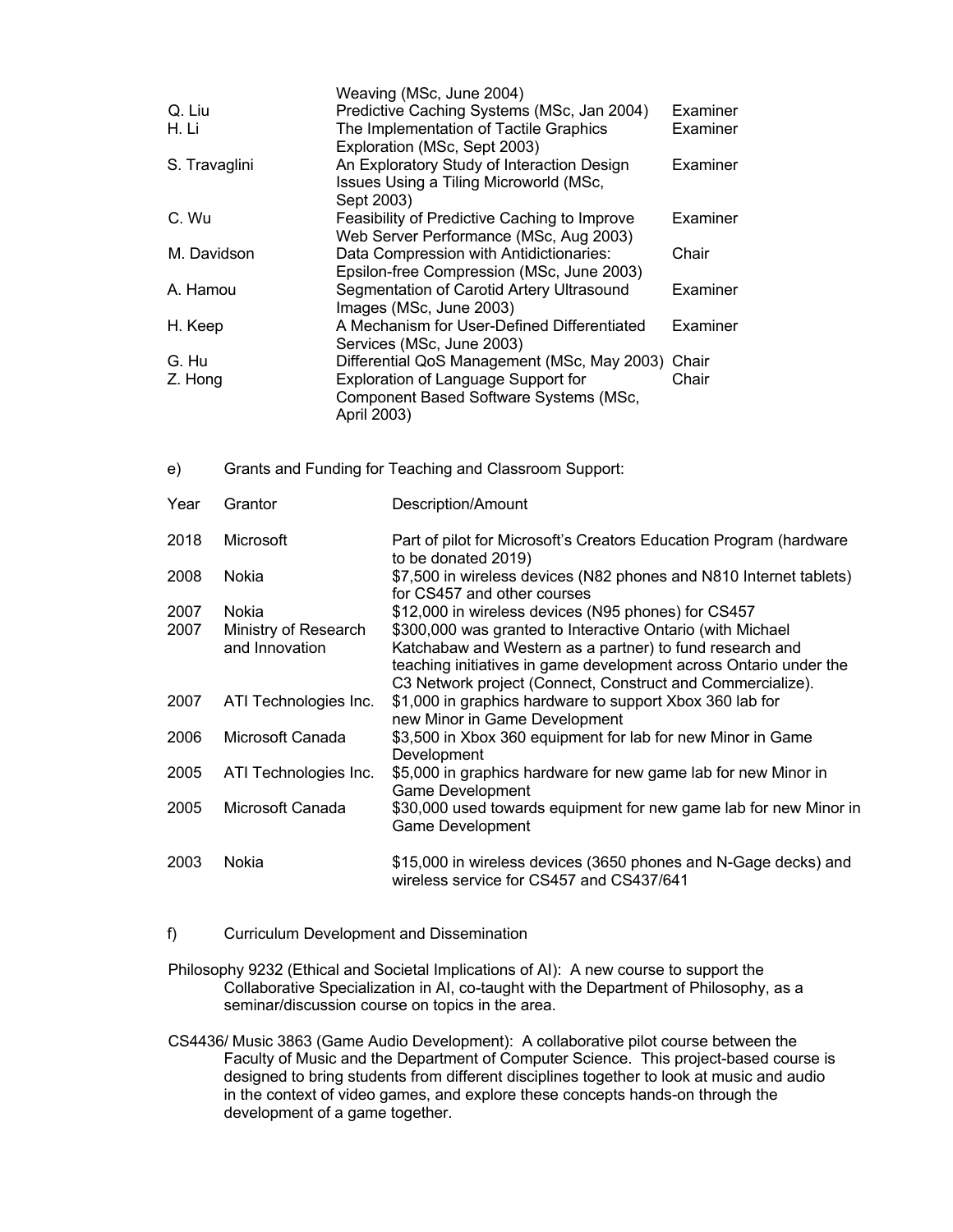- CS4434/4478 (Master the Mainframe): IBM's Master the Mainframe program provides students access to hardware and software that is otherwise unavailable for exploring and studying modern mainframe environments. This new course provides an experiential learning opportunity for students around this opportunity.
- CS4437/4476 (Summer of Code): To allow students to tap into and leverage Google's Summer of Code program in their academic work, a new initiative was started to allow a student's participation in this program to work for course credit. It provides another opportunity for large, distributed, multi-institution software project experience for students.
- CS4438/4475 (Open Source Software Project): Started initiative to engage students in the multiuniversity UCOSP (Undergraduate Capstone Open Source Projects) program. This is a valuable distributed endeavour, and it was important to provide our students access to this opportunity to build and refine their team-based software development skills.
- CS470/4470 (Software Maintenance and Configuration): Started partnership with iWestern development group to allow students to work on updates for the official mobile application of the University of Western Ontario. This gives students hands on experience in an industrial environment, ultimately giving them credit in the application's development. Other partnerships include the Schulich School of Medicine and Dentistry with their Acuity STAR application.
- Minor in Game Development: An entirely new program in the Department of Computer Science at Western. Officially introduced in September 2006, and developed in the years prior with consultation from industry and other academics in the field.
- CS437/483/641/4483/9541 (Game Design): An entirely new course introduced at Western in 2002, and now a core course in the new Minor in Game Development. Developed from scratch and refreshed annually to keep up with the rapid evolution and advancement in the state-of-the-art in the games industry. Course materials borrowed for use at the University of Prince Edward Island, Simon Fraser University, University of Aberdeen, Algoma University College, Mount Royal College, Grande Prairie Regional College, and elsewhere. Course materials also solicited from Microsoft in 2005 for inclusion in their curriculum repository.
- CS480/4480 (Game Project): An entirely new course introduced at Western in 2006 as a capstone course for the new Minor in Game Development. Developed from scratch to provide a group project course to undertake the development of a reasonably large game project in an industrially-inspired setting.
- CS357/3357 (Computer Networks I): An intermediate networking course, redesigned in the 2002- 2003 academic year to be more relevant to Computer Science students, with a top-down approach to networking. (Redesign was recommended by the departmental curriculum committee based on industry and student feedback from prior offerings of the course.) Updated annually to keep up with new trends and developments in Internet and other networking technologies.
- CS457/546/4457/9546 (Computer Networks II): A senior networking course, redesigned in 2003 as a continuation of refinements and enhancements to the sequence of networking courses in the Department of Computer Science at Western. Also updated annually to incorporate changes and advanced in networking technologies, which have a more significant impact on this course than CS357. Course materials have been adopted for use at other post-secondary institutions as they provide a solid treatment of advanced topics in networking that is difficult to find elsewhere.
- CS026/1026 (Computer Science Fundamentals I): An introductory computing and programming course, crucial to the streaming of first year students into Computer Science programs. Refined in 2005 and redesigned in 2006 to further engage and appeal to students through an examination of multimedia and other current and relevant topics.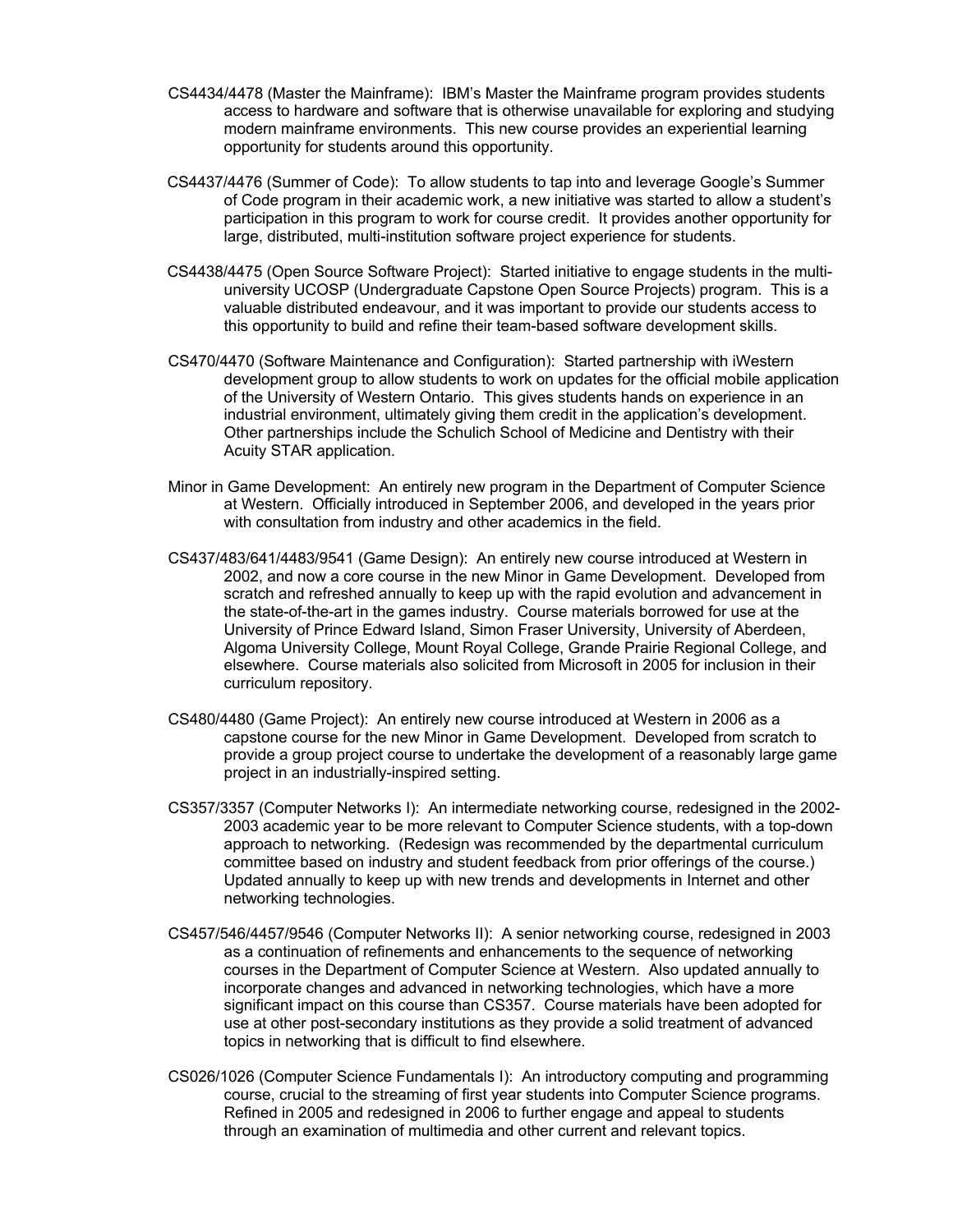Undergraduate Chair: From 2009 – 2016, duties as Undergraduate Chair included a considerable amount of curriculum design and development (new courses, new programs, and so on).

#### g) Other

In 2010-2016, led Discovery Café sessions aimed at cross-disciplinary mentoring of undergraduate Faculty of Science students.

In February 2013, mentored a team in the first annual Data Analytics Problem Solving (DAPS) workshop at the University of Western Ontario, leading the team to victory with a first place showing in the competition. In February 2014, served as the lead faculty organizer for the 2014 workshop rebranded as the Industry Problem Solving Week (IPSW). In February 2015 and 2016, mentored teams in the data analytics component of IPSW. In February 2017, while on sabbatical at Big Blue Bubble, served as an industry partner for the program.

## 10. **UNIVERSITY ADMINISTRATIVE DUTIES:**

Note: On sabbatical leave from July 2008 until June 2009 and from July 2106 until June 2017, with no administrative duties assigned.

#### a) Department, School or disciplinary area

|               | 2021 – Present Appointments Committee                                  |
|---------------|------------------------------------------------------------------------|
|               | 2020 – Present Undergraduate Chair (July – December, 2020 and 2021)    |
|               | 2020 – Present Department Executive (July – December, 2020 and 2021)   |
| 2017 – 2021   | Award/Scholarship Committee                                            |
|               | 2017 - 2021 Graduate Exec - Policy                                     |
|               | 2017 - Present Curriculum Committee                                    |
| 2017 – 2021   | Undergraduate Counselling/Affairs                                      |
| Summer 2015   | Bit-by-Bit Summer Camp Faculty Coordinator                             |
| $2014 - 2015$ | <b>Awards Committee</b>                                                |
|               | 2014 – Present Technologies Services and Support Committee             |
| Summer 2014   | <b>Bit-by-Bit Summer Camp Faculty Coordinator</b>                      |
| $2013 - 2014$ | Annual Performance Evaluation Committee                                |
| Summer 2013   | Bit-by-Bit Summer Camp Faculty Coordinator                             |
| $2012 - 2013$ | <b>TRICS Hosting Committee</b>                                         |
| $2011 - 2016$ | Undergraduate Counselling Committee (Chair)                            |
| 2010 – 2012   | <b>Appointments Committee</b>                                          |
| 2009 – 2016   | Undergraduate Chair                                                    |
| $2009 - 2016$ | <b>Department Executive Committee</b>                                  |
| $2009 - 2016$ | Curriculum Committee (Chair)                                           |
| $2009 - 2010$ | <b>Workload Committee</b>                                              |
| 2007 – 2008   | Undergraduate Counselling and Appeals Committee                        |
| 2007 - 2008   | <b>Curriculum Committee</b>                                            |
| $2006 - 2008$ | Annual Performance Evaluation Committee                                |
| 2004 – 2006   | <b>Workload Committee</b>                                              |
| $2003 - 2004$ | <b>Curriculum Committee</b>                                            |
| $2002 - 2008$ | PhD Comprehensive Examination Committee                                |
| $2002 - 2004$ | <b>Recruitment Committee</b>                                           |
| Summer 2002   | Bit-by-bit Summer Camp Advisory Committee                              |
| Summer 2002   | <b>Space Committee</b>                                                 |
| $1998 - 2008$ | Outreach Committee (Served as Chair since September 2002 to June 2008) |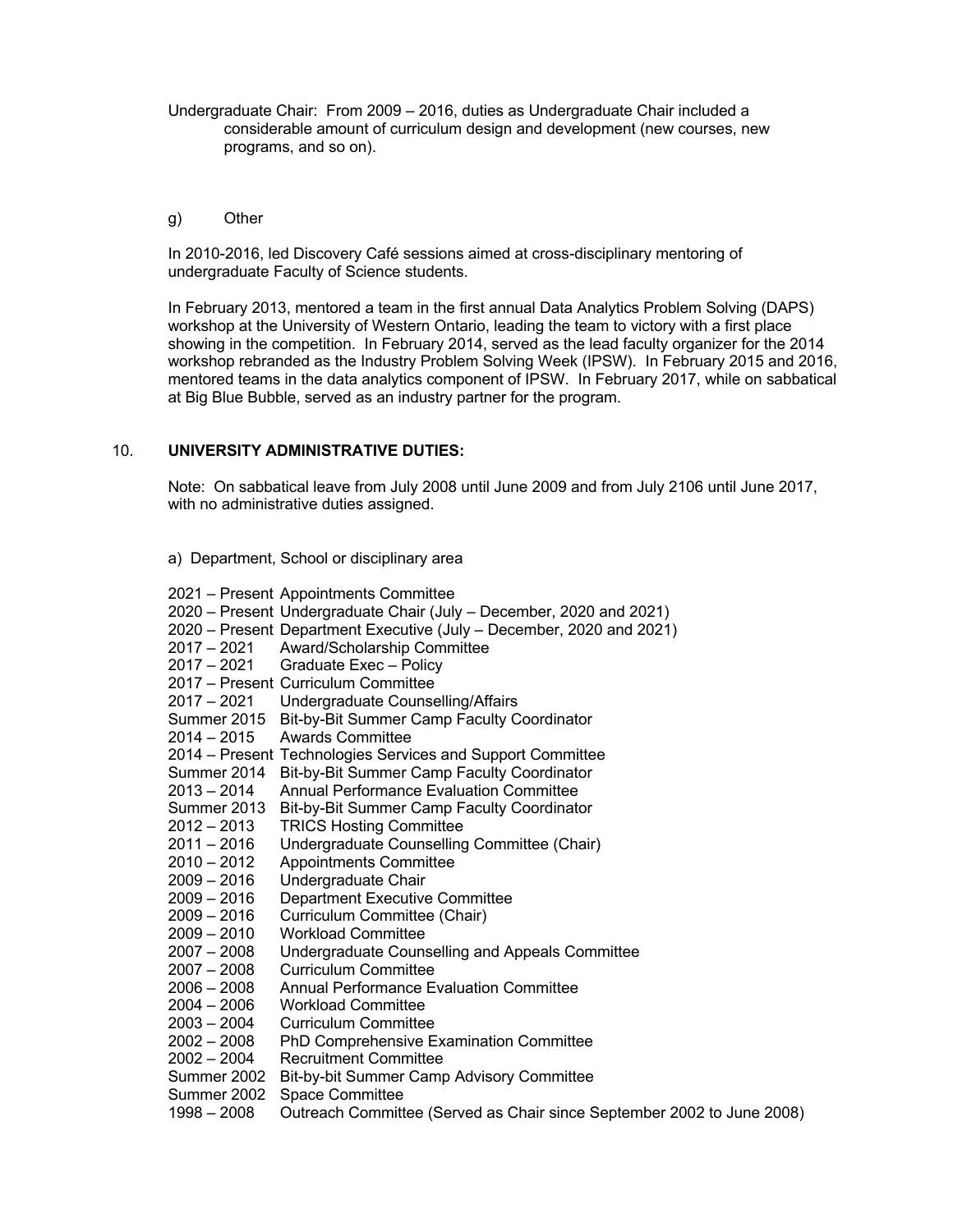#### b) Faculty

| v, i avully   |                                                                                |
|---------------|--------------------------------------------------------------------------------|
|               | 2020 – Present Educational Policy Committee (July – December, 2020 and 2021)   |
|               | 2020 – Present Undergraduate Chairs Committee (July – December, 2020 and 2021) |
| 2019          | Data Science Working Group                                                     |
| 2019          | Fairness and Accommodations Working Group                                      |
|               |                                                                                |
| $2014 - 2016$ | Faculty of Science Communications Pipeline Committee                           |
| $2013 - 2016$ | Working Group on Western Integrated Science Curriculum (WISC)                  |
| $2013 - 2014$ | Faculty of Science Graduate Advisory Committee                                 |
| $2013 - 2014$ | Industry Problem Solving Workshop (IPSW) Executive Committee (Served           |
|               | as Chair in 2014)                                                              |
| $2013 - 2014$ | Faculty of Science Task Force on Ethics, Honesty, and Academic Integrity       |
| $2011 - 2014$ | <b>Faculty of Science Nominations Committee</b>                                |
| Summer 2011   | Faculty of Science Re-Discovery Grant Selection Committee                      |
|               |                                                                                |
| $2010 - 2012$ | Faculty of Science ADF Grant Review Committee                                  |
| Summer 2010   | Faculty of Science Re-Discovery Grant Selection Committee                      |
| $2009 - 2016$ | <b>Educational Policy Committee</b>                                            |
| $2009 - 2016$ | Undergraduate Chairs Committee                                                 |
| 2008          | Ad Hoc May Events Committee for Outreach                                       |
| $2007 - 2008$ | Dean's Advisory Committee on Science Education                                 |
| $2007 - 2008$ | Faculty of Science Outreach Review Committee                                   |
| $2007 - 2008$ | Faculty of Science Interdisciplinary Curriculum Committee                      |
|               |                                                                                |
| 2005          | Selection Committee for Faculty of Science Outreach Award                      |
|               |                                                                                |
| c) University |                                                                                |
|               |                                                                                |
|               | 2020 – Present Western Entrepreneurship Steering Team (WEST)                   |
| $2018 - 2021$ | Subcommittee on Information Technology (SUIT - a subcommittee of the Senate    |
|               | Committee on University Planning (SCUP))                                       |
|               | 2014 – Present Mobile Apps Steering Group (Supports the WesternU Mobile app)   |
| $2011 - 2014$ | Mobile Apps Working Group (Supports the iWestern mobile app)                   |
| 2008          | Working Group on Information Security (WGIS - reporting to SUIT)               |
| 2006          | Ad Hoc Committee to Review University Policies on the Use of Technology        |
|               | During Tests and Examinations                                                  |
|               |                                                                                |
| $2005 - 2007$ | Working Group on Information Security (WGIS - reporting to SUIT). This         |
|               | includes chairing a subgroup on the loss of laptops and portable data devices, |
|               | and serving on another subgroup on the safe disposal of data devices.          |
| $2003 - 2004$ | SCITS Ad-hoc Subcommittee to Review ADF Computing-related Applications         |
| 2003          | Senate Committee on Information Technology Services (SCITS)                    |
| $2002 - 2005$ | Subcommittee on Information Security (SUIS - a subcommittee of SCITS, and      |
|               | predecessor to WGIS)                                                           |
|               |                                                                                |
| $1999 - 2001$ | Subcommittee on the World Wide Web (SUWWW - a subcommittee of SCITS)           |
| $1999 - 2000$ | Subcommittee on Information Security (SUIS - a subcommittee of SCITS)          |
| 1998 - 1999   | Senate Committee on Information Technology Services (SCITS)                    |
| 1998 - 1999   | Subcommittee on Computing and Networking Services (SUCNS - a                   |
|               | subcommittee of SCITS)                                                         |
| 1998 - 1999   | Campus Computer Security Subcommittee (CCSS - a subcommittee of SCITS,         |
|               | and predecessor to SUIS)                                                       |
|               |                                                                                |

## 11. **COMMUNITY SERVICE:**

a) General Outreach

A great number of the activities carried out by the Outreach Committee of the Department of Computer Science involve a variety of community service functions. This includes high school visits, participation in science fairs and competitions, the operation of the Bit-by-Bit summer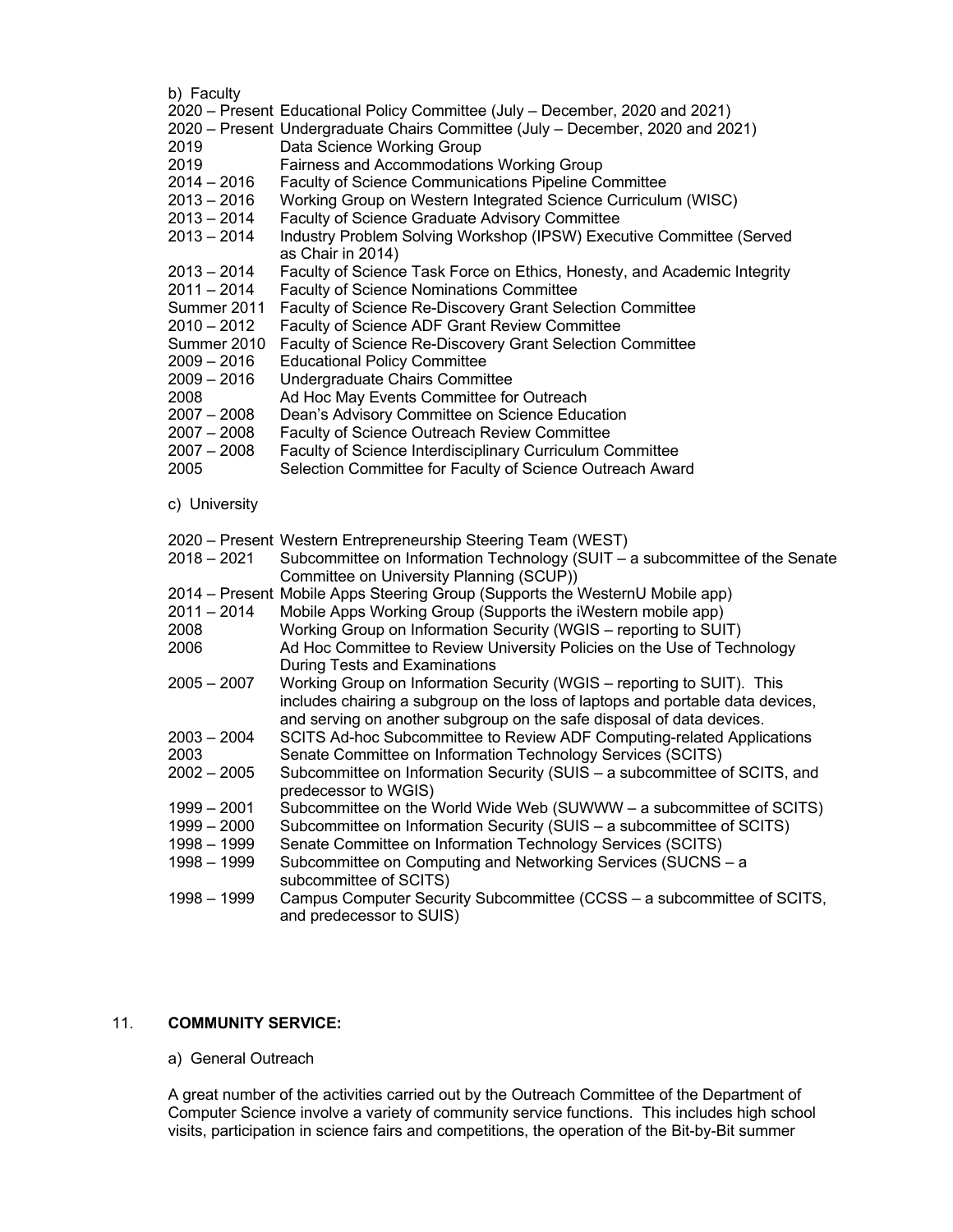computer camp, and a variety of other activities (open houses, workshops, tours, and so on) geared towards students, teachers, and academic counsellors in the community.

As Undergraduate Chair, liaison was maintained with the Outreach Committee to consult with curriculum-related issues, promotional materials and events, and so on.

b) External Committee Membership

Service has also been dedicated towards committees outside of the University related to educational and curriculum issues, particularly concerning game development.

- 2018 Present Western Innovation Ambassador
- 2010 2016 Advisory Board Member for Big Blue Bubble, Inc.
- 2008 Present IGDA London Chapter
- 2008 TechAlliance Advisory Council
- 2007 Present London Gaming Cluster (consisting of LEDC, Western, Fanshawe College and representatives from the London game development industry)
- 2006 Present IGDA Special Interest Group on Education (particularly curriculum)
- 2006 2008 Ontario Ministry of Economic Development and Trade's Game Initiative Committee (also its People Resources Subcommittee)
- c) Media Releases and Other Media Contacts

Several contributions have been made to the community over the past year in the form of various media releases to the general public and interviews. This includes the following:

| Date    | Venue                         | Topic                                                                    |
|---------|-------------------------------|--------------------------------------------------------------------------|
| 02/2021 | <b>XFM Radio</b>              | Mobile augmented reality                                                 |
| 02/2021 | <b>XFM Radio</b>              | Game development during the<br>pandemic                                  |
| 11/2019 | <b>MIT Podcast Series</b>     | Artificial intelligence in games, including<br>ethical and social issues |
| 07/2019 | <b>Global National</b>        | Fortnite World Cup                                                       |
| 05/2019 | <b>CTV News</b>               | Loot boxes in video games                                                |
| 07/2018 | <b>Western Science Speaks</b> | Living worlds in video games                                             |
| 11/2017 | <b>Business London</b>        | Interesting offices in the London area                                   |
| 04/2016 | <b>Western News</b>           | Princeton Review on gaming results and<br>gaming in the London community |
| 10/2015 | <b>XFM Radio</b>              | Computer viruses and malware on<br>mobile devices                        |
| 10/2015 | <b>Western Gazette</b>        | Virtual reality and pornography                                          |
| 07/2015 | <b>London Free Press</b>      | Corporate security in the game<br>development industry                   |
| 04/2015 | London Fuse                   | Gaming and Game Development                                              |
| 02/2015 | <b>Western News</b>           | Computer camps for kids                                                  |
| 02/2015 | <b>Western Gazette</b>        | Virtual and augmented reality<br>technologies                            |
| 02/2015 | <b>Western News</b>           | Freemium games                                                           |
| 10/2014 | <b>Western News</b>           | Natural Language Understanding in<br>Video Games                         |
| 08/2014 | Rogers TV (Western Revealed)  | <b>Bit By Bit Summer Camp</b>                                            |
| 12/2013 | Rogers TV (Daytime)           | Game Development at Western and<br>in London                             |
| 11/2013 | The Ryersonian                | Gaming and Game Development<br>Programs in Academia                      |
| 11/2013 | AM 1290 (Ask the Experts)     | Game Development at Western                                              |
| 07/2013 | <b>London Free Press</b>      | Awesome London Katamari project                                          |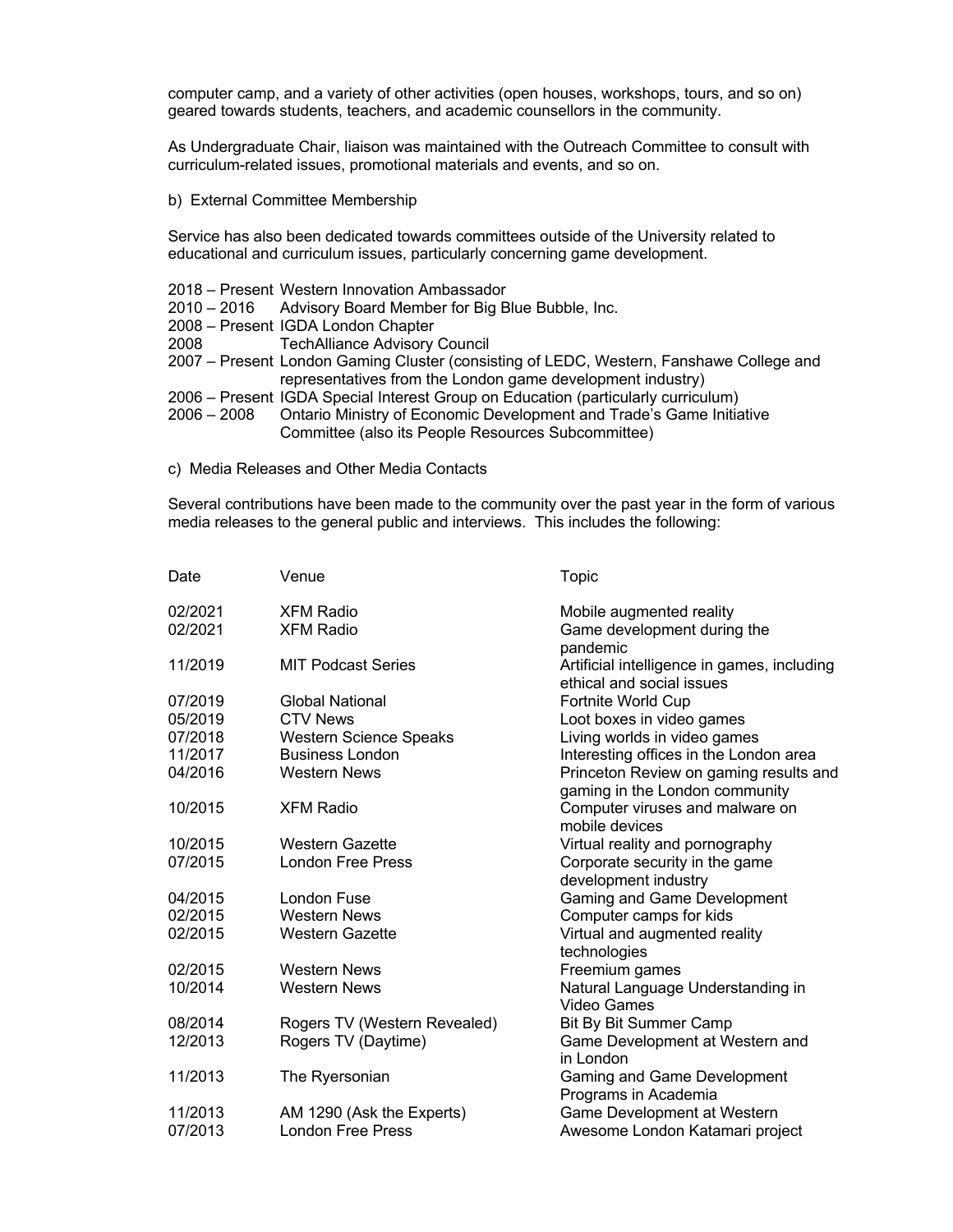| 11/2012<br>11/2012 | <b>Western News</b><br>Inside (LHSC publication in London<br>Free Press and elsewhere) | <b>Future of Video Games</b><br><b>VR/AR for Parkinsons Rehabilitation</b> |
|--------------------|----------------------------------------------------------------------------------------|----------------------------------------------------------------------------|
| 09/2012            | <b>Western Gazette</b>                                                                 | <b>VR/AR for Parkinsons Rehabilitation</b>                                 |
|                    |                                                                                        | <b>VR/AR for Parkinsons Rehabilitation</b>                                 |
| 09/2012            | <b>Western News</b>                                                                    |                                                                            |
| 08/2012            | <b>CTV News</b>                                                                        | <b>VR/AR for Parkinsons Rehabilitation</b>                                 |
| 10/2011            | <b>CIXX Radio</b>                                                                      | Social and educational issues with<br>virtual worlds and video games       |
| 09/2011            | <b>CIXX Radio</b>                                                                      | Video game addiction                                                       |
| 06/2011            | <b>Western News</b>                                                                    | Mobile app development in Western                                          |
|                    |                                                                                        | <b>Computer Science courses</b>                                            |
| 01/2011            | <b>London Free Press</b>                                                               | Mobile app plagiarism and copying                                          |
|                    |                                                                                        |                                                                            |
| 11/2010            | <b>Western Gazette</b>                                                                 | Gaming CECR for London                                                     |
| 11/2010            | <b>London Free Press</b>                                                               | DIG London 2010 and the local gaming<br>community                          |
| 09/2010            | <b>Business London Magazine</b>                                                        | <b>Cyborg Trading Systems collaborations</b><br>with Western               |
| 09/2010            | <b>CIXX Radio</b>                                                                      | AMEE WIF grant approval                                                    |
|                    |                                                                                        |                                                                            |
| 09/2010            | <b>Western News</b>                                                                    | AMEE WIF grant approval                                                    |
| 06/2010            | <b>London Free Press</b>                                                               | New gaming CECR led by the London                                          |
|                    |                                                                                        | <b>Gaming Cluster</b>                                                      |
| 04/2010            | Digital Media 2 Market Showcase                                                        | Gaming Research at Western                                                 |
| 02/2010            | <b>Western Gazette</b>                                                                 | Middlesex-London Health Unit Game<br>"Adventures in Sex City"              |
| 01/2010            | <b>Western Gazette</b>                                                                 | Video games engaging in Haiti-related                                      |
|                    |                                                                                        | fundraising efforts                                                        |
| 01/2010            | <b>London Free Press</b>                                                               | Bit-by-Bit summer computer camp and                                        |
|                    |                                                                                        | educational summer camps in general                                        |
| 11/2009            | <b>Western Gazette</b>                                                                 | Migration to IPv6                                                          |
| 10/2009            | <b>Western News</b>                                                                    | <b>DIG London</b>                                                          |
| 10/2009            | <b>CIXX Radio</b>                                                                      | Internet usage in Canada                                                   |
| 11/2008            | <b>London Free Press</b>                                                               | DIG London and the games industry                                          |
| 07/2008            | <b>CTV News Net</b>                                                                    | E <sub>3</sub>                                                             |
| 05/2008            | Rogers TV                                                                              | The Scientific Journey and virtual worlds                                  |
|                    |                                                                                        |                                                                            |
| 04/2008            | London Free Press                                                                      | The London video games industry                                            |
| 03/2008            | <b>CIXX Radio</b>                                                                      | High definition video format war                                           |
| 03/2008            | <b>CIXX Radio</b>                                                                      | The Algorithmic Music Evolution Engine                                     |
| 03/2008            | <b>Western News</b>                                                                    | The Algorithmic Music Evolution Engine,<br>and recent NSERC I2I funding    |
| 02/2008            | CIXX/AM 980 Radio                                                                      | Violence in video games                                                    |
| 02/2008            | CIXX/AM 980 Radio                                                                      | Inclusiveness in video games                                               |
| 01/2008            | <b>CIXX Radio</b>                                                                      | Online games                                                               |
|                    |                                                                                        |                                                                            |
| 01/2008            | <b>CIXX Radio</b>                                                                      | The video games industry                                                   |
| 11/2007            | The Weal (SAIT Polytechnic Student<br>Newspaper)                                       | Addiction in gaming                                                        |
|                    |                                                                                        |                                                                            |
| 10/2007            | <b>Technology Review</b>                                                               | Latency and lag in networked games                                         |
| 10/2007            | <b>London Free Press</b>                                                               | Playing the Gallery event                                                  |
| 09/2007            | <b>Western Gazette</b>                                                                 | Playing the Gallery event                                                  |
| 09/2007            | <b>Western Gazette</b>                                                                 | Internet and network security                                              |
| 08/2007            | ComputerWorld Canada                                                                   | The IT skills gap                                                          |
| 08/2007            | <b>Game Career Guide</b>                                                               | Academic game development using<br>Microsoft's XNA Game Studio Express     |
| 07/2007            | <b>CHRW Radio</b>                                                                      | All girls week in Bit-by-Bit summer                                        |
|                    |                                                                                        | computer camp                                                              |
| 07/2007            | <b>CIXX Radio</b>                                                                      | Bit-by-Bit summer computer camp                                            |
| 06/2007            | <b>Edmonton Journal</b>                                                                | Professional game players                                                  |
| 06/2007            | <b>Canadian Press</b>                                                                  | The Canadian Game Studies                                                  |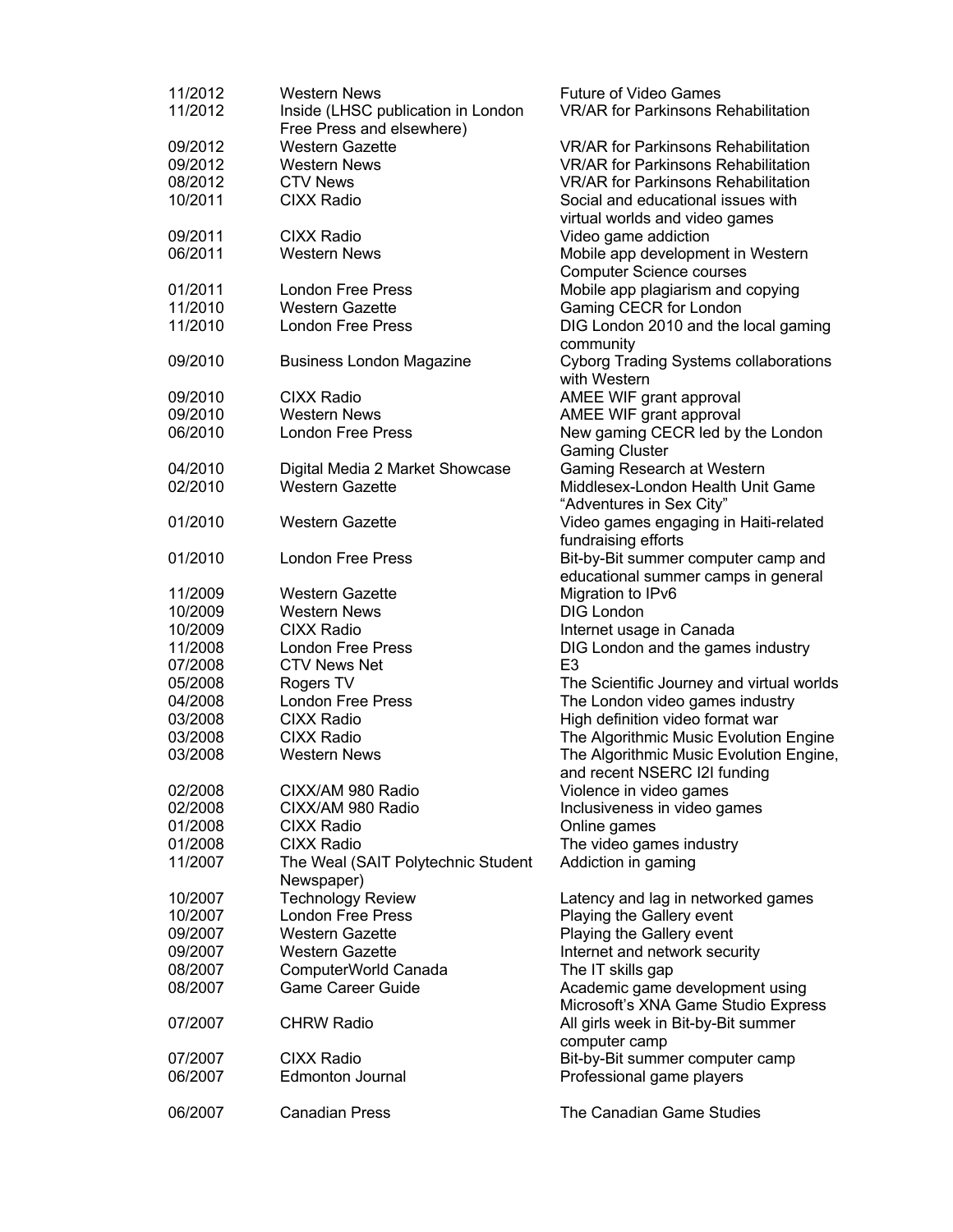|                    |                                                                | Association and the games industry<br>in Ontario                             |
|--------------------|----------------------------------------------------------------|------------------------------------------------------------------------------|
| 06/2007            | <b>London Free Press</b>                                       | Shortage of game developers in the<br>games industry                         |
| 04/2007            | Rogers First Local News                                        | Western's Minor in Game Development<br>and area game companies               |
| 04/2007            | <b>CIXX Radio</b>                                              | Recent Blackberry service outage                                             |
| 03/2007            | Information Professional Magazine                              | IT professionalism in North America                                          |
| 02/2007<br>02/2007 | <b>National Post</b><br>Rogers TV                              | Game development and gender issues<br>The history of video games             |
| 01/2007            | Et Cetera (Humber College newspaper) Video game addiction      |                                                                              |
| 12/2006            | <b>CIXX Radio</b>                                              | Violence in video games                                                      |
| 11/2006            | <b>National Post</b>                                           | The IT industry and education in IT and                                      |
| 11/2006            | <b>CTV Newsnet</b>                                             | computer science<br>Sony's PS3 and Nintendo's Wii                            |
| 11/2006            | <b>CIXX Radio</b>                                              | Sony's PS3 and Nintendo's Wii                                                |
| 10/2006            | Microsoft X06 Press Event (conducted                           | Microsoft's XNA Game Studio Express,                                         |
|                    | interviews with CBC News, Digital                              | game development in academia, and                                            |
|                    | Journal, 7 Jour (French), Toronto Sun,                         | Western's Minor in Game Development                                          |
|                    | Journal de Montreal (French),<br>Space (TV), Gaming Excellence |                                                                              |
|                    | (online magazine), YTV Gamepad, M.net                          |                                                                              |
|                    | (French), La Press (French), CityTV,                           |                                                                              |
|                    | Hamilton Spectator, Electric Playground,                       |                                                                              |
|                    | plus three freelancers representing<br>other publications)     |                                                                              |
| 10/2006            | <b>Western News</b>                                            | Future Play conference                                                       |
| 10/2006            | <b>London Free Press</b>                                       | Future Play conference, game                                                 |
|                    |                                                                | companies in London                                                          |
| 09/2006            | The Charlaton (Carleton student                                | Nintendo's new Wii game console                                              |
| 09/2006            | newspaper)<br><b>Western News</b>                              | Western's Minor in Game Development                                          |
| 08/2006            | ITBusiness.ca                                                  | Western's Minor in Game Development                                          |
|                    |                                                                | and Microsoft's XNA Game Studio                                              |
| 08/2006            | <b>CBC Radio</b>                                               | <b>Express</b><br>Dell Recall of Exploding Batteries                         |
| 08/2006            | <b>Sudbury Star</b>                                            | Western's Minor in Game Development                                          |
|                    |                                                                |                                                                              |
| 08/2006            | Globe and Mail                                                 | Canadian Awards for the Electronic and                                       |
| 07/2006            | <b>Toronto Sun</b>                                             | Animated Arts (CAEAA)<br>Issues in computer science enrolment,               |
|                    |                                                                | women in technology, and so on                                               |
| 06/2006            | AM 800 Radio                                                   | Western's Minor in Game Development                                          |
| 06/2006            | Rogers First Local News                                        | Western's Minor in Game Development                                          |
| 06/2006<br>06/2006 | <b>London Free Press</b><br><b>Microsoft Press Event</b>       | Western's Minor in Game Development                                          |
|                    |                                                                | Discussing issues in computer science<br>enrolment, women in technology, and |
|                    |                                                                | so on.                                                                       |
| 05/2006            | Rogers First Local News                                        | Bit-by-Bit summer computer camp                                              |
| 05/2006            | London Free Press, Exeter Times-                               | Addiction to video games (from a                                             |
|                    | Advocate, Clinton News-Record,<br>Lakeshore Advance            | speaking engagement at a town hall<br>meeting)                               |
| 05/2006            | Documentary: In the Game                                       | Issues and challenges in the game                                            |
|                    | (to air on G4/TechTV, Discovery,                               | development industry                                                         |
|                    | and elsewhere in 2007)                                         |                                                                              |
| 03/2006            | <b>London Free Press</b>                                       | Technical and programming<br>complexities of Sony's PS3                      |
| 03/2006            | <b>National Post</b>                                           | Industrial relevance of computer science                                     |
|                    |                                                                | skills and backgrounds                                                       |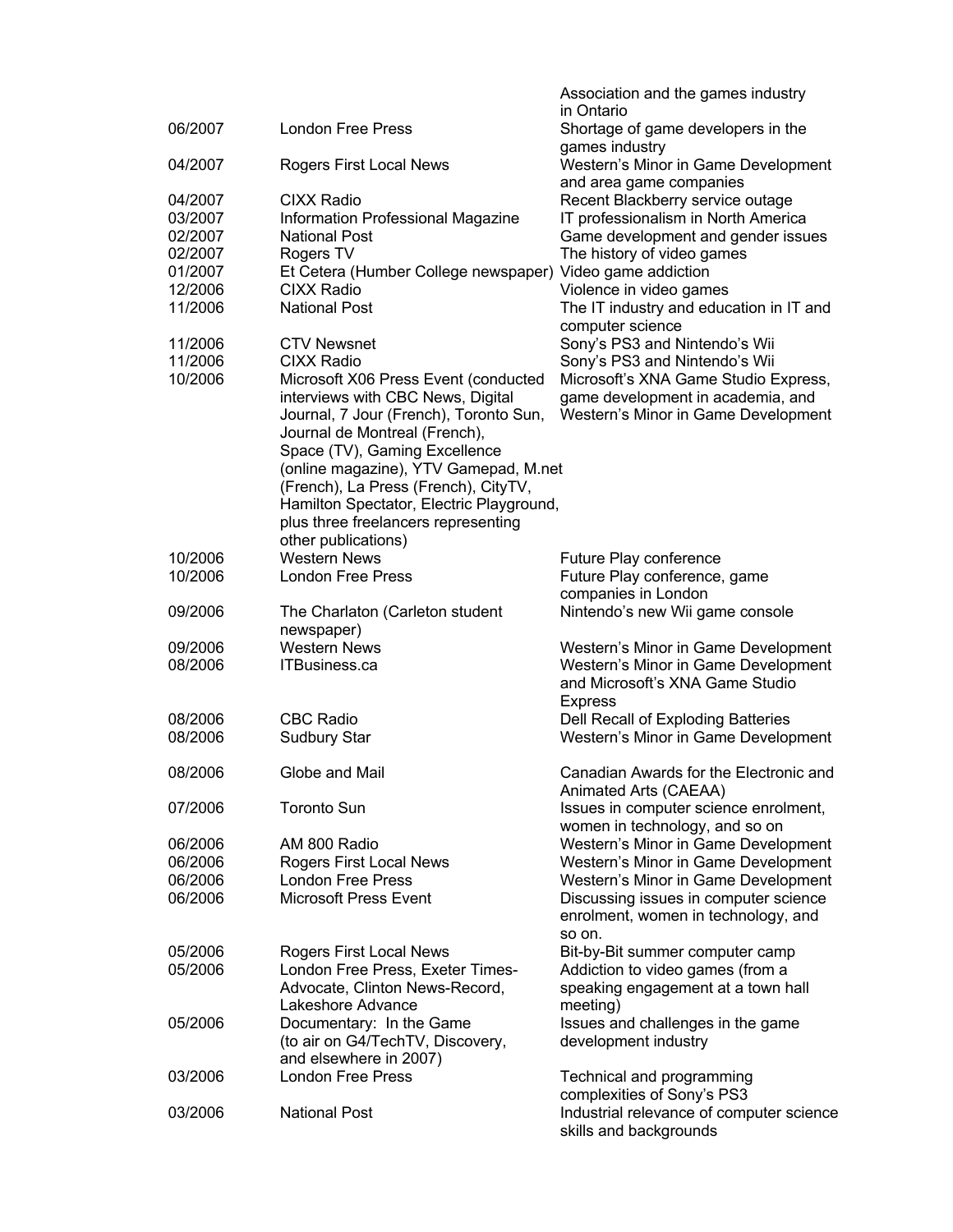| 03/2006 | ComputerWorld Canada                | Using game development methods and<br>technologies in developing enterprise<br>applications |
|---------|-------------------------------------|---------------------------------------------------------------------------------------------|
| 03/2006 | Backbone Magazine                   | Game ethics, Easter eggs, and hacking                                                       |
|         | (also recorded for radio broadcast) |                                                                                             |
| 02/2006 | National Post                       | Social engineering on the Internet                                                          |
| 01/2006 | Fanshawe College                    | Social and ethical issues in the                                                            |
|         |                                     | future of video games                                                                       |
| 12/2005 | <b>National Post</b>                | Political video games and the federal<br>election                                           |
| 12/2005 | <b>Hamilton Spectator</b>           | Social and serious games                                                                    |
| 12/2005 | <b>Western Gazette</b>              | Maturing content in video games                                                             |
| 11/2005 | <b>ITBusiness.ca</b>                | Game industry influences on the                                                             |
|         |                                     | business world                                                                              |
| 08/2005 | <b>Hamilton Spectator</b>           | Issues in serious games                                                                     |
| 06/2005 | NewPL TV with Nick Paparella        | Pac-Man's 25 <sup>th</sup> anniversary                                                      |
| 06/2005 | <b>CFOS Radio with Jim Birchard</b> | Pac-Man's 25 <sup>th</sup> anniversary                                                      |
| 06/2005 | London Free Press                   | Classic video games                                                                         |
| 05/2005 | <b>Hamilton Spectator</b>           | Video game consoles                                                                         |
| 05/2005 | <b>ITBusiness.ca</b>                | Game development in academia                                                                |
| 05/2005 | CP24 TV with David Onley            | Game development in academia                                                                |
| 04/2005 | London Free Press                   | <b>LDSTF</b>                                                                                |
| 03/2005 | <b>Western Gazette</b>              | Video game addiction                                                                        |
| 01/2004 | Kitchener Record                    | Violence in video games                                                                     |
| 12/2004 | <b>Canadian Press</b>               | Violence in video games                                                                     |
| 11/2004 | Fanshawe College                    | Violence in video games                                                                     |
| 10/2004 | <b>Western Gazette</b>              | Internet pornography                                                                        |
| 09/2004 | AM 800 Radio with Paul McDonald     | History of the Internet                                                                     |
| 05/2004 | AM 980 Radio with George Clark      | Unsolicited spam e-mail                                                                     |
| 03/2004 | NewPL TV with Sean Irvine           | Violence in video games                                                                     |
| 03/2004 | <b>CBC Radio with Erika Ritter</b>  | Violence in video games                                                                     |
| 03/2004 | Corus Radio with Stirling Faux      | Violence in video games                                                                     |
| 03/2004 | <b>Western Gazette</b>              | Violence in video games                                                                     |
| 03/2004 | London this Week                    | Violence in video games                                                                     |
| 03/2004 | <b>Halifax Herald</b>               | Violence in video games                                                                     |

#### d) Other Activities

Many schools and parent groups outside of traditional Outreach and Undergraduate Chair duties have been spoken to on the subject of violence in video games, addiction to video games, and phishing. A speaking engagement to the London Chamber of Commerce was made in January 2006 entitled "Open Source Alternatives for Modern IT Infrastructures". Another talk was given as a featured speaker during the National Media Education Week in November 2006 at the London Public Library, on the subject of video game addiction. In March 2007, a presentation was given as a featured speaker at the Nexus Conference for gifted children held in London, on the future of video games and game development.

Active involvement has also occurred in many science fair activities outside of Outreach and Undergraduate Chair duties. This includes judging at the 2004 London District Science and Technology Fair (LDSTF), acting as the technology division chief at the 2005, 2006, 2007, and 2008 LDSTF, and serving on the selection committee for Team Canada at the 2005, 2006, 2007, and 2008 International Science and Engineering Fairs.

Extensive discussions and meetings have also been held with the London Economic Development Corporation, the Ontario Media Development Corporation, Interactive Ontario, and the Ontario Ministry of Economic Development and Trade with respect to the video game industry in London and in the province of Ontario. This is to promote both the games industry, and Western's position and role in this industry.